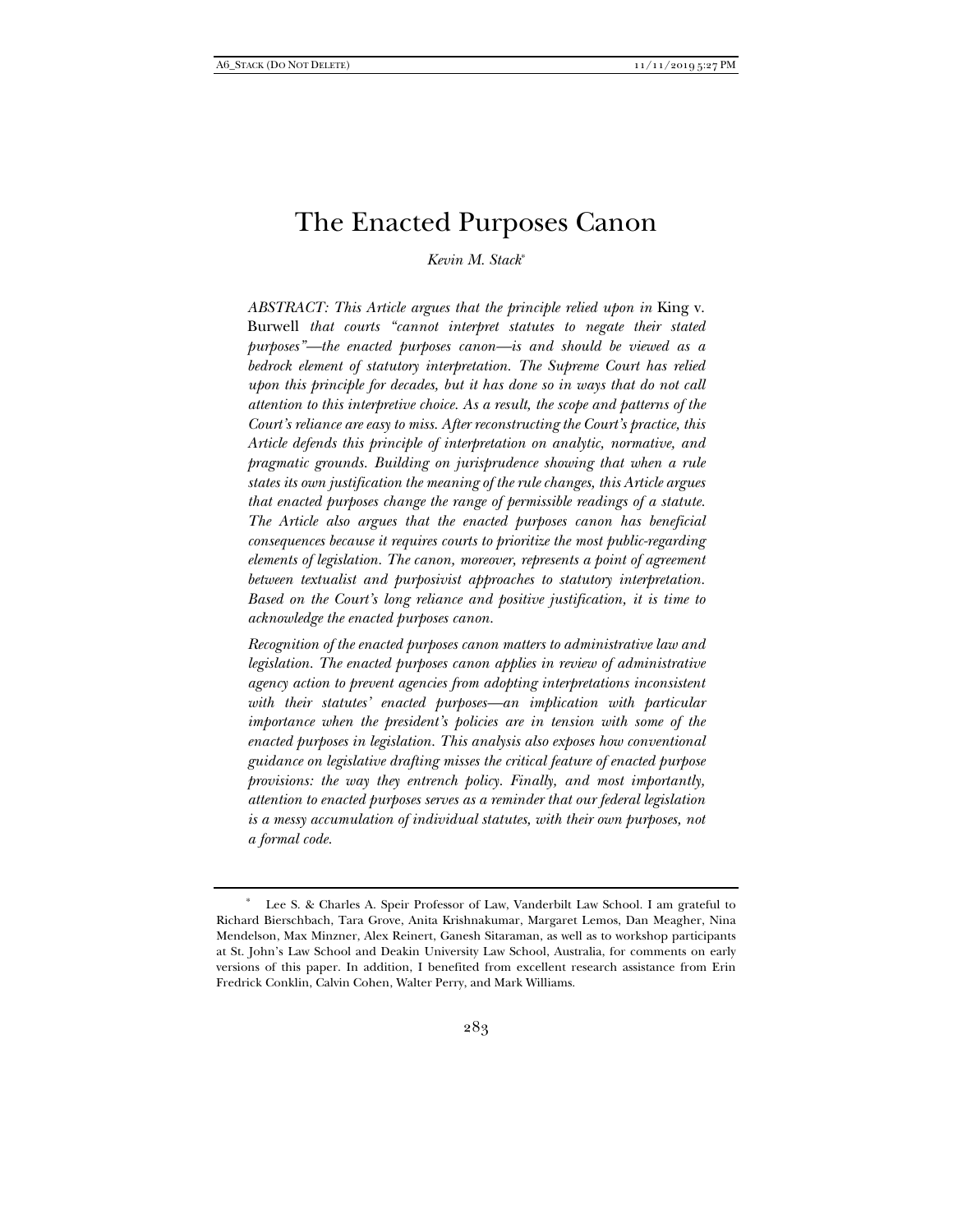| L    |                                             |                                                    |
|------|---------------------------------------------|----------------------------------------------------|
| H.   |                                             |                                                    |
| III. |                                             | JUDICIAL RELIANCE ON ENACTED PURPOSES  291         |
|      | $A_{\cdot}$                                 |                                                    |
|      | $B_{\cdot}$                                 | RISE OF RELIANCE IN THE TWENTIETH CENTURY  294     |
|      | C.                                          |                                                    |
|      | D.                                          |                                                    |
| IV.  |                                             | DEFENDING RELIANCE ON ENACTED PURPOSES304          |
|      | $A_{\cdot}$                                 | STATUTES WITH ENACTED PURPOSES ARE DIFFERENT 305   |
|      | $B_{\cdot}$                                 |                                                    |
|      | $C_{\cdot}$                                 | ENACTED PURPOSES AND PUBLIC-REGARDING              |
|      |                                             |                                                    |
|      | D.                                          | AGREEMENT BETWEEN TEXTUALISTS AND PURPOSIVISTS 313 |
| V.   |                                             |                                                    |
|      | A.                                          |                                                    |
|      | В.                                          |                                                    |
|      | $\overline{C}$ .                            | IS IT DEFEATED BY "THE SPECIFIC GOVERNS THE        |
|      |                                             |                                                    |
| VI.  | BEYOND JUDICIAL STATUTORY INTERPRETATION323 |                                                    |
|      | A.                                          |                                                    |
|      | В.                                          | ENACTED PURPOSES, THE U.S. CODE, AND STATUTORY     |
|      |                                             |                                                    |
|      | C.                                          |                                                    |
| VII. |                                             |                                                    |
|      |                                             |                                                    |
|      |                                             |                                                    |
|      |                                             |                                                    |
|      |                                             |                                                    |
|      |                                             |                                                    |
|      |                                             |                                                    |

284 *IOWA LAW REVIEW* [Vol. 105:283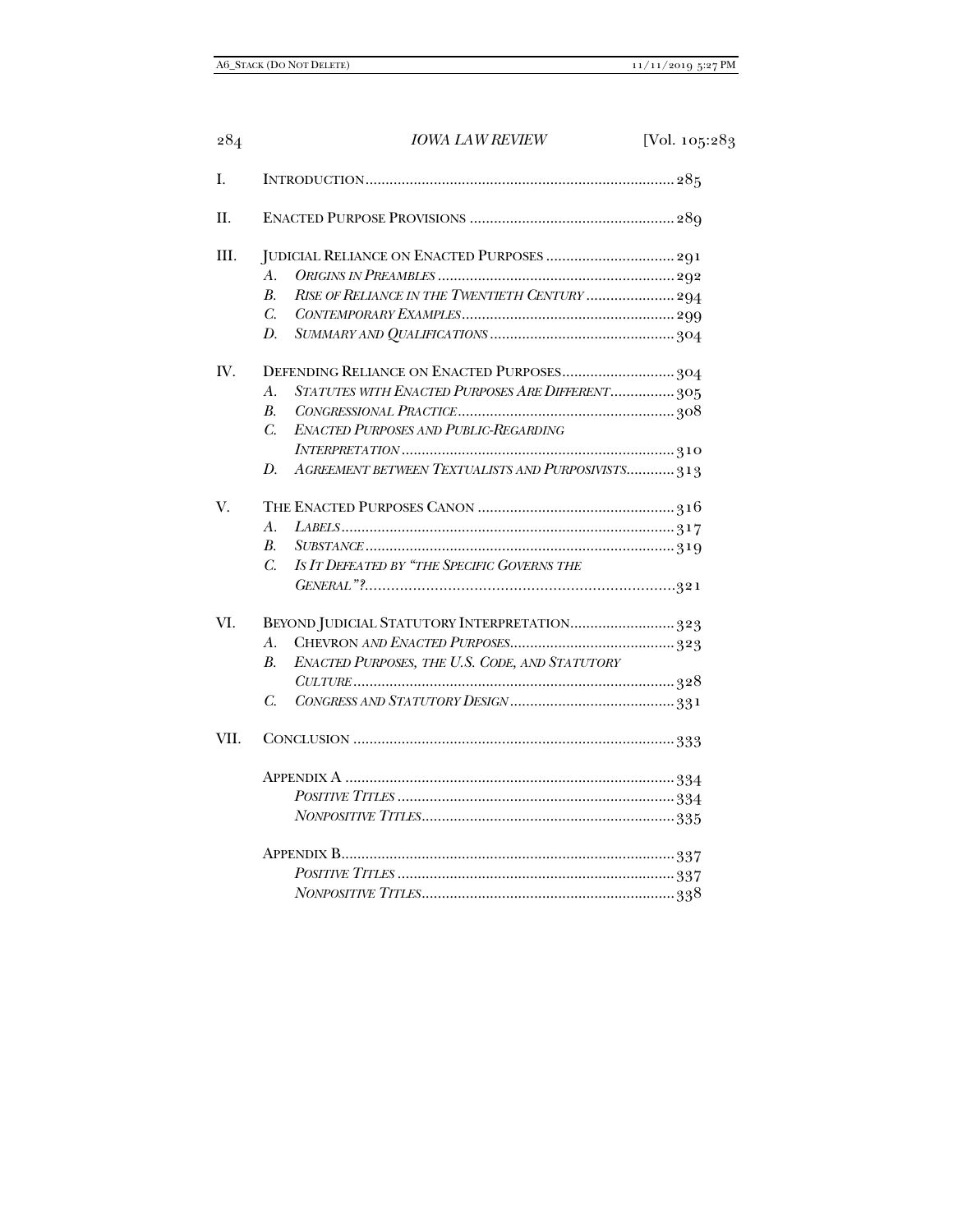#### I. INTRODUCTION

 "We cannot interpret federal statutes to negate their own stated purposes."<sup>1</sup> The Supreme Court relied on this principle in *King v. Burwell*<sup>2</sup> after a careful recitation of the Affordable Care Act's ("ACA('s)") enacted aims and policies.3 This Article's core argument is that this principle—which I call the enacted purposes canon—is and should be viewed as a bedrock principle of statutory interpretation.

Many federal statutes include an enacted statement of the statute's purpose. These enacted purposes are part of the enacted text of the statute —they follow the statute's enacting clause,4 often at the beginning of the statute under a separate heading or combined with findings or statements of policy. Like statutory definitions, enacted purposes purport to speak to the entire statute.

For decades, the Supreme Court has relied upon enacted purposes in statutory interpretation but has done so without calling attention to its practice as an interpretive choice.5 As a result, each instance is easy to miss, and the overall patterns of reliance are even harder to see. Reconstructing the Court's practice reveals that it has long relied on enacted purposes to exclude interpretations inconsistent with those purposes. In a sense, there already is an enacted purposes canon; the Court just has not expressly identified it as such. Moreover, the enacted purposes principle has strong justifications. At the most basic level, the enactment of a statement of purpose changes the range of permitted meanings of a statute; as part of the enacted text, these provisions exclude interpretations inconsistent with them, just as the adoption of a rationale for a rule excludes applications of the rule inconsistent with that rationale. Because Congress generally adopts broad purposes provisions even when it accommodates special interests in other parts of the legislation, interpreting statutes in light of their enacted purposes excludes some private-regarding interpretations in favor of more publicregarding constructions. In addition, the canon has the pragmatic virtue of being a point of common ground between textualist and purposivist approaches to statutory interpretation. On the one hand, it satisfies textualism's core commitment to privileging the enacted text.<sup>6</sup> These

 <sup>1.</sup> King v. Burwell, 135 S. Ct. 2480, 2493 (2015) (quoting N.Y. State Dep't of Soc. Servs. v. Dublino, 413 U.S. 405, 419–20 (1973)).

<sup>2</sup>*. Id.* at 2493.

<sup>3</sup>*. See id.* at 2486–87; *see also infra* text accompanying notes 115–31 and 138–42 (discussing *King*'s reliance on enacted aims and policies).

 <sup>4. 1</sup> U.S.C. § 101 (2012) ("The enacting clause of all Acts of Congress shall be in the following form: 'Be it enacted by the Senate and House of Representatives of the United States of America in Congress assembled.'").

<sup>5</sup>*. See infra* Part III.

 <sup>6.</sup> John F. Manning, *What Divides Textualists From Purposivists?*, 106 COLUM. L. REV. 70, 75 (2006) [hereinafter Manning, *What Divides?*] (noting that textualists seek to understand how a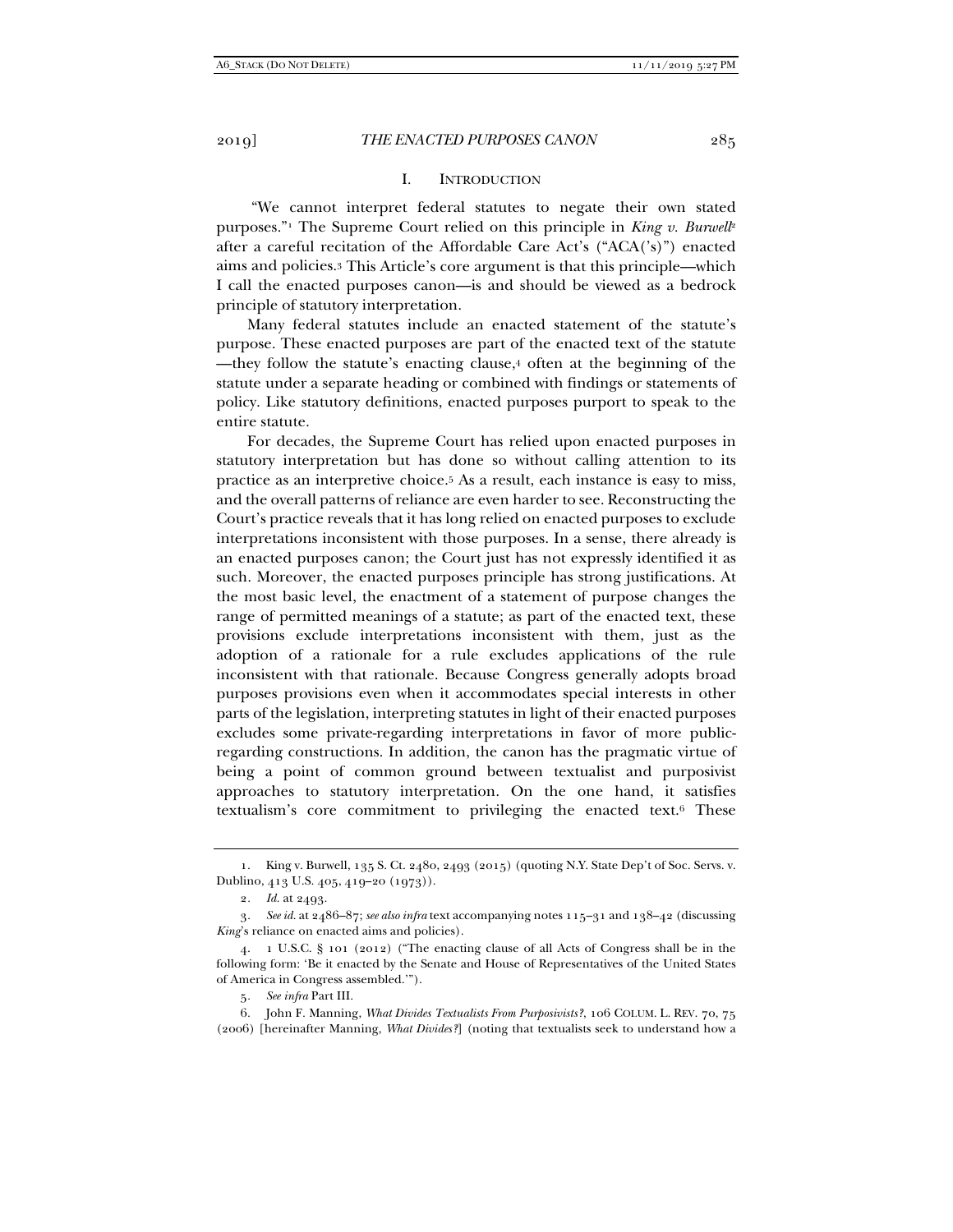purposes are part of the statutory text. On the other hand, it reflects the core commitment of purposivism that the specific provisions of statutes be interpreted in light of their more general purposes.7 It insists that general purposes constrain more specific provisions. This overlap is not just theoretical: The principle has been relied upon by jurists with very different perspectives on statutory interpretation8—suggesting its prospects for emerging as a consensus plank on a closely divided Supreme Court. Based both on the Court's pattern of reliance and these justifications, this principle warrants recognition as its own canon of interpretation.

The enacted purposes canon, once made explicit, has implications for judicial review of agency action as well as for statutory drafting and our statutory culture. When a court reviews an agency's action, this principle operates to exclude agency interpretations of statutes that are inconsistent with the statute's enacted purposes—a particularly important constraint when the president's policies are in tension with many existing regulatory statutes' purposes. Uncovering this bedrock principle of statutory interpretation also shows what conventional advice on legislative drafting gets wrong: Enacted purpose provisions can be powerful tools for entrenching a policy. More generally, express recognition of this canon reorients statutory practice. By requiring a focus on the purpose provision of individual public laws, the enacted purposes canon serves as a potent reminder that statutory interpretation must remain focused on construing individual statutes, as messy and diverse as they are, not making inferences from a legislative code.

Leading treatises on statutory interpretation touch on enacted purposes, but do not isolate an enacted purposes canon. Justice Scalia and Bryan Garner's compilation of statutory interpretation canons mentions a "prefatory-materials canon," under which "[a] preamble, purpose clause, or recital is a permissible indicator of meaning."9 The enacted purpose canon differs from this prefatory-materials canon in important respects. The prefatory-materials canon treats enacted purpose provisions no differently than unenacted preambles, bearing only on the choice of among permissible interpretations.10 In contrast, the enacted purposes canon is triggered only by enacted purposes, and relatedly, treats enacted purposes as part of what determines what the statute permits, not merely bearing on the choice among

skilled, reasonable user of the words would understand their meaning in context as opposed to trying to discern actual legislative intent).

 <sup>7.</sup> HENRY M. HART, JR. & ALBERT M. SACKS, THE LEGAL PROCESS 1374 (William N. Eskridge, Jr. & Philip P. Frickey eds., 1994) (urging statutory interpreters to determine statutory purpose and interpret the words of the statute to carry out that purpose).

 <sup>8.</sup> *See, e.g.*, *infra* text accompanying notes 109–14 and 143–46.

 <sup>9.</sup> ANTONIN SCALIA & BRYAN A. GARNER, READING LAW: THE INTERPRETATION OF LEGAL TEXTS 63 (2012) (endorsing the principle that "[a] textually permissible interpretation that furthers rather than obstructs the document's purpose should be favored").

<sup>10</sup>*. See id.* at 219 (noting that "[l]ike other indications of purpose, prefatory text can suggest only which permissible meanings of the enactment should be preferred").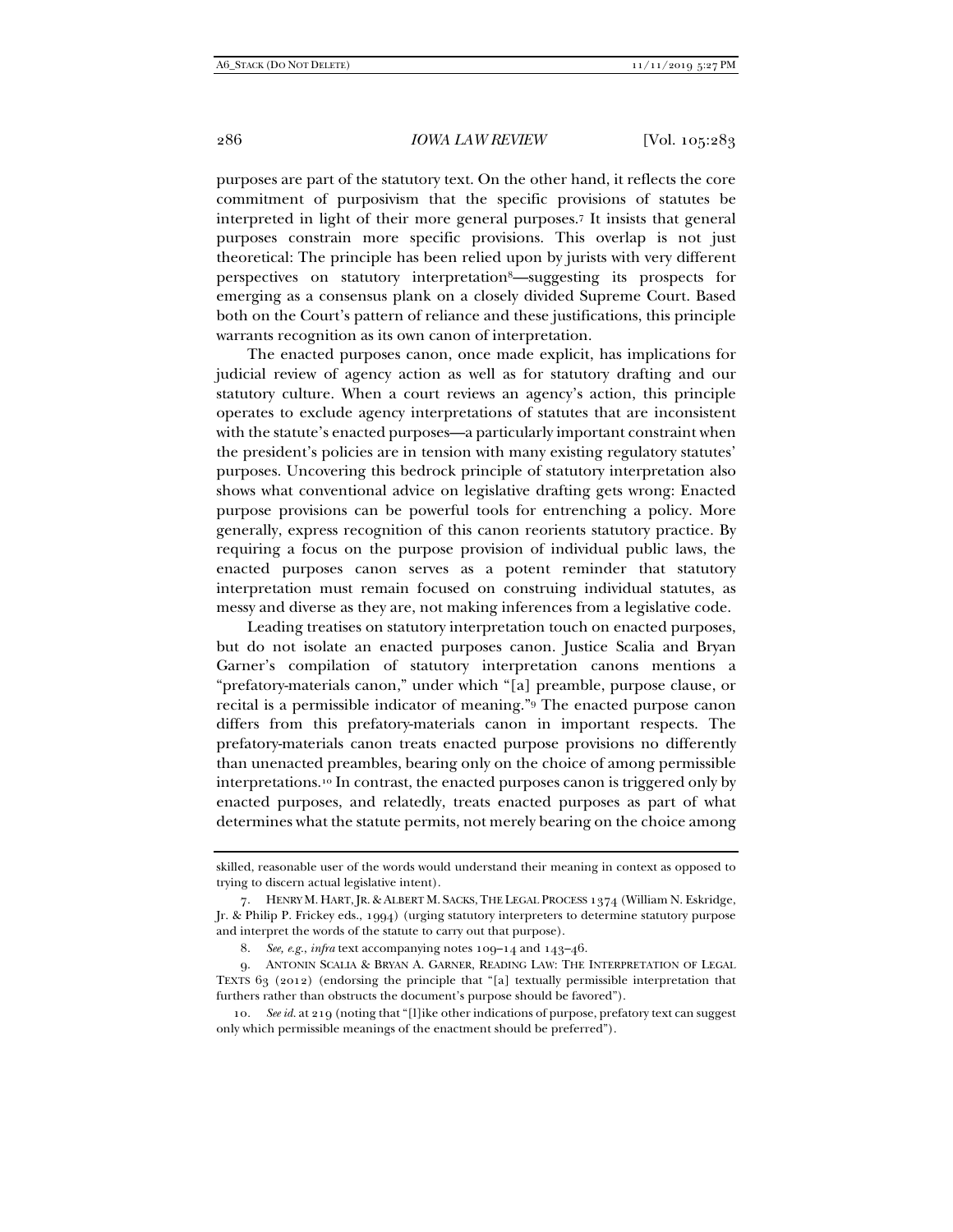permissible readings. William Eskridge's treatise on interpretation endorses a "purposes canon,"11 explaining that "[b]ecause purpose clauses are enacted into law as part of the statute and because they provide authoritative context for reading the entire statue, my view is that judges should consider them, to guide judicial discussions of statutory purpose."12 Eskridge notes a few decisions in which the Supreme Court has relied on enacted purposes,<sup>13</sup> but does not explore the scope of the Court's reliance. Sutherland's treatise on statutory interpretation does not single out enacted purposes or identify a similar canon.<sup>14</sup> Enacted purposes also receive only brief, if any, mention in contemporary teaching materials on statutory interpretation.15

In academic literature, the idea that enacted purposes should play a greater role in statutory purposes has been circulating for several decades, with various formulations and justifications. Attention to enacted statements of purpose, as discussed in more detail below, is an important element of Henry Hart and Albert Sacks's method of statutory interpretation set forth in *The Legal Process*.16 Statutory enacted purpose provisions play a role in Susan Rose-Ackerman's 1992 book, *Rethinking the Progressive Agenda*, which featured an inconsistency principle under which courts should not "enforce statutory provisions that are inconsistent with legislative preambles and policy statements."17 David Driesen argues that enacted statements of purpose are more likely to reflect both the legislators' judgments about sound value and the public's own values than specific provisions in statutes.18 Based on

14*. See* 2A NORMAN SINGER & SHAMBIE SINGER, SUTHERLAND STATUTES AND STATUTORY CONSTRUCTION §§ 47:1, 47:4, 47:6 (7th ed. 2006, Nov. 2018 update) (providing brief discussion of preambles and purview materials, largely with reference to state legislative materials).

15*. See, e.g.*, LISA S. BRESSMAN, EDWARD L. RUBIN & KEVIN M. STACK, THE REGULATORY STATE 167 (2d ed. 2013) (mentioning statements of purpose); WILLIAM N. ESKRIDGE, JR. ET AL., CASES AND MATERIALS ON LEGISLATION AND REGULATION: STATUTES AND THE CREATION OF PUBLIC POLICY  $676$  (5th ed. 2014) (mentioning that the enacted statements of purpose "are useful in conveying the overall policy" of the statute); WILLIAM N. ESKRIDGE, JR. ET AL., STATUTES, REGULATION AND INTERPRETATION: LEGISLATION AND ADMINISTRATION IN THE REPUBLIC OF STATUTES 466 (2014) (mentioning purpose clauses); CALEB NELSON, STATUTORY INTERPRETATION (2011) (providing no discussion of purpose clauses); ABNER J. MIKVA & ERIC LANE, LEGISLATIVE PROCESS 107–08 (2d ed. 2002) (providing a brief and cautionary statement on the use of "enacted purpose" statements).

 16. HART & SACKS, *supra* note 7, at 1378; *see infra* discussion accompanying notes 79–87. In other writing, I use Hart and Sacks's theory to argue that regulations should be interpreted in light of their statements of basis and purposes, which I suggest are analogous to enacted statements of purpose for legislation. *See* Kevin M. Stack, *Interpreting Regulations*, 111 MICH. L. REV. 355, 391–96 (2012) [hereinafter Stack, *Interpreting Regulations*].

17. SUSAN ROSE-ACKERMAN, RETHINKING THE PROGRESSIVE AGENDA 44 (1992).

18. David Driesen, *Purposeless Construction*, 48 WAKE FOREST L. REV. 97, 125 (2013).

 <sup>11.</sup> WILLIAM N. ESKRIDGE, INTERPRETING LAW: A PRIMER ON HOW TO READ STATUTES AND THE CONSTITUTION 105-06 (2016).

<sup>12</sup>*. Id.*

<sup>13</sup>*. Id.* at 106–07 (noting Sutton v. United Airlines, Inc., 527 U. S. 471 (1999); *id.* at 494–95 (Gisburg, J., concurring)).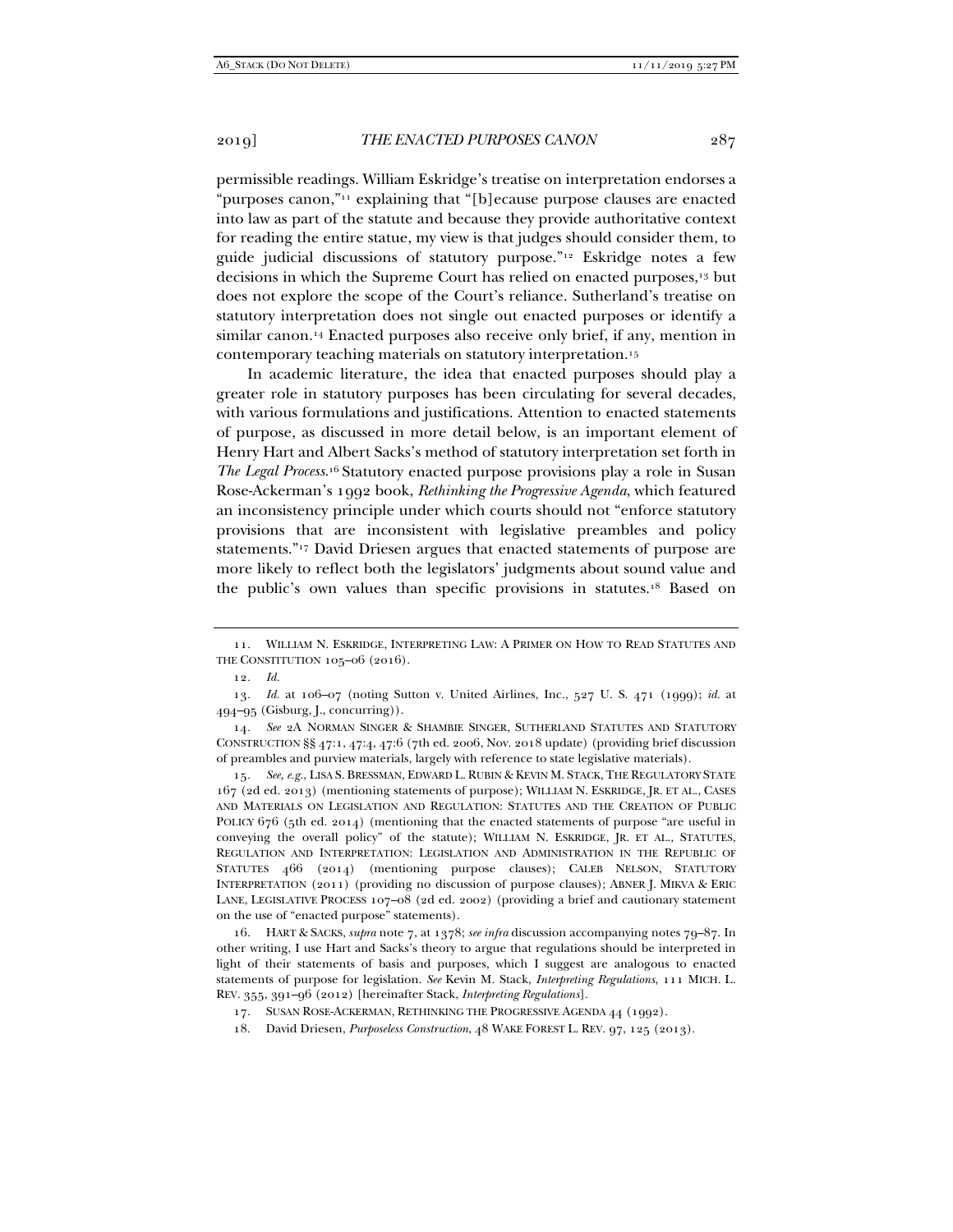arguments about the democratic pedigree of statutory purposes when a statute includes explicit statements of purpose, Driesen maintains that those statements should be treated "as a complete catalogue of the statute's goals."<sup>19</sup> At least for the purposes of review of the constitutionality of legislation, Daniel Crane argues the courts should rely on Congress's enacted, not unenacted findings.20 And most recently, Jarrod Shobe argues "a statute's findings and purposes can serve as guideposts to understanding  $\dots$  the rest of the text"<sup>21</sup> because they are more likely to reflect congressional intent and represent part of the legislative bargain.22 This Article aims to build on this prior work and make the case for the enacted purpose canon—by both reconstructing the Court's past reliance on enacted purposes and refining the justification for the such a canon.

This Article is organized as follows. Part II describes enacted purpose provisions, contrasts them with preambles, and discusses their frequency. Parts III and IV are the heart of the Article. Part III documents the development of judicial reliance on enacted statements of purpose from early English practice through the Supreme Court's decision in *King v. Burwell*.23 Part IV defends this judicial reliance on enacted purposes. Building on jurisprudence showing that a rule's meaning changes when it states its own justification,<sup>24</sup> this Article makes the analytic case that the enactment of purpose changes the range of permitted meanings of a statute. It then offers a normative justification of the canon on the ground that, in practice, it will exclude some private-regarding interpretations of legislation. Finally, it illustrates the ways in which the enacted purposes canon builds on the premises of both textualism and purposivism, giving the canon a pragmatic virtue.

Part V argues that the enacted purpose principle warrants recognition as a canon of statutory interpretation. It argues that the enacted purposes principle has been relied upon as frequently as other recognized canons of interpretation, and also has a strong normative and analytic justification. It also argues that the canon is not defeated by the apparently contrary canon, the specific governs the general.

Part VI then traces the implications the enacted purposes canon, once recognized, for administrative law, legislative drafting, and statutory practice. First, adherence to the enacted purposes canon in applying *Chevron* review

<sup>19</sup>*. Id.* at 137.

 <sup>20.</sup> Daniel A. Crane, *Enacted Legislative Findings and the Deference Problem*, 102 GEO. L.J. 637, 666–72 (2014).

 <sup>21.</sup> Jarrod Shobe, *Enacted Legislative Findings and Purposes*, 86 U. CHI. L. REV. 669, 715 (2019). 22*. Id.* at 718–21.

 <sup>23.</sup> King v. Burwell, 135 S. Ct. 2480, 2485 (2015).

<sup>24</sup>*. See* FREDERICK SCHAUER, PLAYING BY THE RULES: A PHILOSOPHICAL EXAMINATION OF RULE-BASED DECISION-MAKING IN LAW AND IN LIFE 213 (1991) [hereinafter SCHAUER, PLAYING BY THE RULES].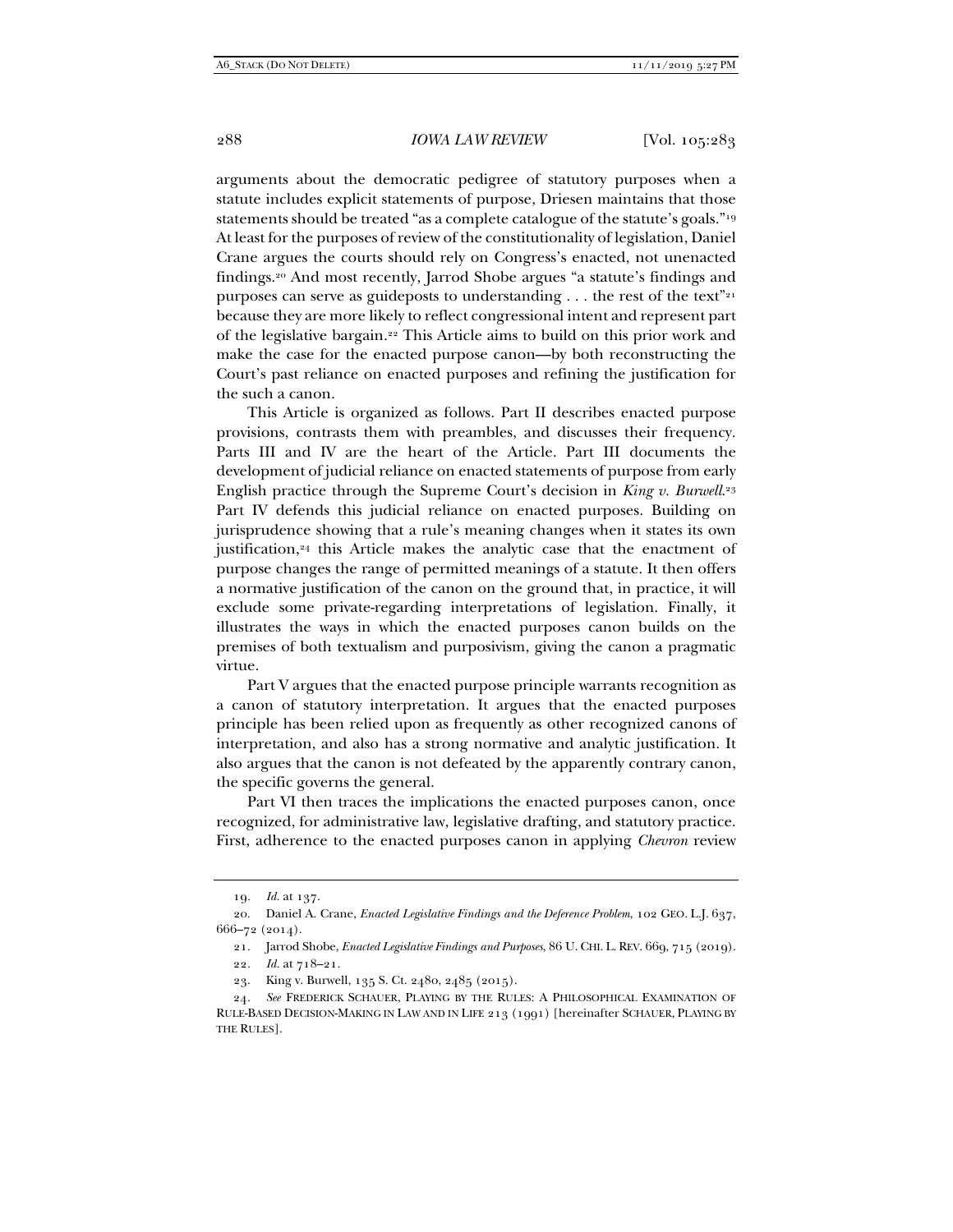(and other frameworks of judicial review of agency action), constrains the scope of deference to administrative agencies. Second, and closely related, it shows that current legislative drafting manuals misunderstand the effects of purpose provisions. Enacted purposes tether a statute's meaning by excluding otherwise permissible interpretations. The proper advice to legislative drafters is not simply to avoid these provisions, but to use them when the legislature wants the entrenchment effects these provisions deliver. Finally, the placement of purpose provisions in the United States Code ("U.S. Code" or "the Code") clouds the role of these provisions. Typically, they are placed either in the text of the Code or in the official Notes under the text of Code provisions. Either way, the intrinsic connection between the purpose provision and the statutory provisions they address are obscured. In a statutory culture that has come close to relying on the United States Code as a comprehensive statement of federal legislation, purpose provisions that appear only in the Notes to the Code provisions fade almost entirely from view. Focus on the enacted purposes canon as a threshold consideration in statutory interpretation reorients our statutory practice; it reinforces the fact that our federal legislation is an accumulation of individual statutes, with their own purposes, not a formal code, much less the United States Code.

## II. ENACTED PURPOSE PROVISIONS

 Enacted purpose provisions are enacted in the sense that they appear as part of the text of the public law after the enacting clause, typically at the beginning of the statute's text.25 They often appear under their own headings, typically called "Purpose,"26 "Policy,"27 or words to that effect, or combined with "Findings,"<sup>28</sup> but can also be found without a separate heading.<sup>29</sup> These

<sup>25</sup>*. See infra* Appendices A and B (providing a sampling of statutes with purpose provisions).

<sup>26</sup>*. See, e.g.*, Nuclear Energy Innovation and Modernization Act, Pub. L. No. 115-439, § 2, 132 Stat. 5565, 5565 (2019) (including purposes under a separate heading); Border Patrol Agent Pay Reform Act of 2014, Pub. L. No. 113-277, § 2, 128 Stat. 2995, 2995 (stating the purpose of the Act).

<sup>27.</sup> See, e.g., Alcoholic Beverage Labeling Act of  $1988$ , Pub. L. No. 100-690, § 8001(a)(3), 102 Stat.  $4181$ ,  $4518$  (codified at  $27$  U.S.C. §  $213$  (1988)) (stating the declaration of policy and purpose of the Act).

<sup>28</sup>*. See, e.g.*, Organized Crime Control Act of 1970, Pub. L. No. 91-452, 84 Stat. 922, 922–23 (codified as amended in scattered sections of 18 U.S.C.) (including a statement of findings and purpose); Employee Retirement Income Security Act of 1974, Pub. L. No. 93-406, § 2, 88 Stat. 829, 832–33 (including a section of findings and declaration of Policy); Endangered Species Act of 1973, Pub. L. No. 93-205, § 2, 87 Stat. 884, 884–85 (codified at 16 U.S.C. § 1531) (including a statement of findings, policy, and purpose); Victim and Witness Protection Act of 1982, Pub. L. 97-291, § 2, 96 Stat. 1248, 1248–49 (codified at 18 U.S.C. § 1512) (including a provision stating the findings and purpose of the act); High-Performance Computing Act of 1991, Pub. L. No. 102-194, § 2, 105 Stat. 1594, 1594 (codified at 15 U.S.C. § 5502) (including a findings and purposes section).

<sup>29</sup>*. See, e.g.*, Foreign Intelligence Surveillance Act of 1978, Pub. L. No. 95-511, 92 Stat. 1783, 1783 (codified at 50 U.S.C. § 1801) (stating the act is to authorize electronic surveillance to obtain foreign intelligence information but not under a purpose, policy, or finding heading).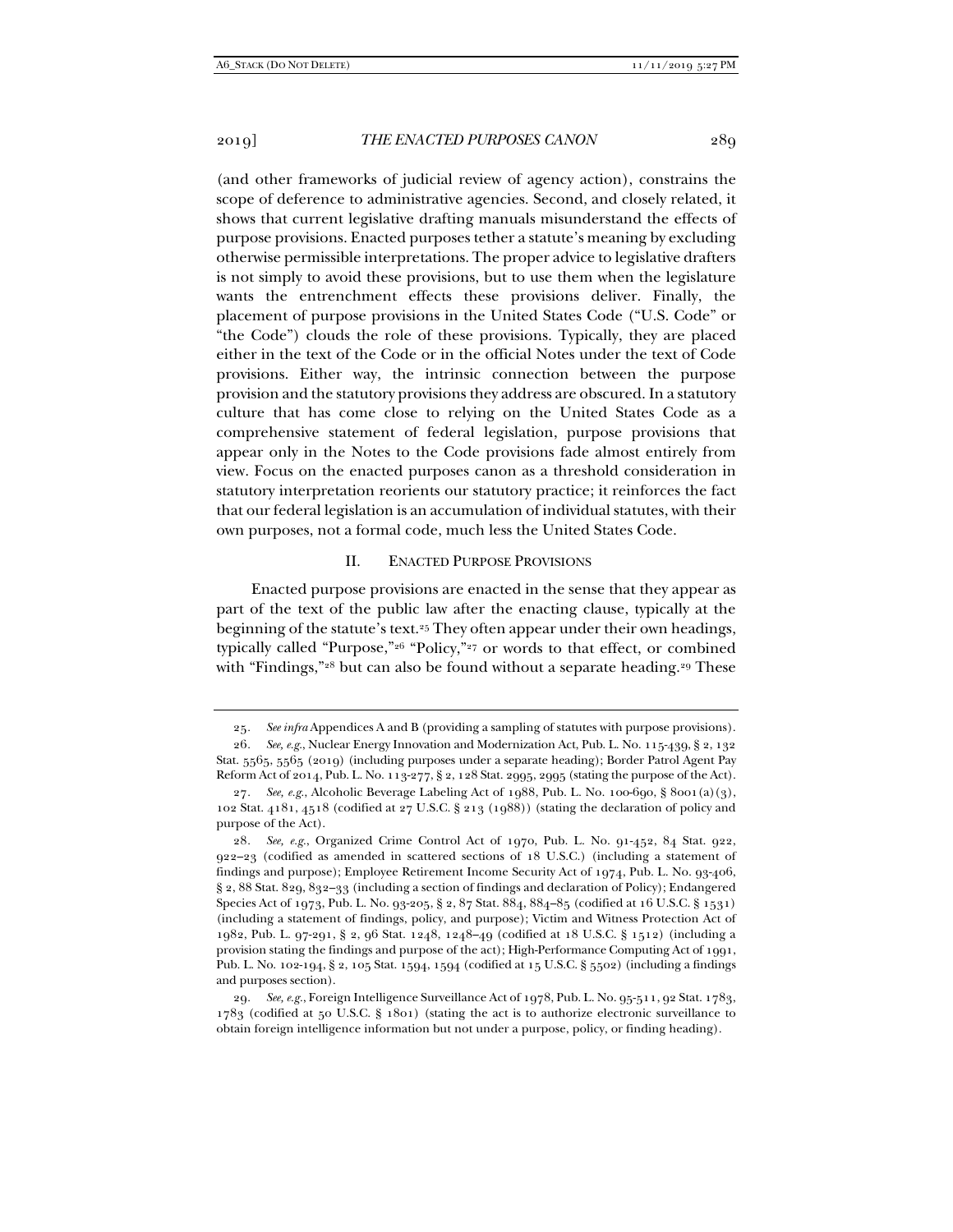are purpose provisions because they make statements regarding the aims, goals, or ends of the statute they accompany, and, like definitions sections, purport to speak to the entire statute in which they are enacted.30

Enacted purpose provisions are often confused with preambles. In a sense, the enacted purpose provisions are descendants of the preamble in federal legislative practice. Preambles were a common feature of legislation in England in the sixteenth century, $31$  and still flourish in state statutory practice in the U.S.32 In its classic form, the preamble begins with a "whereas" clause,33 and then proceeds to identify the purposes the act aims to achieve.34 Preambles still frequently appear in ceremonial congressional joint resolutions.35 Enacted purpose statements include material that might have previously appeared under the heading of a preamble or introduced by a "whereas" clause—that is, statements of the aims of the goals of the legislation. The difference is the formal one that enacted purpose provisions appear in the text of the public law, after the enacting clause, and without a "whereas" provision.36

Enacted purpose provisions are littered throughout the public laws and appear in tremendous variety. Some state only one overarching purpose,37 some state multiple independent or overlapping purposes,38 some specify the means for achieving the enacted purposes,39 and some do not.40 Federal legislation includes over 1000 enacted purpose provisions—and perhaps substantially more. It is difficult to get a precise count. Because purposes are mostly found in purpose sections, one rough measure is the number of headings of the U.S. Code that contain the word "purpose." That yields over

35*. See, e.g.*, H.R.J. Res. 44, 111th Cong., 123 Stat. 1996 (2009).

37*. See, e.g.*, Endangered Species Act of 1973, Pub. L. No. 93-205, 87 Stat. 884 (codified at 16 U.S.C. § 1531) (stating the overarching purpose of conserving endangered and threatened species).

38*. See, e.g.*, National Critical Materials Act of 1984, Pub. L. No. 98–373, § 202, 98 Stat. 1249, 1249–50 (codified at 30 U.S.C. § 1801) (providing multiple independent purposes of establishing a council, program, and to stimulate industry).

39*. See, e.g.*, Asian Elephant Conservation Act of 1997, Pub. L. No. 105-961, § 3, 111 Stat. 2150–51 (codified at 16 U.S.C. § 4262) (stating the purpose of conserving Asian elephants through the means of providing financial resources to conservation programs and projects).

40*. See generally* Orrin G. Hatch–Bob Goodlatte Music Modernization Act, Pub. L. No. 115- 264, 132 Stat. 3676 (2018) (codified at 17 U.S.C. § 1401) (stating only the purpose of modernizing copyright law but not the means to achieve the purpose).

<sup>30</sup>*. Id.*

<sup>31</sup>*. See infra* text accompanying notes 50–64; *see also* Max Radin, *A Short Way with Statutes*, 56 HARV. L. REV. 388, 398 (1942) (noting this English practice).

<sup>32</sup>*. See, e.g.*, SINGER & SINGER, *supra* note 14, § 20:3 (noting state practice).

 <sup>33.</sup> SCALIA & GARNER, *supra* note 9, at 217.

 <sup>34.</sup> ESKRIDGE, *supra* note 11, § 20:3.

 <sup>36.</sup> In Commonwealth practice, enacted purpose provisions are called "objects" clauses. *See* Jeffrey Barnes, *Statutory Objects Provisions: How Cogent is the Research and Commentary?*, 34 STATUTE L. REV. 12, 17–23 (2012).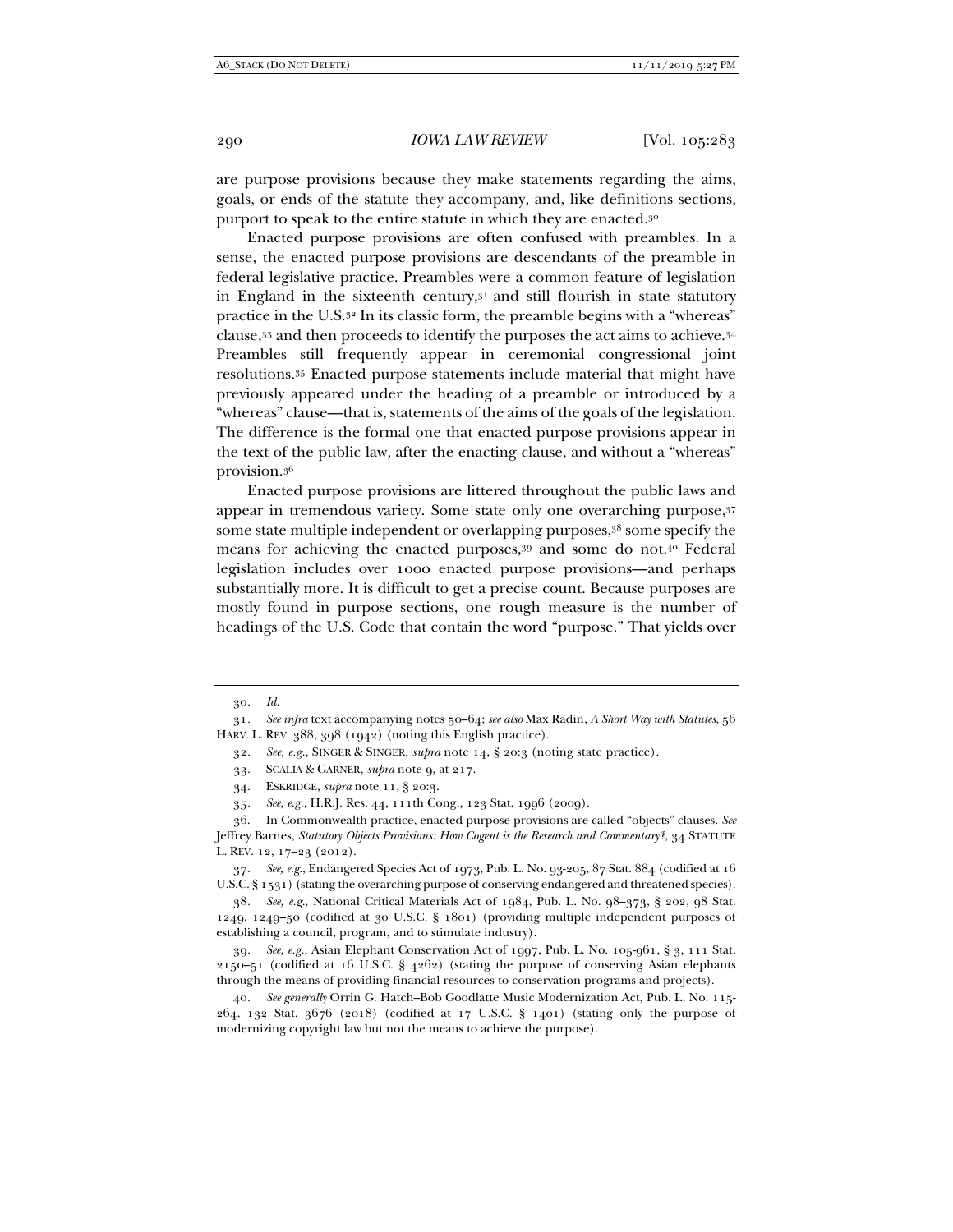1000 results.41 Counting only U.S. Code heading undercounts the number of these provisions. As just noted, some do not appear in a section heading with the word purpose; some do not appear in a separate section or are included under another heading, such as "findings"; and, as discussed below, some purpose statements are relegated to the official Notes of the U.S. Code.42 As to a percentage of public laws, Shobe reports that 21 percent of the public laws enacted from 1985 through 2011 had either a finding or purpose provision, and nearly two-thirds of the laws over 20 pages had either a finding or purpose provision.43 He reports that purpose provisions appeared in approximately eight percent of public laws during that period, and with a substantial greater percentage in laws over 20 pages.44 For present purposes, what is important is that enacted purpose provisions appear in a significant portion of our public laws. Moreover, enacted purpose provisions appear in a wide variety of statutes from criminal,<sup>45</sup> environmental,<sup>46</sup> and securities<sup>47</sup> to communications48 and labor.49

#### III. JUDICIAL RELIANCE ON ENACTED PURPOSES

Reliance on enacted purposes has been a feature of judicial, and in particular, Supreme Court statutory practice for decades. This Part traces the origins of judicial reliance on enacted statements of purpose to early English jurists' reliance on statutory preambles. By the end of the nineteenth century, courts in the U.S. distinguished between statutory preambles and enacted

45*. See, e.g.*, Organized Crime Control Act of 1970, Pub. L. No. 91-452, 84 Stat. 922, 922–23 (codified at 18 U.S.C. § 1961).

46*. See, e.g.*, Clean Air Act, Pub. L. No. 88-206, § 1, 77 Stat. 392, 392–93 (1963) (codified at 42 U.S.C. § 7401).

47*. See, e.g.*, Securities Exchange Act of 1934, Pub. L. No. 73-291, § 2, 48 Stat. 881, 881–82 (codified at 15 U.S.C. § 78b).

<sup>41</sup>*. See* OFFICE OF LAW REVISION COUNSEL, UNITED STATES CODE, search term: "purpose," *available at* http://uscode.house.gov/search.xhtml?searchString=head%3A%28purposes%29& pageNumber=2&itemsPerPage=100&sortField=CODE\_ORDER&action=search&q=%7C%3A% 3A%3A%3A%3A%3A%3A%3Afalse%3A%7C%3A%3A%3A%3A%3A%3A%3A%3Afalse%3A %7Ctrue%7C%5B%3A%3A%3A%3A%3A%3A%3A%3Afalse%3A%5D%7C%5BSGVhZGluZw %3D%3D%3AcHVycG9zZXM%3D%5D [https://perma.cc/MSK7-Q4PQ].

<sup>42</sup>*. See infra* text accompanying notes 282–85.

<sup>43</sup>*. See* Shobe, *supra* note 21, at 679 n.31.

 <sup>44.</sup> Shobe counts 1193 statutes with findings, and 760 statutes with purposes (Table 1 and Table 2), so eight percent of public laws in his dataset have purpose provisions. *See id.* at 682–83. My own prior estimation for 107th–111th Congress was 13 percent of public laws included purpose provisions. *See* Stack, *Interpreting Regulations*, *supra* note 16, at 392 n.197. One coding difference that may help to explain the modest gap is that I included purposes which appear under a heading of "policy" (such as "statements of policy" or "declaration of policy"), which Shobe excludes. *See* Shobe, *supra* note 21, at 678 n.28.

<sup>48</sup>*. See, e.g.*, Communications Act of 1934, Pub. L. No. 76-416, § 1, 48 Stat. 1064, 1064 (codified at 47 U.S.C. § 151).

<sup>49</sup>*. See, e.g.*, National Labor Relations Act of 1935, Pub. L. No. 74-198, § 1, 49 Stat. 449, 449–50 (codified at 29 U.S.C. § 151).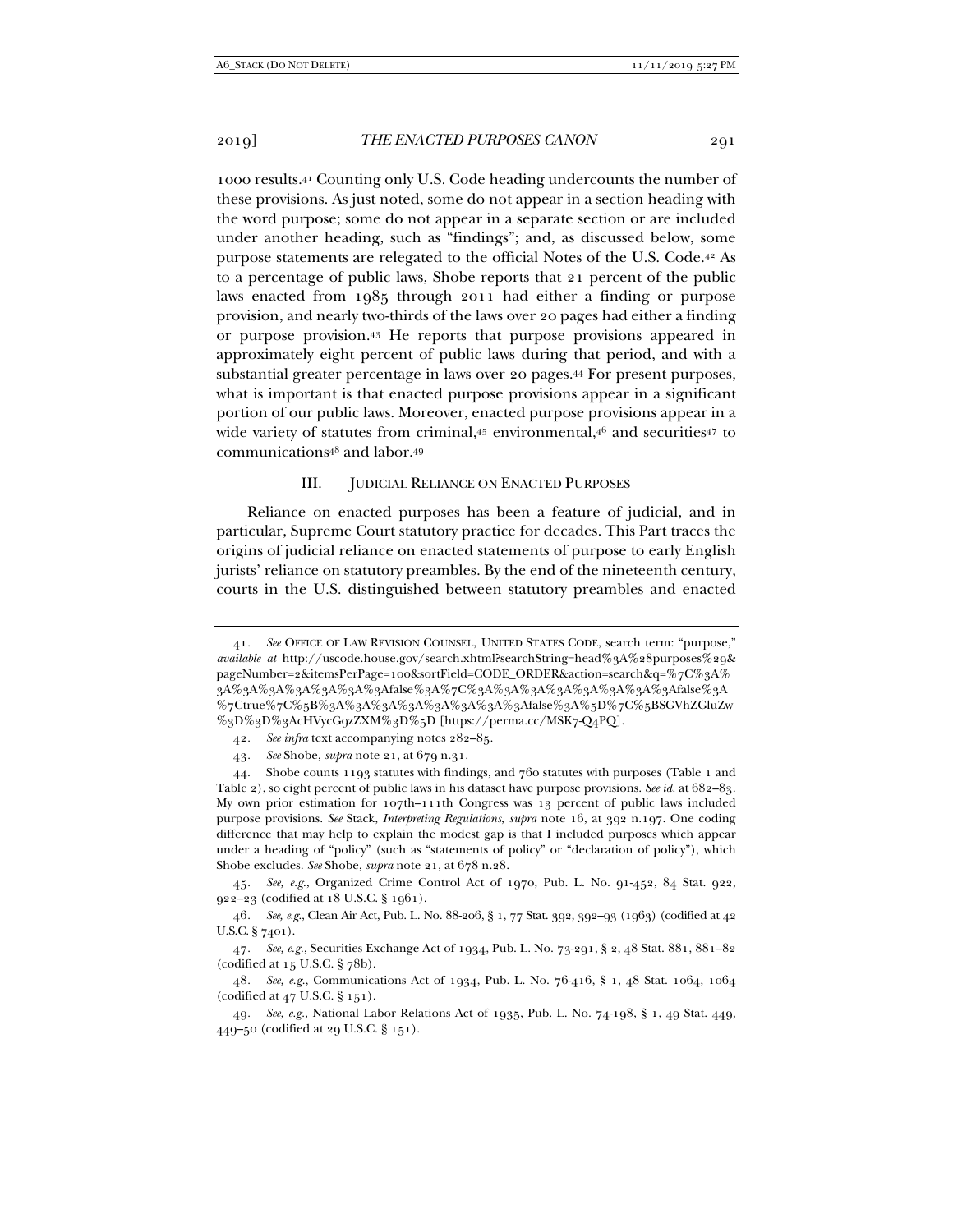statements of purpose, and by the 1940s, courts frequently relied on these statements to rule out prospective interpretations that conflicted with a statute's enacted purposes. But the Court does not call attention to its reliance on enacted purposes as a principle, practice, or canon—and, as a result, these decisions have not been previously associated or identified as stating a basic principle of statutory interpretation.

# *A. ORIGINS IN PREAMBLES*

The sixteenth century English doctrine of the "equity of the statute"<sup>50</sup> prompted Parliament to include preambles to its acts, and English courts to begin relying on them as an authoritative source of the act's purposes. Edmund Plowden's *Commentaries*, collecting and describing cases decided between the 1550s and 1570s, provides the leading account of interpreting a statute according to its "equity."51 The idea comes through in Plowden's famous metaphor of the law as a nut:

And the law may be resembled to a nut, which has a shell and a kernel within, the letter of the law represents the shell, and the sense of it the kernel, and as you will be no better for the nut if you make use only of the shell, so you will receive no benefit by the law, if you rely only upon the letter, and as the fruit and profit of the nut lies in the kernel, and not in the shell, so the fruit and profit of the law consists in the sense more than in the letter. And it often happens that when you know the letter, you know not the sense, for sometimes the sense is more confined and contracted than the letter, and sometimes it is more large and extensive. And equity, which in Latin is called equitas, enlarges or diminishes the letter  $\ldots$ <sup>52</sup>

For Plowden, the means for discerning the "equity" of a statute involved consulting the statute's words but also engaging in a process of imaginative reconstruction.53 When determining whether the letter of the statute is "restrained" or "enlarged, by equity," the judge should suppose the lawmaker is present; "you must give yourself such an answer as you imagine he would

<sup>50</sup>*. See* NEIL DUXBURY, ELEMENTS OF LEGISLATION 179–90 (2013); John F. Manning, *Textualism and the Equity of the Statute*, 101 COLUM. L. REV. 1, 32 (2001) [hereinafter Manning, *Equity of the Statute*] (noting the sixteenth century as the era of the doctrine's fullest elaboration).

<sup>51</sup>*. See* DUXBURY, *supra* note 50, at 180–81.

 <sup>52.</sup> Eyston v. Studd (1574) 2 Plowd. 459, 465.

 <sup>53.</sup> Partridge v. Strange & Croker (1552) 1 Plowd. 77, 82 ("[W]ho may approach nearest to their minds shall construe the words, and there are the sages of the law, whose talents are exercised in the study of such matters."); *see also* DUXBURY, *supra* note 50, at 182. As Duxbury explains, by "rooting out the purpose or kernel of a statute, a judge will sometimes determine that it applies to a more limited range of circumstances than would have" resulted from applying the statute "by reference only to its language, or its shell." DUXBURY, *supra* note 50, at 181.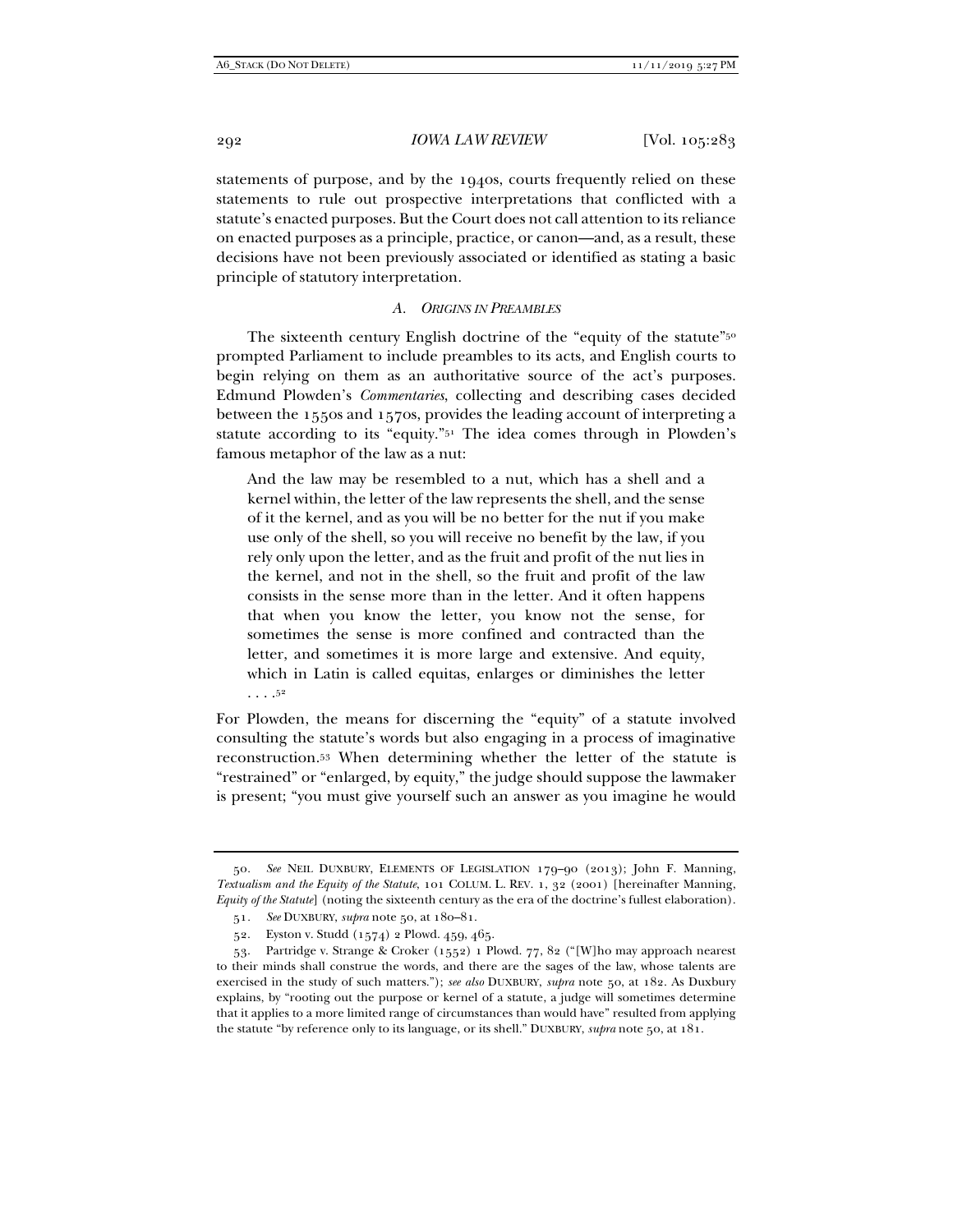have done" with regard to questions touching on equity.54 In this way of thinking, when the judge imagines a dialogue with the legislature with regard to a question of the equity of the statute, the judge is both conjuring a conception of a legislature but also assuming the lawmaker wanted to achieve a just and reasonable construction, had he or she known of the facts at issue.55 As Plowden explains, while sage judges sometimes construe statutes contrary to their letter, they "have 'always' interpreted 'the intent of the legislature ... according to that which is consonant to reason and good discretion."<sup>56</sup> The interpretation of the statute in accordance with its "equity" puts the judge in the position of enlarging or restraining the statute based on an attribution of a just or equitable construction of the law to the legislature.

The breadth of this inquiry into the "equity" of the statute gave rise to objections similar to those in our current debate, including criticizing it as "too general" or too "dangerous" a ground for statutory interpretation.57 In the seventeenth and eighteenth centuries, the doctrine fell out of favor.58 But before it did so, it left another mark on English statutory law. As the English scholar Neil Duxbury writes, during the sixteenth and seventeenth centuries, statutory drafters realized that "one way to minimize the likelihood of parliament's intentions being usurped by the predilections of an equityminded judge would be to include in a statute a preamble setting out parliament's reasons for enacting it."59 Sir Francis Bacon argued the point: "The lawyers of this realm are [sic] wont always to make light of the preamble . . . but our preambles are annexed for exposition; and this gives aim to the body of the statute."60 Parliament began to enact preambles to anchor courts' inquiries into the equity of the statute, and courts in turn began to give these thopublic and authoritative statements weight.<sup>61</sup> As Plowden reported, a prominent jurist (Sir James Dyer) considered "the preamble . . . to be . . . a key to open the minds of the makers of the Act, and the mischiefs which they intended to redress."62

In eighteenth century England, enthusiasm for preambles in statutory interpretation faded, prompted by several different sources, as Duxbury explains. On the one hand, with the increased specificity of legislative drafting

<sup>54</sup>*.* DUXBURY, *supra* note 50, at 182; *Eyston*, 2 Plowd. at 468.

 <sup>55.</sup> Manning, *Equity of the Statute*, *supra* note 50, at 34; *see also* DUXBURY, *supra* note 50, at 184 ("[N]ot[ing] that Plowden considered the determination of unspecified legislative intention through conjectural reconstruction to be not an end itself, but 'a good way' of determining the equity of a statute." (quoting Warren Lehman, *How to Interpret a Difficult Statute*, 1979 WIS. L. REV.  $(489, 497)$ .

 <sup>56.</sup> DUXBURY, *supra* note 50, at 185 (quoting Stradling v. Morgan (1560) 1 Plow. 199, 205).

<sup>57</sup>*. Id.* at 187.

<sup>58</sup>*. Id.* at 186–87.

<sup>59</sup>*. Id.* at 187.

<sup>60</sup>*. Id.* (citing Chudleigh's Case (1594), *in* 15 THE WORKS OF FRANCIS BACON 170 (1900)).

<sup>61</sup>*. Id.* at 207.

<sup>62</sup>*. Id.* at 188 (quoting Stowel v. Zouch (1572) 1 Plowd. 353, 369).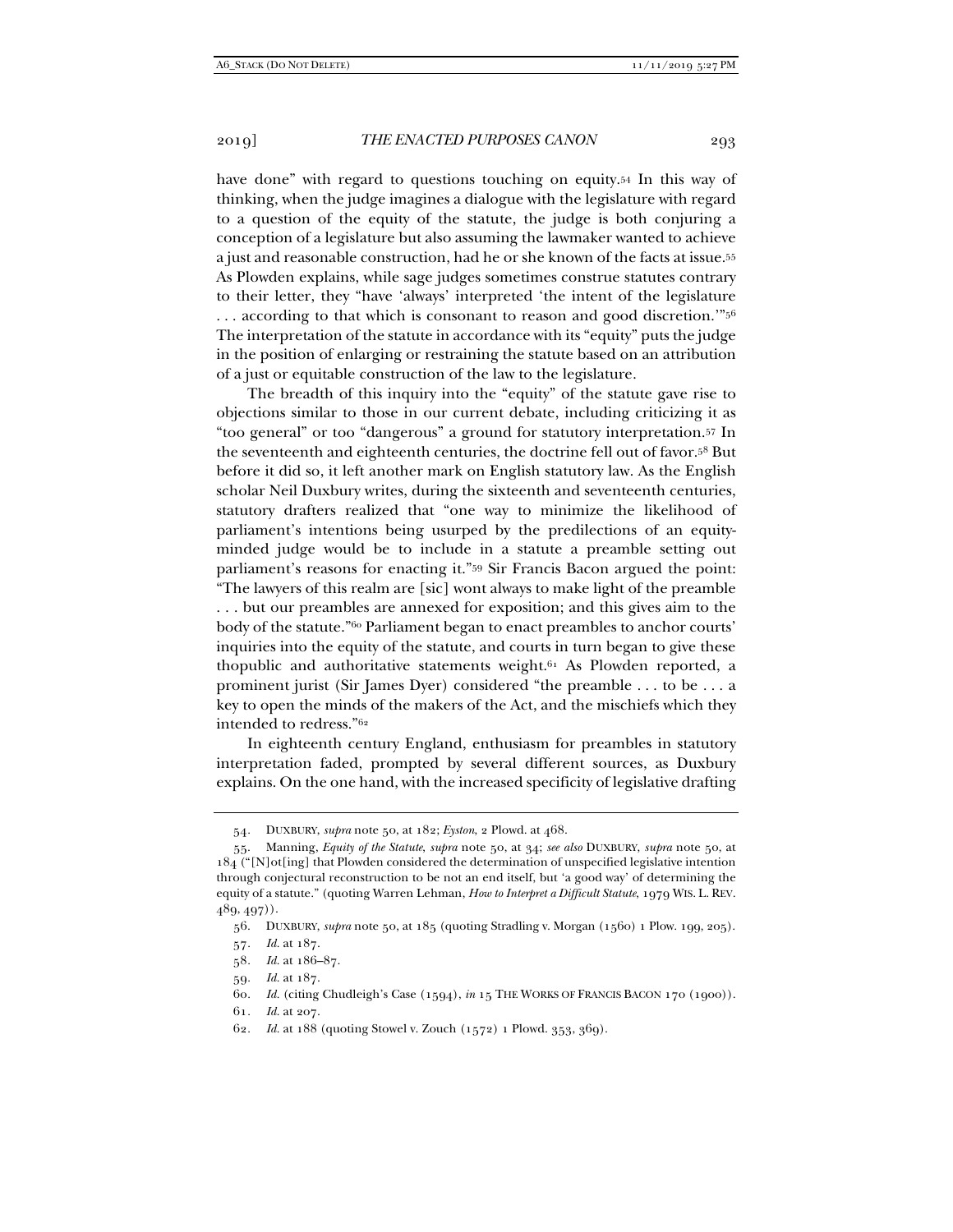in the eighteenth century, "the value of the preamble waned."63 More significantly for later developments, courts began to distinguish the preamble from the other parts of the statute. The preamble came to be seen as part of the "descriptive" rather than the "operative" part of the statute, and so "they cannot have the same weight as enacting provisions and so are at best aids to construction when those provisions are ambiguous."64

A similar evolution occurred in the United States in the nineteenth century. In Justice Story's *Commentary on the Constitution of the United States*, capturing the early and mid-nineteenth century view, he endorsed the preamble: "[T]he preamble of a statute is a key to open the mind of the makers, as to the mischiefs, which are to be remedied, and the objects, which are to be accomplished by the provisions of the statute."65 By the end of the nineteenth century, however, this distinction between the descriptive and the operative parts of the statute, with preambles treated as descriptive, took hold in American law. As the Supreme Court stated in 1889, "the preamble is no part of the act" and therefore "cannot enlarge or confer powers, nor control the words of the act, unless they are doubtful or ambiguous."66 That general doctrine—that preambles are outside the act, and therefore relevant only to clarifying ambiguities—remains the law today, and versions of it can be found in prominent treatises on statutory interpretation.<sup>67</sup> But this treatment of preambles does not decide how courts would (or should) use an enacted statement of purpose.

## *B. RISE OF RELIANCE IN THE TWENTIETH CENTURY*

Enacted recitals of a statutes' purposes began appearing with more frequency at the beginning of the twentieth century. From the beginning of the twentieth century, the Supreme Court has treated enacted statements of purpose differently from preambles.68 The Court clearly stated that it was bound by the enacted recitals, and by the 1940s, the starting point for the modern era of the doctrine, the Court's reliance became more frequent.<sup>69</sup>

68*. See, e.g.*, Arizona v. California, 283 U.S. 423, 456 (1931) (rejecting the suggestion that "the court is not bound by the recital of purposes in the act," and adopting a construction of the Act which authorized a dam for purposes of improving navigation consistent with those recitals); United States v. American Surety Co., 200 U.S. 197, 205 (1906) (holding that "in view of the declared purpose[s] of the statute" the language requiring "full payments to all persons supplying it with labor or materials in the prosecution of the work provided for in said contract" authorized subcontractors in construction for the U.S. government to sue contractor under Act).

69*. See, e.g.*, Steele v. Louisville & Nashville R.R., 323 U.S. 192, 199–200 (1944) (holding that the Railway Labor Act's "declared" purposes of "avoidance of 'any interruption to commerce

<sup>63</sup>*. Id.* at 208.

<sup>64</sup>*. Id.* at 209.

 <sup>65. 1</sup> JOSEPH STORY, COMMENTARIES ON THE CONSTITUTION OF THE UNITED STATES 163 (Rotunda & Nowalk eds., 1987).

 <sup>66.</sup> Yazoo & Miss. Valley R.R. v. Thomas, 132 U.S. 174, 188 (1889).

<sup>67</sup>*. See, e.g.*, SINGER & SINGER, *supra* note 14, § 47:4; SCALIA & GARNER, *supra* note 9, at 219.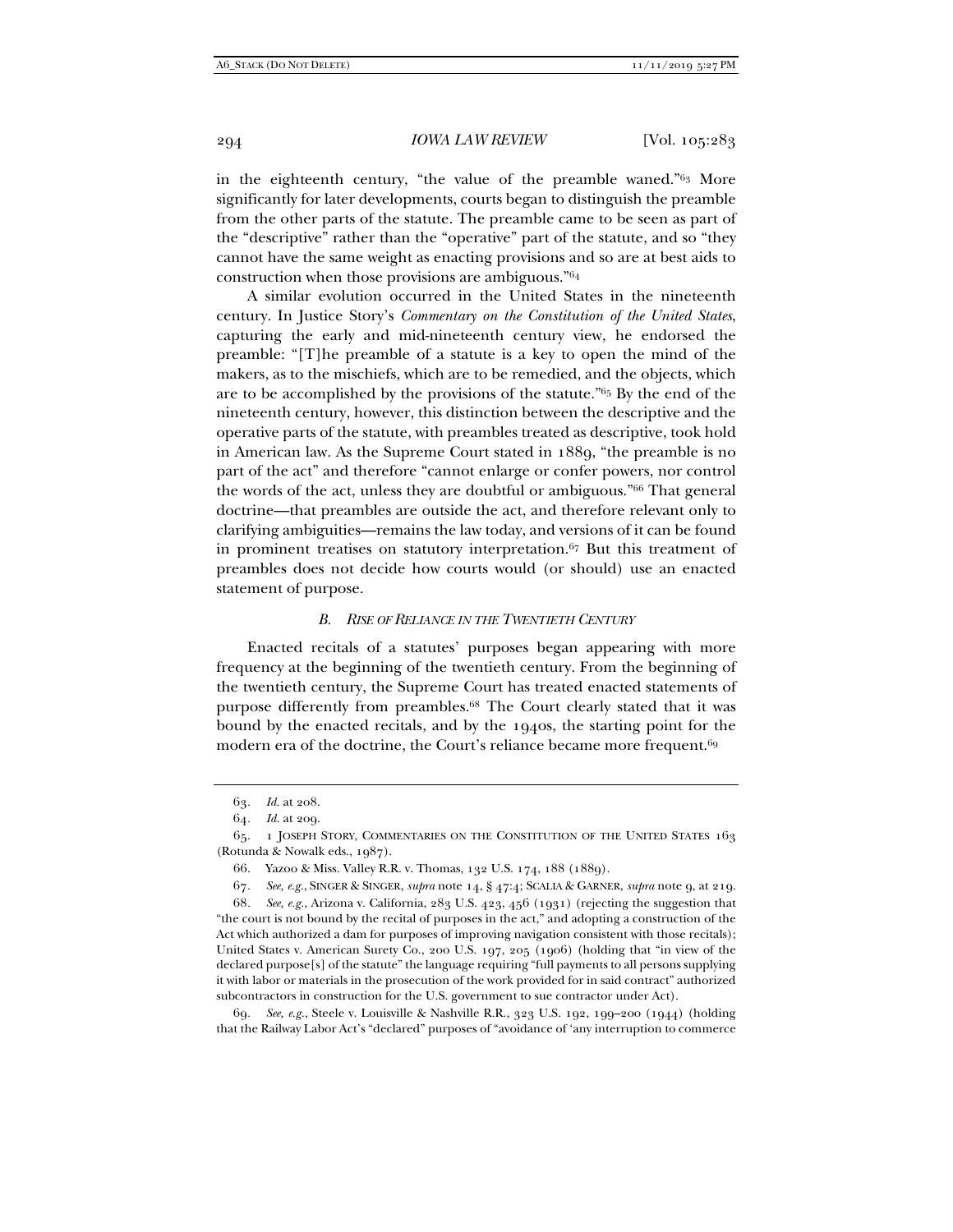The Court's decision in *Roland Electrical v. Walling*70 exemplifies this emerging modern practice. In *Roland*, the Court faced the question of whether an electrical manufacturing company fell within an exception to the Fair Labor Standards Act applicable to "any retail or service establishment."71 The Court rejected the argument that an electrical service company doing business with other businesses fit within this exception.72 The Court acknowledged that this language could be read broadly to include all employees of manufacturers who provide products and services to other firms engaged in interstate commerce.73 But when read "in connection with the declared purpose[s] of the Act," along with its legislative history, the Court concluded "the exemption reaches employees of only such retail or service establishments as are comparable to the local merchant . . . who . . . serves ultimate consumers."74

As a basis for the *Roland* Court's understanding of the purposes of the Act, it relied extensively on its enacted statement of purpose.75 The Act stated its purpose was to "eliminate" labor conditions "detrimental to the maintenance of the minimum standard of living necessary for health . . . and general well-being of workers."76 The Court concluded that including the electrical manufacturers in the exception would thwart the Act's purpose. The Court found that the purpose "to raise living standards . . . will fail of realization" unless the Act has sufficient coverage to largely eliminate the competitive advantage to those firms relying on substandard labor costs.77 Otherwise, the Act "will be ineffective" and will punish "those who practice fair labor standards as against those who do not."78

The idea, reflected in *Roland* and earlier decisions, of the legislature expressly stating its aims to guide judicial construction, and courts heeding

75*. See id.* at 667–68.

or to the operation of any carrier'" and "encouraging 'the prompt and orderly settlement of all disputes'" would "hardly be attained if a substantial minority [African Americans workers]" were denied access to the bargaining table so their only recourse was to strike); Purcell v. United States, 315 U.S. 381, 385 (1942) (relying on the "stated purpose" of the Transportation Act of 1940 "to promote . . . adequate, economical, and efficient service" as the basis for affirming the Commission's decision to authorize a railway line that would be partially submerged by a new dam's waters (alteration in original) (quoting Transportation Act of 1940, 54 Stat. 898, 899)); *cf.* Yakus v. United States, 321 U.S. 414, 421–25 (1944) (invoking the act's "declared purposes" as enacted to rebut argument that the act failed to provide sufficient guidance to the Administrator so it would constitute an unconstitutional delegation).

 <sup>70.</sup> Roland Co. v. Walling, 326 U.S. 657, 678 (1946).

<sup>71</sup>*. Id.* at 660 (addressing Fair Labor Standards Act of 1938, Pub. L. No. 75-718, § 13(a)(2), 52 Stat. 1060, 1067 (codified at time in 29 U.S.C. § 202)).

<sup>72</sup>*. Id.* at 667.

<sup>73</sup>*. Id.*

<sup>74</sup>*. Id.* at 666.

<sup>76</sup>*. Id.* at 667 (quoting § 2, 52 Stat. at 1060).

<sup>77</sup>*. Id.* at 670.

<sup>78</sup>*. Id.*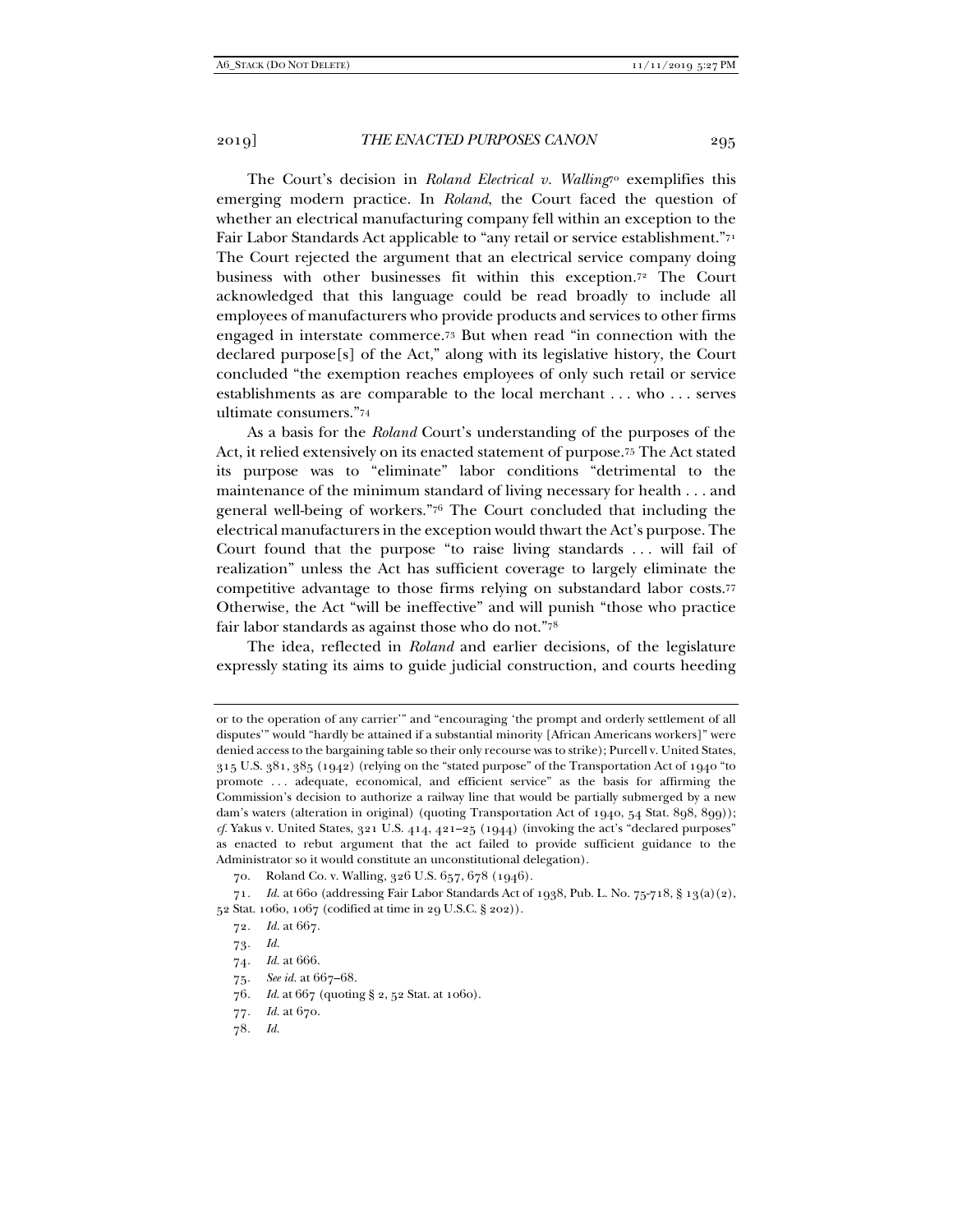those statements, found a firm endorsement in American statutory jurisprudence of the middle of the twentieth century. Beginning in the 1940s and extending for several decades, the legal process school was the dominant approach to statutory interpretation in the United States, for which materials developed by Henry Hart and Albert Sacks, *The Legal Process*,79 provided the most established formulation. According to Hart and Sacks, when interpreting a statute, the court should first endeavor to discern the statute's purpose.80

In the years since the issuance of *The Legal Process*, Hart and Sacks's theory is often taken to amount to the reconstructive inquiry that a court should "assume, unless the contrary unmistakably appears, that the legislature was made up of reasonable persons pursuing reasonable purposes reasonably."81 But that is a misreading, and one which overlooks the central place of enacted statements of purpose in their approach. $82$  Hart and Sacks do not simply urge courts to determine a statute's purpose by asking what a reasonable purpose would be. They instead describe the process of determining the purpose or purposes of legislation as having two sequential steps. First, they call for the court to examine "formally enacted statement[s] of purpose."83 If such a statement exists, pertains to the issue at hand, was designed to shed light on interpretation, and is consistent with the other text of the statute, then the court's job is straightforward: it should "accept" the formally enacted statement of purpose.84 It is only if such an enacted statement of purpose is not present or does not satisfy these other conditions that the court should launch into the more constructive inquiry of "attributing" reasonable purposes to the legislation.85

Reliance on enacted statements of purpose implements Hart and Sacks's larger principle of institutional settlement—that courts should respect the decisions of duly authorized bodies.86 The general inquiry into legislative purpose was seen to be an objective one, looking to determine purpose "evinced in the language of the statute, as read in the light of other external manifestations of purpose," as Felix Frankfurter put it. $87$  Legal process

83. HART & SACKS, *supra* note 7, at 1377.

85*. See id.* at 1377–78.

<sup>79</sup>*.* HART & SACKS, *supra* note 7, at 1374–78.

<sup>80</sup>*. Id.* at 1374.

<sup>81</sup>*. Id.* at 1378.

 <sup>82.</sup> Stack, *Interpreting Regulations*, *supra* note 16, at 384–85.

<sup>84</sup>*. Id.* 

<sup>86</sup>*. Id.*; *cf.* Felix Frankfurter, *Some Reflections on the Reading of Statutes*, 47 COLUM. L. REV. 527, 539 (1947) (stating that "[o]ften the purpose or policy that controls is not directly displayed in the particular enactment" and implying that when it is so stated, it should be respected); *see also* Radin, *supra* note 31, at 398 ("The legislature . . . had the constitutional right and power to set this purpose as a desirable one for the community, and the court or administrator has the undoubted duty to obey it.").

 <sup>87.</sup> Frankfurter, *supra* note 86, at 539.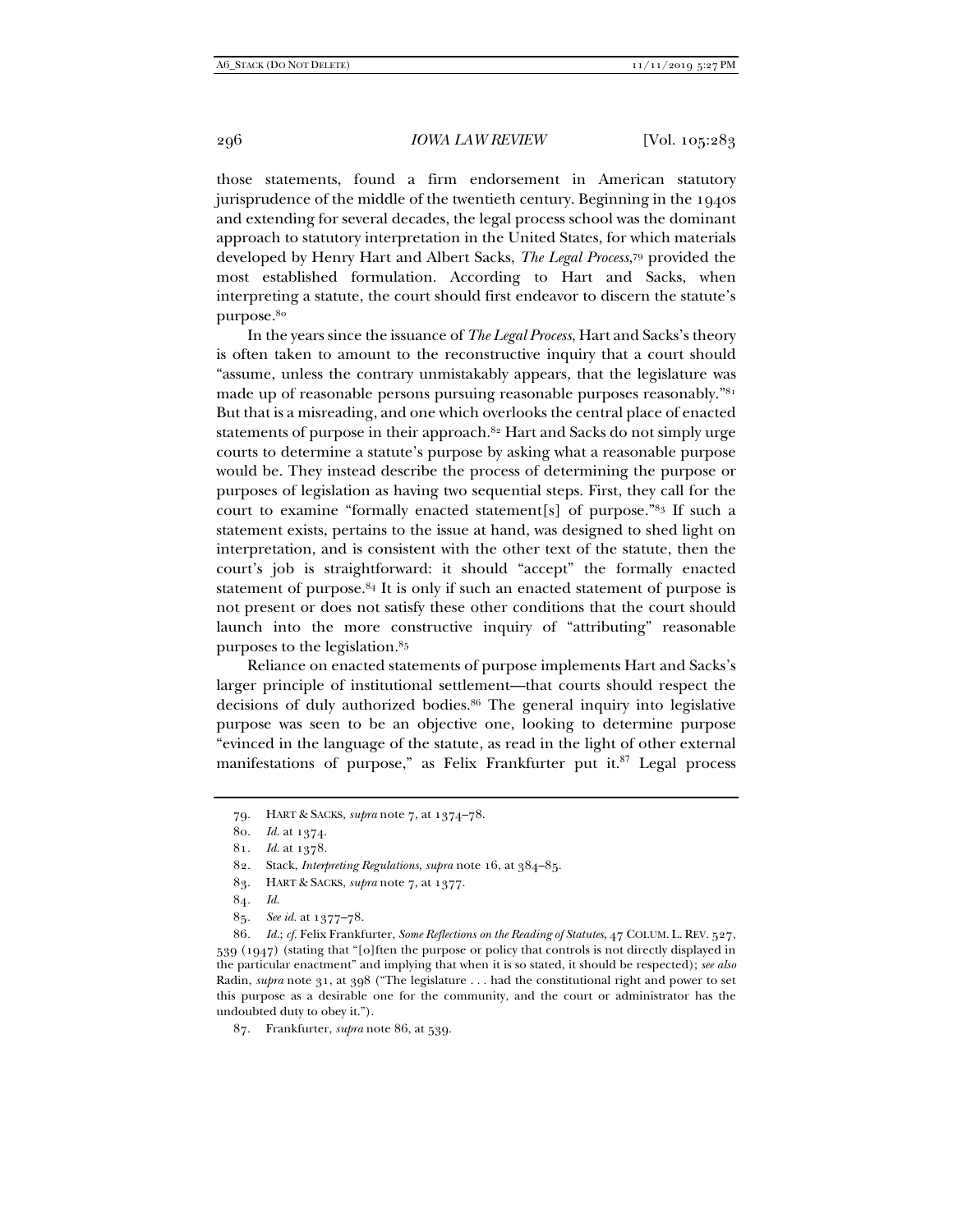scholars seized upon a very basic insight apparent in *Roland* and earlier decisions: A positively enacted statement of purpose is hard to ignore.

The explosion of statutory law post-war through the 1970s added a host of important statutes with enacted purposes, and the Court often turned to those statements as grounds to reject interpretations inconsistent with those enacted purposes. In *Johnson v. Robison*,<sup>88</sup> for instance, the Court complimented Congress for "responsibly reveal[ing] its express legislative objectives" in the Veterans' Readjustment Benefits Act of 1966,<sup>89</sup> and relied on those purposes to reject the suggestion that its benefits also applied to conscientious objectors who performed alternative civilian service.90 In *Johnson*, the claimant had latched onto one of the Act's enacted purposes of "extending the benefits of a higher education to qualified and deserving young persons who might not otherwise be able to afford such an education."91 The Court firmly rejected that reading. It noted that the Act's goals were also "enhancing and making more attractive service in the Armed Forces," and assisting in the "vocational readjustment and restoring [of] lost educational opportunities" to those service men and women "whose careers [were] interrupted or impeded by reason of active duty."92 In that light, it was clear that the primary aim of the act was to assist those on active duty to "readjust" to civilian life.93 The basic principle invoked was the same as in early decisions: The declared purposes provided a basis to reject an interpretation that would have thwarted those purposes by making a benefit targeted to active duty personnel available to others.

Enacted purposes also supported the Court's refusal to imply an exception in the widely-discussed *TVA v. Hill* decision.94 The question in *Hill* was whether the Endangered Species Act of 1973's ("ESA") provisions preventing federal expenditure on projects which jeopardize the continued existence of an endangered species prevented further funding of a federal dam nearing completion. Section 2 of the ESA, titled "Findings, Purposes, and Policy," declared that the Act sought "to provide a means whereby the ecosystems upon which endangered species . . . depend may be conserved," and policy that "all Federal departments and agencies shall seek to conserve endangered species."95 The Court read the critical operative provision requiring federal agencies to "utilize their authorities in furtherance of the

 <sup>88.</sup> Johnson v. Robison, 415 U.S. 361, 376 (1974).

 <sup>89.</sup> Veterans' Readjustment Benefits Act of 1966, Pub. L. No. 89-358, § 1651, 80 Stat. 12, 12–13 (codified at the time at 38 U.S.C. §§ 101, 1651 (1974)).

<sup>90</sup>*. Johnson*, 415 U.S. at 376–77.

<sup>91</sup>*. Id.* (quoting Senate Committee on Labor and Public Welfare, Cold War Veterans' Readjustment Assistance Act, S. Rep. No. 269, 89th Cong., 1st Sess. 7, at 8).

<sup>92</sup>*. Id.* (quoting 38 U.S.C. § 1651).

<sup>93</sup>*. Id.* at 377.

 <sup>94.</sup> TVA v. Hill, 437 U.S. 153, 195 (1978).

<sup>95</sup>*. Id.* at 180 (emphasis omitted) (quoting 16 U.S.C. § 1531(b) (1976)).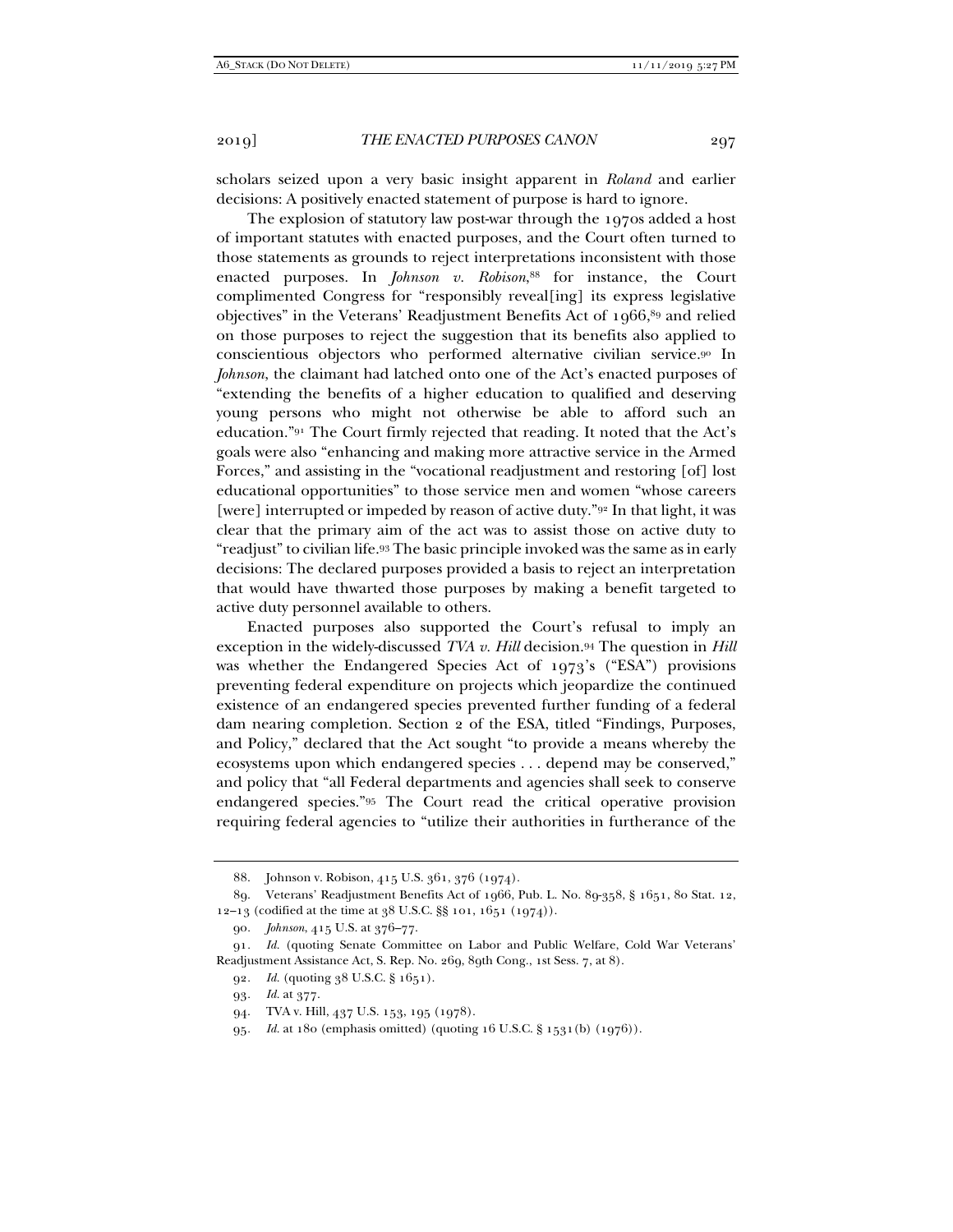purposes of [the Act],"96 in light of these enacted goals.97 The invocation of those enacted purposes supported the Court's conclusion that the ESA did not authorize the courts to imply an exception inconsistent with the Act's goal of conservation, even when the conservation concerned a small, obscure fish.98 *TVA v. Hill* might be seen as a case where the Court used the enacted purposes more aggressively, but a core idea was still implicated. Whatever is permitted by the rest of the statutory text, the court should reject constructions that result in substantive effects—like the elimination of a species—that contradict the Act's enacted purposes.

In the same period, the Court invoked enacted purposes to reject inconsistent interpretations of other important statutes. For instance, enacted purposes figured in the extensive litigation arising from the Employee Retirement Income Security Act of 1974 ("ERISA"). In *Firestone v. Bruch*, for instance, the Court was tasked with determining the standard of review for challenges to benefit denials under ERISA,99 a question on which the Act was silent. The district court had granted Firestone's motion for summary judgment, finding that Firestone's decision to deny a termination benefit in connection with the sale of a business unit was not arbitrary and capricious.100 The court of appeals reversed, explaining that when an employer is itself the fiduciary for an unfunded benefit plan, its decision to deny benefits is subject to more stringent *de novo* review.101 The Supreme Court affirmed, citing ERISA's findings and declaration of policy in support of the conclusion that *de novo* review applies.102 "Adopting Firestone's reading of ERISA," Justice O'Connor wrote for the Court, "would require [the Court] to impose a standard of review that would afford less protection to employees and their beneficiaries than they enjoyed before ERISA was enacted."103 The Court rejected the suggestion that de novo review would contradict the higher aims of ERISA by discouraging employers to create benefit plans,104 reasoning that the grounds for de novo review, including enhancing workers protections over pre-ERISA levels, outweighed the risk of discouraging plan creation.105 The *Firestone* Court's invoked the statute's enacted purposes to establish the

<sup>96</sup>*. See id.* at 160 (quoting 16 U.S.C. § 1536).

<sup>97</sup>*. Id.* at 183 (construing § 7 of 119 Cong. Rec. 25664 (1973)).

<sup>98</sup>*. Id.* at 189–90.

 <sup>99.</sup> Employee Retirement Income Security Act of 1974, Pub. L. No. 93-406, 88 Stat. 829; Firestone Tire & Rubber Co. v. Bruch, 489 U.S. 101, 102 (1989).

<sup>100</sup>*. Firestone*, 489 U.S. at 106–07.

<sup>101</sup>*. Id.* at 107.

<sup>102</sup>*. See id.* at 113 ("ERISA was enacted 'to promote the interests of employees and their beneficiaries in employee benefit plans,' and 'to protect contractually defined benefits.'" (first quoting Shaw v. Delta Airlines, Inc*.*, 463 U.S. 85, 90 (1983); then quoting Massachusetts Mutual Life Ins. Co. v. Russell, 473 U.S. 134, 148 (1985)) (discussing 29 U.S.C. § 1001)).

<sup>103</sup>*. Id.* at 113–14.

<sup>104</sup>*. Id.* at 114–15.

<sup>105</sup>*. Id.* at 115.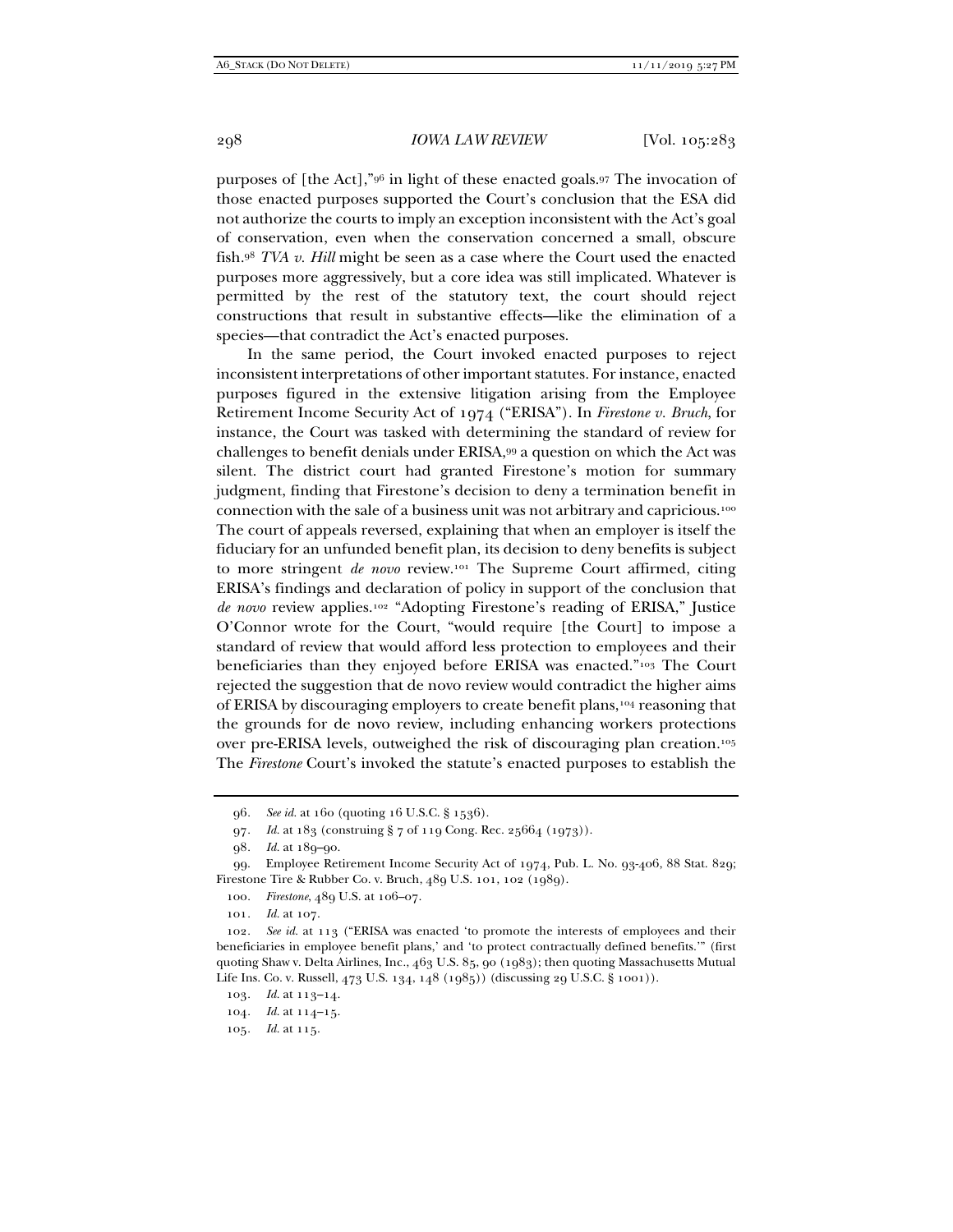standard of review, where statute had not spoken to the issue.106 The Court continued to rely on enacted purposes in the 1990s,<sup>107</sup> and subsequently.<sup>108</sup>

## *C. CONTEMPORARY EXAMPLES*

Several more recent decisions reflect this developing practice—both in refusing to interpret statutes in ways that contradict their enacted purposes and in not calling attention to this practice as an interpretive choice or principle.

First consider a 2006 decision, *Merrill Lynch, Pierce, Fenner & Smith Inc. v. Dabit*,109 written by Justice Stevens, regarded as an intentionalist or purposivist in statutory interpretation. In *Dabit*, the Court faced the question of whether the Securities Litigation Uniform Standards Act of 1998 ("SLUSA") bars state class action claims for which federal law does not authorize a claim for relief.110 In 1995, Congress enacted the Private Securities Litigation Reform Act ("the Reform Act"), which made it more difficult to bring securities class actions in federal court.111 As a direct result, plaintiffs began to bring more securities class actions in state court under state law.112 To close down this

108*. See, e.g.*, Rapanos v. United States, 547 U.S. 715, 737 (2006) (Scalia, J., announcing the judgment and authoring an opinion joined by Roberts, C.J., Thomas, and Alito, JJ.) (holding that only a narrow construction of "waters" in the Clean Water Act is "consistent" with the Act's stated policy "to recognize, preserve, and protect the primary responsibilities and rights of the States to prevent . . . pollution" (citations omitted)). With the increased reliance on enacted statements of purpose, Justices in dissent likewise have occasionally made use of these statements to batter the majority for not paying the enacted statement sufficient heed. *See, e.g.*, Adoptive Couple v. Baby Girl, 133 S. Ct. 2552, 2572 (2013) (Sotomayor, J., dissenting) ("The third clue is that the majority openly professes its aversion to Congress' explicitly stated purpose in enacting the statute. The majority expresses concern that reading the Act to mean what it says will make it more difficult to place Indian children in adoptive homes . . . but the Congress that enacted the statute announced its intent to stop 'an alarmingly high percentage of Indian families [from being] broken up.'" (citing 25 U.S.C. § 1901(4))).

109. Merrill Lynch, Pierce, Fenner & Smith Inc. v. Dabit, 547 U.S. 71 (2006).

110*.* Securities Litigation Uniform Standards Act of 1998, Pub. L. No. 105-353, 112 Stat. 3227; *Dabit*, 547 U.S. at 74.

111*.* Private Securities Litigation Reform Act of 1995, Pub. L. No. 104-67, 109 Stat. 737; *Dabit*, 547 U.S. at 81 (commenting that the Reform Act sought to deter class action securities litigation in federal court).

112*. See, e.g.*, *Dabit*, 547 U.S. at 82.

<sup>106</sup>*. Id.* at 109.

 <sup>107.</sup> *See, e.g.*, Morse v. Republican Party of Va., 517 U.S. 186, 210–11, 217, 233 (1996) (relying on the enacted purpose provision [which the Court incorrectly called its preamble] providing that the Voting Rights Act seeks to "enforce the guarantees of the fifteenth amendment," and therefore triggering the Court's fifteenth amendment jurisprudence, to reject the argument that the filing fee did not constitute a "voting qualification or prerequisite to voting"); Miss. Band of Choctaw Indians v. Holyfield, 490 U.S. 30, 35, 52–53 (1989) (rejecting claim that infants born off the reservation were not "domiciles" of the tribe and subject to tribal jurisdiction based in part on enacted statement that "exercising their recognized jurisdiction over Indian child custody proceedings through administrative and judicial bodies, ha[s] often failed to recognize the essential tribal relations of Indian people").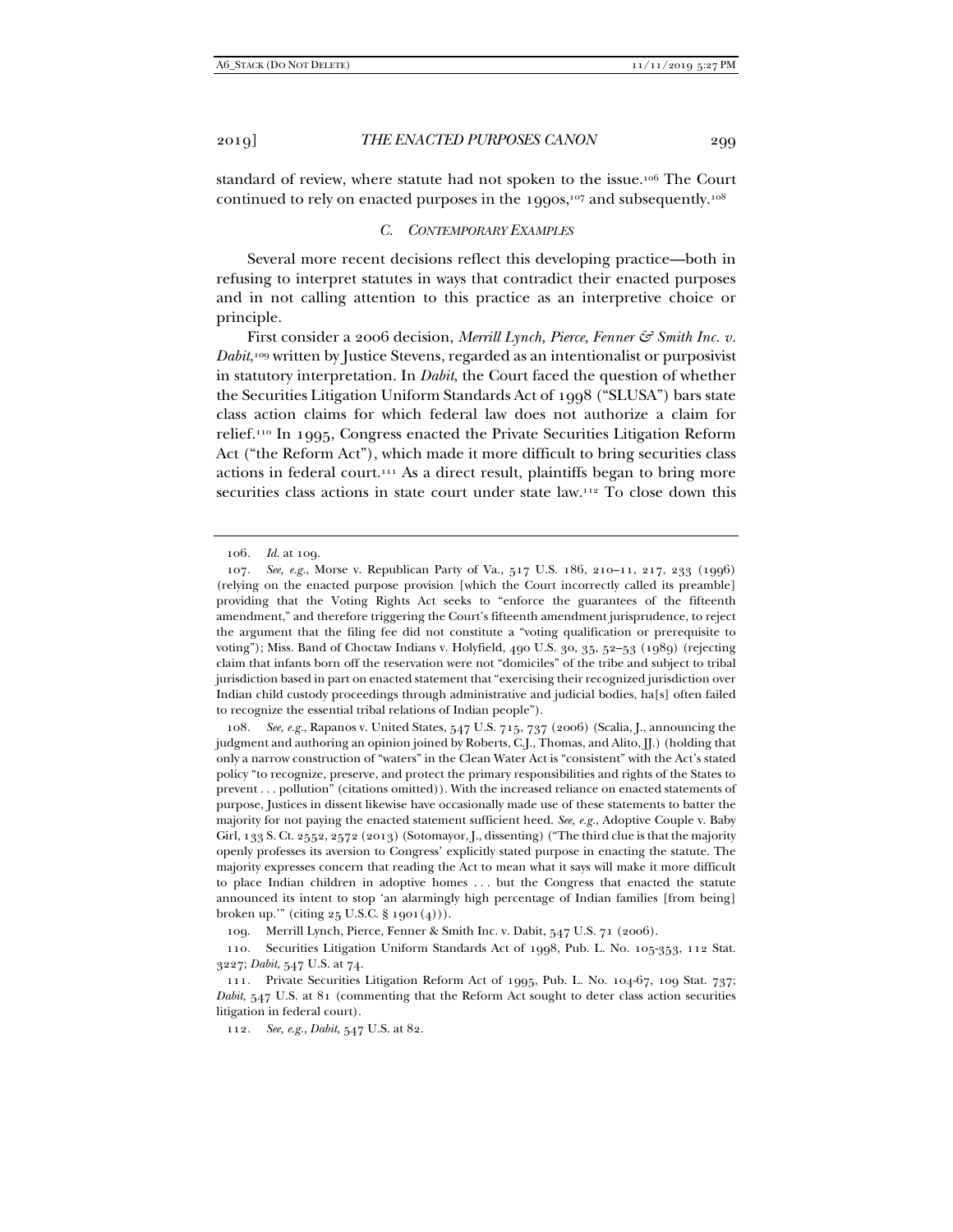workaround, two years later, Congress enacted SLUSA, including an enacted statement of its purpose "to prevent certain State private securities class action lawsuits alleging fraud from being used to frustrate the objectives" of the 1995 Reform Act.113

In *Dabit*, the Court relied on that enacted purpose to support a broader reading of the preemptive scope of the Act. In particular, the Court wrote that "[a] narrow reading of the [Act] would undercut the effectiveness of the 1995 Reform Act and thus run contrary to SLUSA's stated purpose, viz, 'to prevent certain State private securities class action lawsuits alleging fraud from being used to frustrate the objectives' of the 1995 Act."114 The Act's enacted purposes precluded the Court from adopting a construction that would have continued to facilitate the very end-run SLUSA sought to prevent.

Reliance on enacted purposes found the most prominence in the Court's decision in *King v. Burwell*, authored by Chief Justice Roberts. Because of *King v. Burwell*'s importance and reliance on enacted purposes, it is worth providing a fuller description of its context and reasoning. *King v. Burwell* hinged on the interpretation of the phrase "an Exchange established by the State"<sup>115</sup> under a section of the ACA.<sup>116</sup> The challengers to the ACA argued that this phrase included only exchanges—marketplaces to buy health insurance—created by state governments, not exchanges established by the federal government.117 The result of that construction would be that individuals purchasing health insurance on federally run exchanges would not qualify for tax credits to offset the cost of health insurance the ACA required them to buy. Those consequences would be significant for the ACA. Thirty-four states had declined to establish their own exchanges.118 As a result, the only exchanges operating in those states were federal exchanges. If the challengers prevailed, the tax credits which make the mandate to purchase health insurance financially viable for individuals with low income would not have been available in the majority of states.

The Court could have approached the case with a narrow focus on the provisions of the ACA most implicated by the challenge. The Court instead took a step back to understand the scheme that Congress devised in the statute, a scheme that included "a series of interlocking reforms designed to expand coverage in the individual health insurance market."<sup>119</sup> Importantly for present purposes, Congress's own enacted statements of the statute's

 <sup>113. § 2(5), 112</sup> Stat. at 3227 (listing the Congressional Findings of 1998 Amendments to 15 U.S.C. § 78a note).

<sup>114</sup>*. Dabit*, 547 U.S. at 86 (quoting enacted findings printed at § 2(5),112 Stat. at 3227).

 <sup>115. 26</sup> U.S.C. § 36B(b)–(c) (2012); Patient Protection and Affordable Care Act, Pub. L. No. 111-148, 124 Stat. 119 (2010).

 <sup>116.</sup> King v. Burwell, 135 S. Ct. 2480, 2487 (2015).

<sup>117</sup>*. Id.*

<sup>118</sup>*. Id.*

<sup>119</sup>*. Id.* at 2485.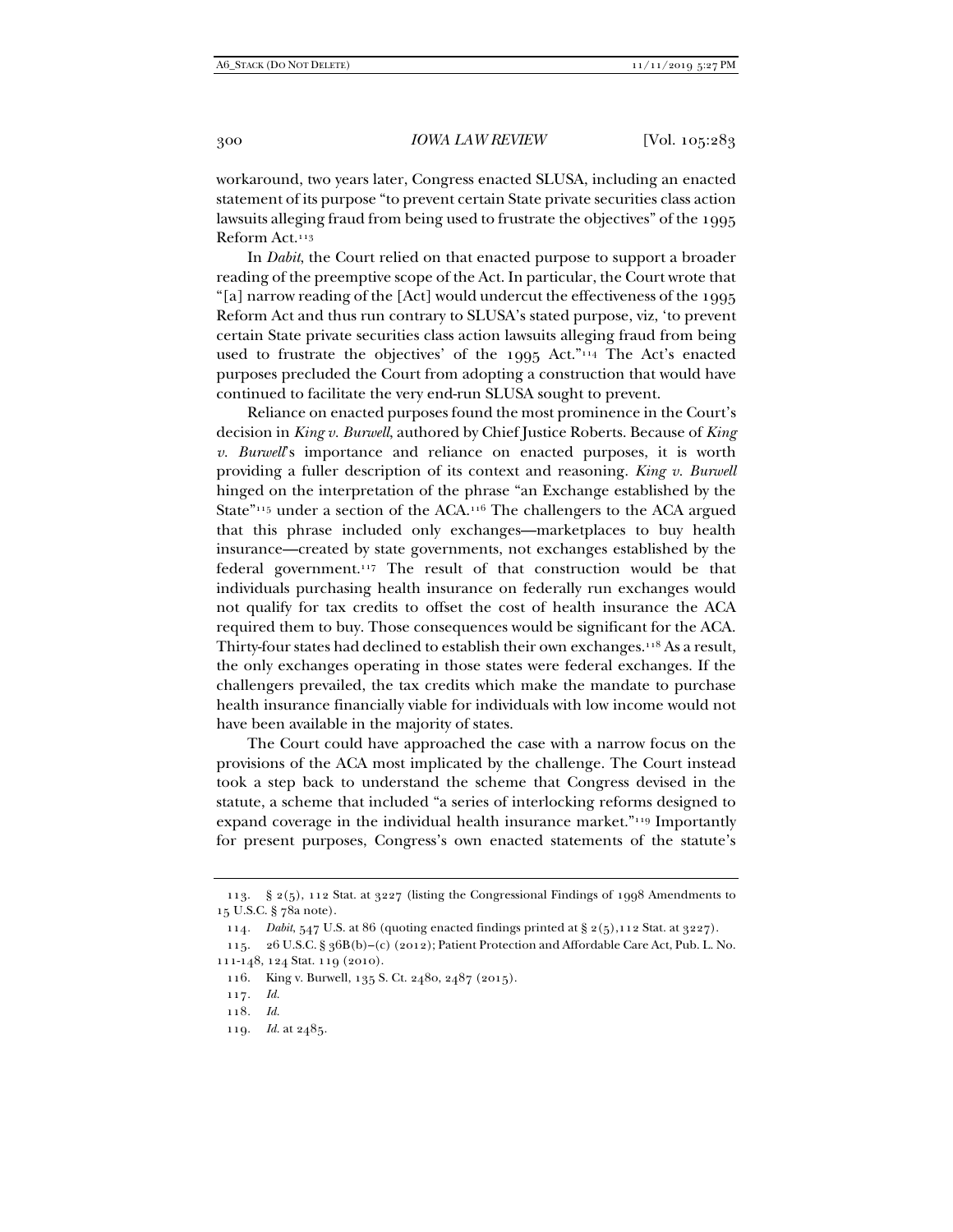policy, located in its enacted introductory findings section, guided and grounded the Court's detailed account of the ACA and the place of tax credits within it.<sup>120</sup>

As part of the statement of findings regarding the Act's effects on the national economy and interstate commerce, Congress articulated the central logic underlying the ACA's provisions. Congress stated that the individual coverage requirement was critical to activating "near-universal coverage"121 as it had been under the Massachusetts plan.<sup>122</sup> "In Massachusetts, a similar [individual mandate] requirement has strengthened private employer-based coverage,"123 Congress declared. Congress also stated that without such a requirement "many individuals would wait to purchase health insurance until they needed care."124 That consequence is known in this context as leading to an economic "death spiral," in which individual premiums continue to rise, the number of individuals buying insurance then shrinks and ultimately insurers leave the market.125 But the mandate for coverage, Congress declared in the ACA, "will minimize this adverse selection and broaden the health insurance risk pool to include healthy individuals, which will lower health insurance premiums."126

Congress's findings, which amounted to declarations of policy and purpose,127 structured the Court's presentation and its overriding conclusion that the reforms operated as "interlocking" elements. The Court emphasized that "Congress *found* that the guaranteed issue and community rating requirements"—obliging provision of health insurance at the same cost to individuals with pre-existing conditions—"would not work without the coverage requirement."128 The Court went on: "In Congress's view, that coverage requirement was 'essential to creating effective health insurance markets,'"129 quoting again from Congress's findings. Moreover, the Court viewed these three reforms—the individual mandate to obtain insurance, the prohibition on discrimination against individuals with pre-existing conditions, and the provisions of tax credits to individuals of limited means

125*. King*, 135 S. Ct. at 2486.

127*. See* Crane, *supra* note 20, at 669–72 (noting that many "findings" made by Congress involve normative, moral, and aesthetic judgments and hence provide a basis for legislative deference even conceding that other institutions may be better at finding facts).

128*. King*, 135 S. Ct. at 2487 (emphasis added) (citing 42 U.S.C. § 18091(2)(I)).

129*. Id.* at 2486 (quoting 42 U.S.C. § 18091(2)(I)).

 <sup>120. § 1501, 124</sup> Stat. at 242–43.

<sup>121</sup>*.* 42 U.S.C. § 18091(2)(D) (2012).

<sup>122</sup>*. Id.* § 18091(2)(I); *see also King*, 135 U.S. at 2486 (quoting 42 U.S.C. § 18091(2)(I)).

 <sup>123. 42</sup> U.S.C. § 18091(2)(D).

<sup>124.</sup>  $Id. \S 18091(2)(I).$ 

<sup>126</sup>*. Id.*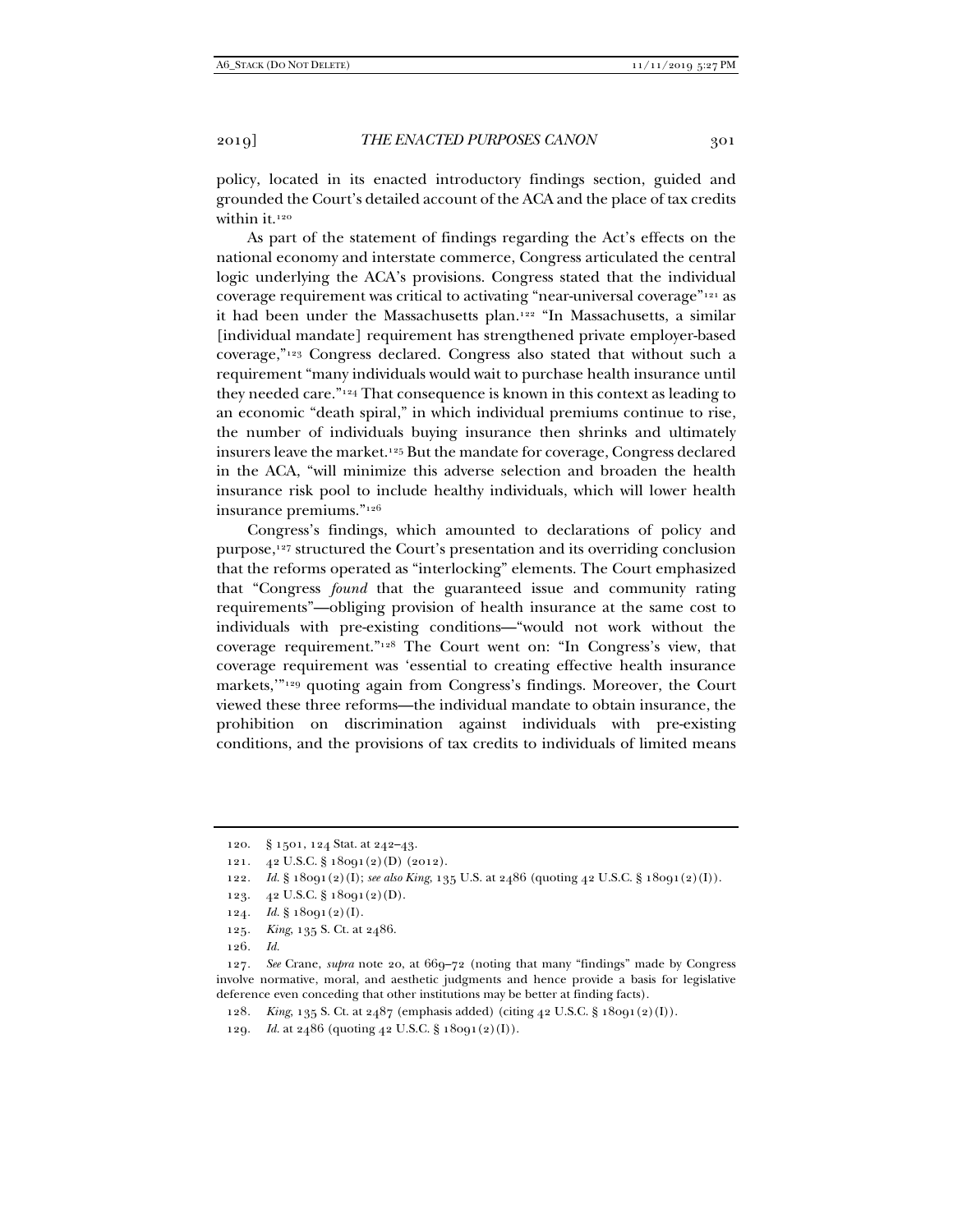—were "closely intertwined,"130 and "interlocking"131 just as Congress had concluded.

With this general understanding of the ACA established, the Court turned to the Act's implicated provisions. But even there, the Court emphasized that its duty "is 'to construe statutes, not isolated provisions,"<sup>132</sup> and framed its inquiry as a contextual one:

If the statutory language is plain, we must enforce it according to its terms . . . But oftentimes the "meaning—or ambiguity—of certain words or phrases may only become evident when placed in context". . . . So when deciding whether the language is plain, we must read the words "in their context and with a view to their place in the overall statutory scheme."133

The Court divided its analysis of the operative provisions into two parts: first, examining the interaction between operative provisions and, second, considering them in light of the larger statutory scheme. Looking at the operative provisions, the Court observed that adopting the challengers' construction of "established by the State" would have created puzzles and contradictions in how other provisions of the ACA operate. For instance, the challengers' construction would have the implication that there were "*no* 'qualified individuals' on Federal Exchanges."134 The Court rejected that implication, finding "the Act clearly contemplates that there [would] be qualified individuals on *every* exchange."135 This and other perplexities created by the way in which challengers' construction works with the other operative provisions lead the Court to observe that, considering these operative statutory provisions on their own, the text is ambiguous.136

The Court then noted that the meaning of "[a] provision that may seem ambiguous in isolation is often clarified by the remainder of the statutory scheme . . . because only one of the permissible meanings produces a substantive effect that is compatible with the rest of the law."137 It is at this moment the Court then invoked the enacted purposes principle to decide the case. The challengers' construction of the Act, the Court concluded, "would destabilize the individual insurance market in any State with a Federal Exchange, and likely create the very 'death spirals' that Congress designed

<sup>130</sup>*. Id.* at 2487.

<sup>131</sup>*. Id.* at 2485.

<sup>132</sup>*. Id.* at 2489 (quoting Graham Cty. Soil & Water Conservation Dist. v. United States *ex rel.* Wilson, 559 U.S. 280, 290 (2010)).

<sup>133</sup>*. Id.* (citations omitted).

<sup>134</sup>*. Id.* at 2489–90 (comparing operation of 42 U.S.C. § 18031(d)(2)(A) with 42 U.S.C.  $§ 18032(f)(1)(A)).$ 

<sup>135</sup>*. Id.* at 2490.

<sup>136</sup>*. See id.* at 2492.

<sup>137</sup>*. Id.* (quoting United Sav. Ass'n of Tex. v. Timbers of Inwood Forest Assocs., 484 U.S. 365, 371 (1988)).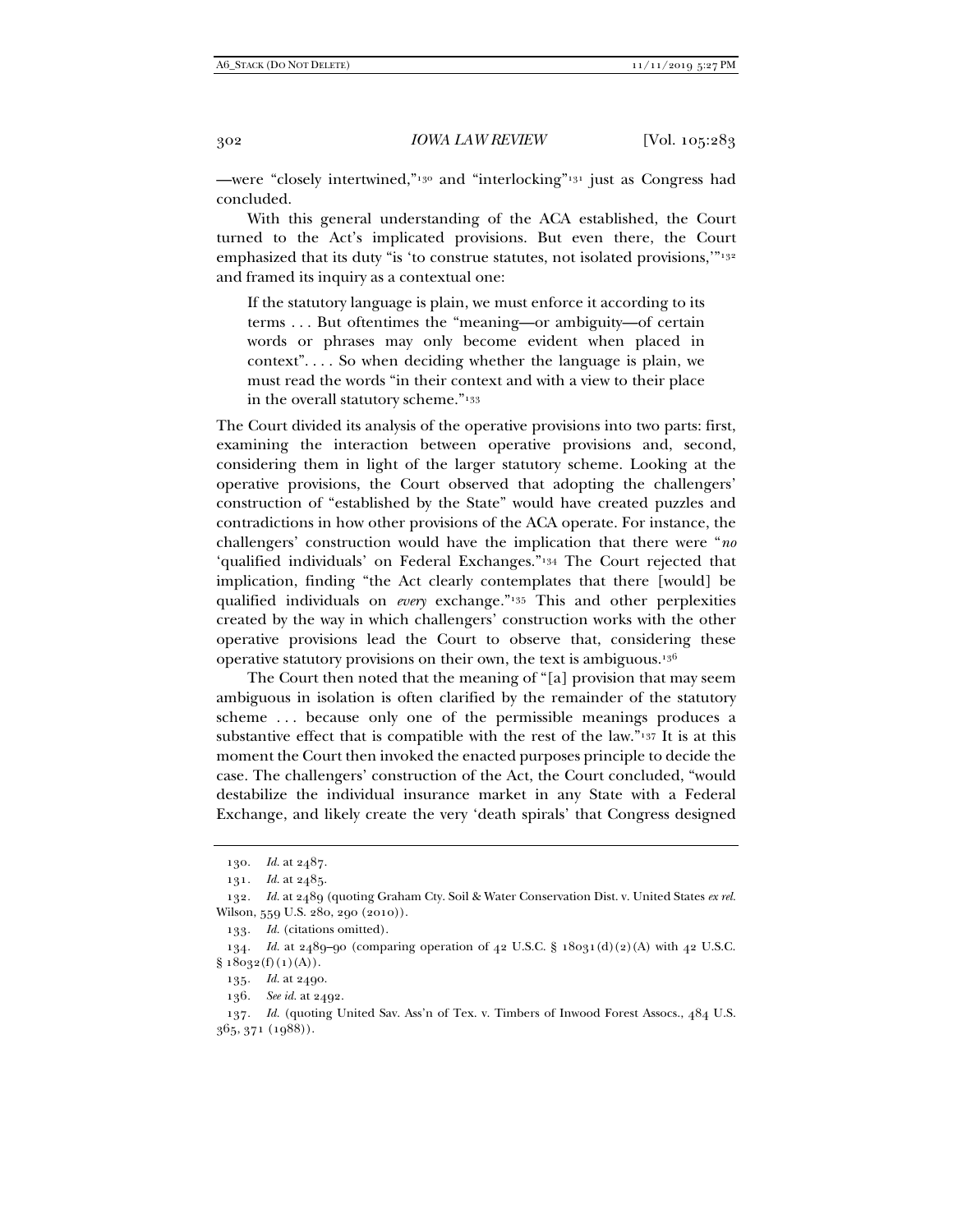the Act to avoid."138 With that premise in place, the enacted purposes principle clinched the argument: "We cannot interpret federal statutes to negate their own stated purposes."139 The incompatibility of the challengers' construction with the "rest of the law" excluded an otherwise permissible construction.

*King's* invocation of the ACA's enacted purposes was specific in two respects. First, in *King*, the Court invoked the enacted purposes principle as part of its inquiry into whether the statute precludes a prospective interpretation. When read in isolation, the operative provisions might have been considered ambiguous as to the challenges' construction. But once the Court consider the enacted purposes, it concluded that the Act as a whole could not permit that construction. Enacted purposes were invoked as partand-parcel of determining what set of interpretations the Act permitted. Second, the enacted purposes operated to exclude prospective interpretations, not to require the interpretation that best carries forward those purposes. Specifically, the Court invoked the Act's enacted purpose to bar an interpretation that would "negate" those purposes.140 The challenger's construction would have made the ACA's mandate for health insurance practically unachievable for those at the lowest end of the income spectrum. Thus, in the context of *King*, enacted purposes preclude interpretations that would be likely (or highly likely) to create the very consequence "Congress designed the Act to avoid,"<sup>141</sup> or "produc $[e]$  a substantive effect that is  $[not]$ compatible with the rest of the law."142 In this sense, the doctrine bars interpretations that will or likely will frustrate (or substantially frustrate) the achieving enacted ends.

Consider, finally, *Alabama Dep't of Revenue v. CSX Transportation, Inc.*,<sup>143</sup> a 2015 decision, authored by Justice Scalia, which relies on an act's enacted purposes but does not cite *King* (or any other decision) as a basis for this reliance. In *CSX Transportation*, the Court held that state diesel taxes which applied to railroads, but not to trucking companies, were prohibited under a federal railroad act known as the  $4-R$  Act.<sup>144</sup> In the  $4-R$  Act, Congress enacted a "Declaration of Policy," which included a purpose of "restor[ing] the financial stability of the railway system" and "foster[ing] competition among all carriers by railroad and other modes of transportation."145 The Court relied on these purposes to conclude that trucking companies were "similarly

<sup>138</sup>*. Id.* at 2493 (citing N.Y. State Dep't of Soc. Servs. v. Dublino, 413 U.S. 405, 419–20 (1973)).

<sup>139</sup>*. Id.* (quoting *N.Y. State Dep't of Soc. Servs.*, 413 U.S. at 419–20).

<sup>140</sup>*. Id.* 

<sup>141</sup>*. Id.*

<sup>142</sup>*. Id.* at 2492 (quoting *United Sav. Ass'n of Tex.*, 484 U.S. at 371).

 <sup>143.</sup> Ala. Dep't of Revenue v. CSX Transp., Inc., 135 S. Ct. 1136, 1142–43 (2015).

 <sup>144.</sup> Railroad Revitalization and Regulatory Reform Act of 1976, Pub. L. No. 94–210, 90 Stat. 31; *see also CSX Transp.*, 135 S. Ct. at 1143.

<sup>145</sup>*.* § 101(a), (b)(2), 90 Stat. at 33.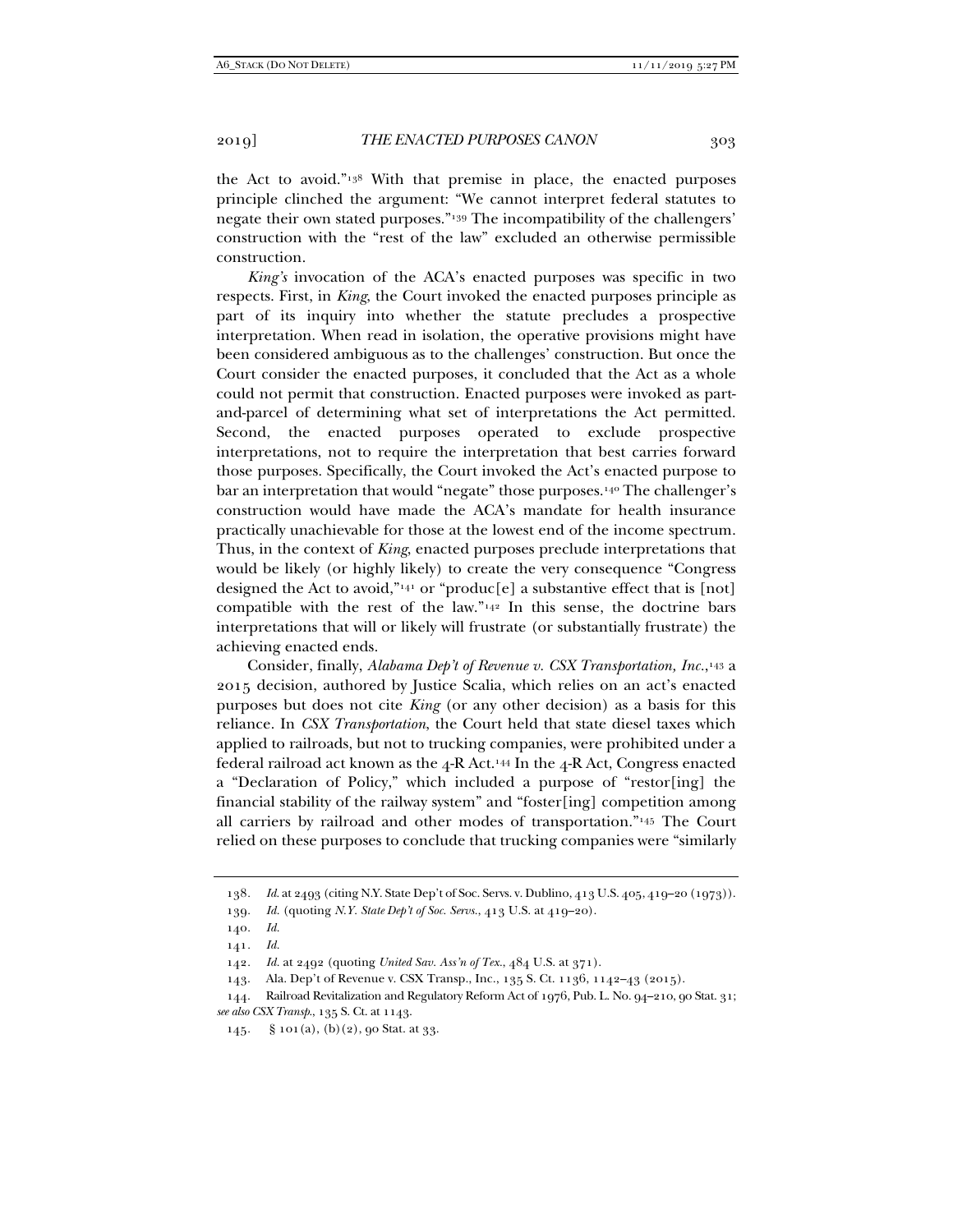situated" as a comparison class to railroads, "since discrimination in favor of that class most obviously frustrates the purpose of the [federal act], which was to 'restore the financial stability of the railway system of the United States' while 'foster[ing] competition among all carriers by railroad and other modes of transportation.'"146 The alternative construction would thwart "fostering of competition among all carriers" and thus impede the aims of the Act. The reliance on the enacted purposes principle in *CSX* largely parallels that in *Dabit* and *King*—using a purpose statement to exclude a prospective interpretation that would thwart the statement's aims—but this time the pen is in Justice Scalia's hand.

# *D. SUMMARY AND QUALIFICATIONS*

By identifying these decisions in which the Court relies on a statute's enacted statement of purposes, I do not mean to suggest that the enacted purposes principle was often or always decisive. Even in the decisions just surveyed, arguments from enacted purposes travelled alongside engagement with the meaning of particular provisions, legislative history, and the larger statutory context. That is to be expected. Statutory interpretation frequently involves consideration of multiple tools and sources. Relying on enacted purposes can be a bedrock principle while still appearing alongside, and occasionally in tension with, other principles; a principle need not exclude all other considerations to be foundational.

Notice, too, that the Court relies on enacted purposes in a variety of contexts. The Court relies on them to bar what otherwise might be the most natural reading of the text (*King*; *Roland*; *CSX*); to bar implied exceptions (*TVA v. Hill*); to support a relatively broad construction where the narrow would contradict the purposes (*Dabit*); and to provide ground to exclude an interpretation where Congress had been silent (*Firestone*). Given the diversity of statutes and questions presented to courts, it is not surprising that enacted purposes would be deployed in these and many different ways. Moreover, some variations in use of enacted purposes is to be expected given the Court's and commentators' lack of attention to the Court's practices with regard to enacted purposes; without identification of this practice as a doctrine or canon, there is less occasion for the Court or others to assess the consistency of judicial practice. But what is clear is that the Court has repeatedly, over many decades, relied upon enacted purposes to dismiss prospective interpretations that conflict with those purposes.

## IV. DEFENDING RELIANCE ON ENACTED PURPOSES

This Part defends this pattern of judicial reliance on enacted purposes to exclude interpretations inconsistent with those purposes. It begins by arguing

<sup>146</sup>*. CSX Transp., Inc*., 135 S. Ct. at 1142 (alteration in original) (citation omitted) (first quoting § 101(a), 90 Stat. at 33; then quoting § 101(b)(2), 90 Stat. at 33).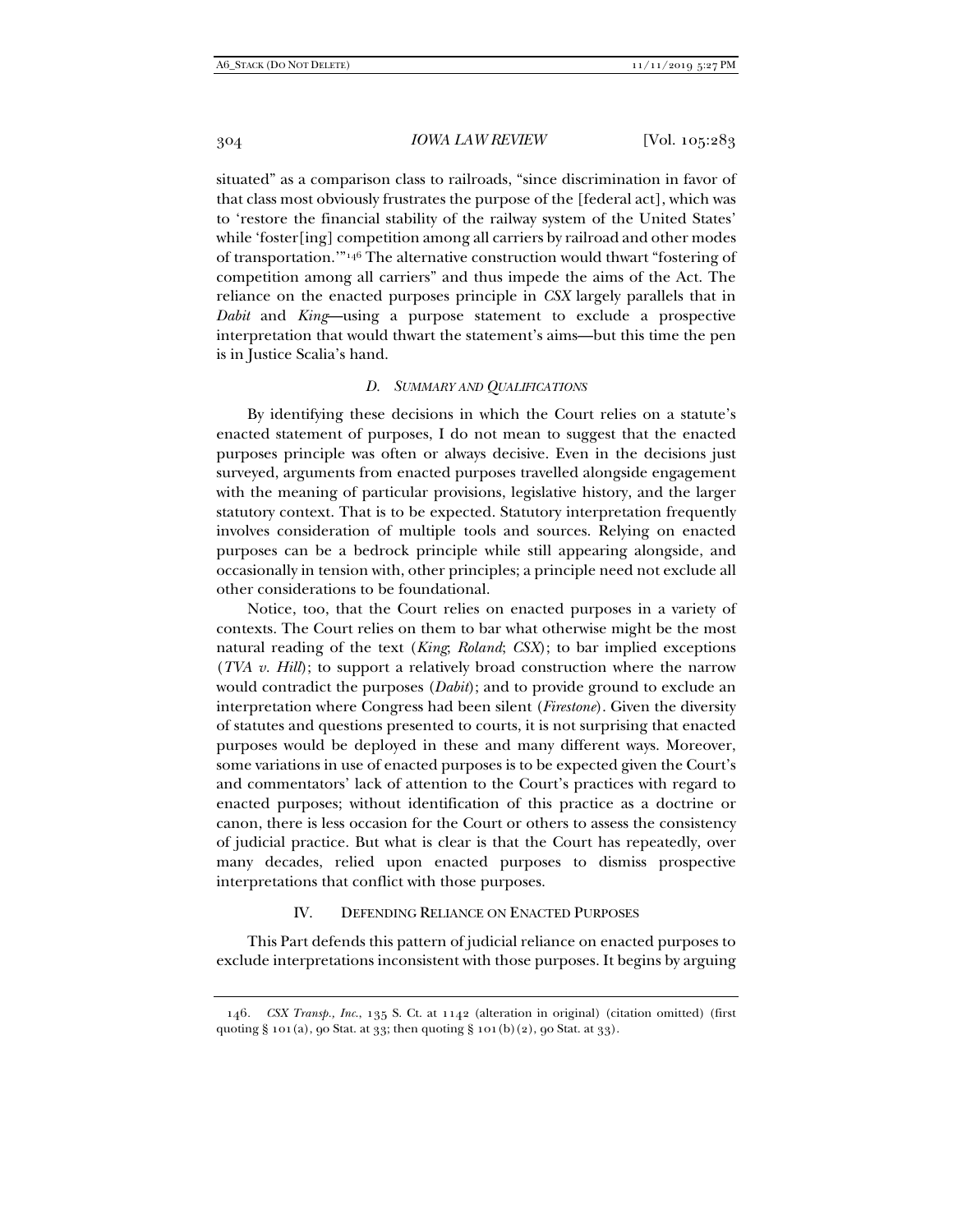that statutes with enacted purposes are similar to rules with express justifications. In both cases, the expressed justification or purpose changes the meaning of the rule or statute. It supports that jurisprudential point with evidence that Congress negotiates over the language of purpose provisions just as it negotiates over other provisions. An aspect of understanding these provisions concerns their effects. Based on principles of political economy, this Part then argues that interpreting statutes in light of their enacted purposes leads to more public-regarding statutory constructions. Finally, it situates enacted purpose provisions within longstanding debates between textualists and purposivists, showing that attention to a statute's enacted purposes represents a welcome point of agreement between textualism and purposivism.

## *A. STATUTES WITH ENACTED PURPOSES ARE DIFFERENT*

Statutes with enacted statements of purpose have different meanings than statutes without such statements. One way to appreciate this difference is to examine the jurisprudence on the relationship between rules and purposes. The question of whether a legal rule may be understood and applied without understanding its purpose is one of the central questions in the jurisprudential debate between H.L.A. Hart and Lon Fuller. On this issue, Fuller took the view that understanding a rule always involves understanding its purposes.147 Hart defended the idea that there are some core meanings of rules which can be understood without making recourse to their purpose or justification.148 The leading view among contemporary scholars is that Hart has the stronger side of this argument.<sup>149</sup>

But we need not adopt Fuller's position to appreciate that statutes which state their own purposes require a distinctive approach. First consider the case of rules. Some rules include not only a rule formulation (e.g., "no vehicles are permitted in the park") but also an authoritative statement of the justification or purpose of the rule (e.g., "To preserve peace and quiet, no vehicles are permitted in the park.").150 As Frederick Schauer explains in his foundational book, *Playing by the Rules*, the authoritative statement of the purpose or justification changes the character of the rule; the rule is now equivalent to "the rule-when-consistent-with-its-justification," not merely the first-order rule

 <sup>147.</sup> Lon L. Fuller, *Positivism and Fidelity to Law—A Reply to Professor Hart*, 71 HARV. L. REV. 630, 663–66 (1958); *see also* ANDREI MARMOR, INTERPRETATION AND LEGAL THEORY 99, 103 (2005) (characterizing Fuller's position).

 <sup>148.</sup> H.L.A. Hart, *Positivism and the Separation of Law and Morals*, 71 HARV. L. REV. 593, 607–09 (1958).

<sup>149</sup>*. See* MARMOR, *supra* note 147, at 103–16; SCHAUER, PLAYING BY THE RULES, *supra* note 24, at 213.

<sup>150</sup>*. See* SCHAUER, PLAYING BY THE RULES, *supra* note 24, at 74–76, 144, 212 (noting that a justification can be built into the formulation of a rule).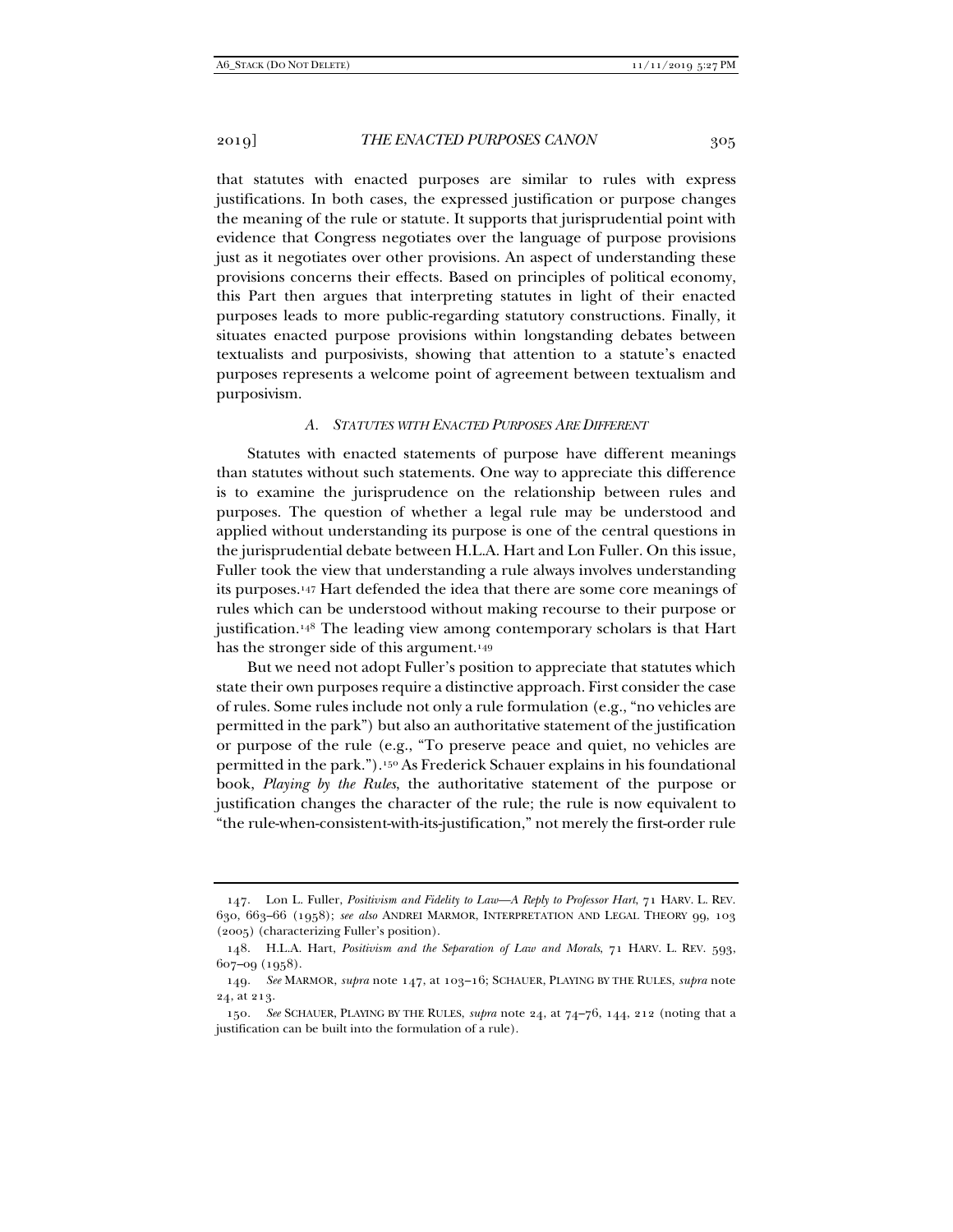formulation.151 For example, as Schauer explicates, the rule formulation, "no sleeping is allowed in the train station," is a different rule than one which says, "for the purposes of preventing people from using the train station as a hotel or home, no sleeping is allowed in the train station."152 The latter rule would prohibit sleeping only if it were consistent with the rule's purpose —preventing people from using the train station as a hotel or home—and so would not prohibit commuters dozing while waiting for connections between trains. Enforcement of the latter rule as if it were enforcement of the former rule would not heed the latter rule's purposes. Of course, even rules with authoritative statements of purpose will still be over- or under-inclusive with regard to some larger background purpose, say, ensuring that all members of society have secure living arrangements.<sup>153</sup> But, for present purposes, the basic point is that rules which include their own statement of justification have a different meaning than rules that are otherwise identical but do not include that statement. The statement of justification in the rule alters the meaning of the provisions it accompanies. It makes applying the rule a matter of examining the rule, but then checking prospective interpretations to make sure they are consistent with the rule's enacted purposes or justification.

Does this same logic apply to statutes? Statutes have some distinguishing features. Many statutes state standards (e.g., prevention of "unreasonable risk"), not rules.154 In addition, enacted purpose statements in statutes are not necessarily linked to a single rule, as in the stylized examples above about vehicles in parks and sleeping in train stations, but sometimes introduce tens, hundreds, or even thousands, of provisions. These differences make clear these arguments must be extended to reach statutes with enacted purposes.

That extension is a valid one. First, the fact that statutes often express their requirements in standards, not rules, does not undermine the relevance of an authoritative statement of purpose. While standards generally leave more judgment to the enforcer or interpreter than rules,<sup>155</sup> an authoritative purpose statement could guide the application of a standard just as it does for rules. A statute which said "for the purposes of protecting endangered wildlife, roads shall not be constructed through parks unless there is no feasible and prudent alternative" has a narrower meaning than the same prohibition without the purpose clause. The addition of the purpose provision creates a second layer of inquiry, just as it does for rules. So the point remains: The addition of the purpose statement changes the statute; it

<sup>151</sup>*. Id.* at 212–13.

<sup>152</sup>*. Id.*

<sup>153</sup>*. Id.* at 212–13.

 <sup>154.</sup> On the theoretical distinction between, and practical converges of rules and standards, see Frederick Schauer, *The Convergence of Rules and Standards*, 2003 N.Z. L. REV. 303, 305–09.

<sup>155</sup>*. See id.* at 308–09.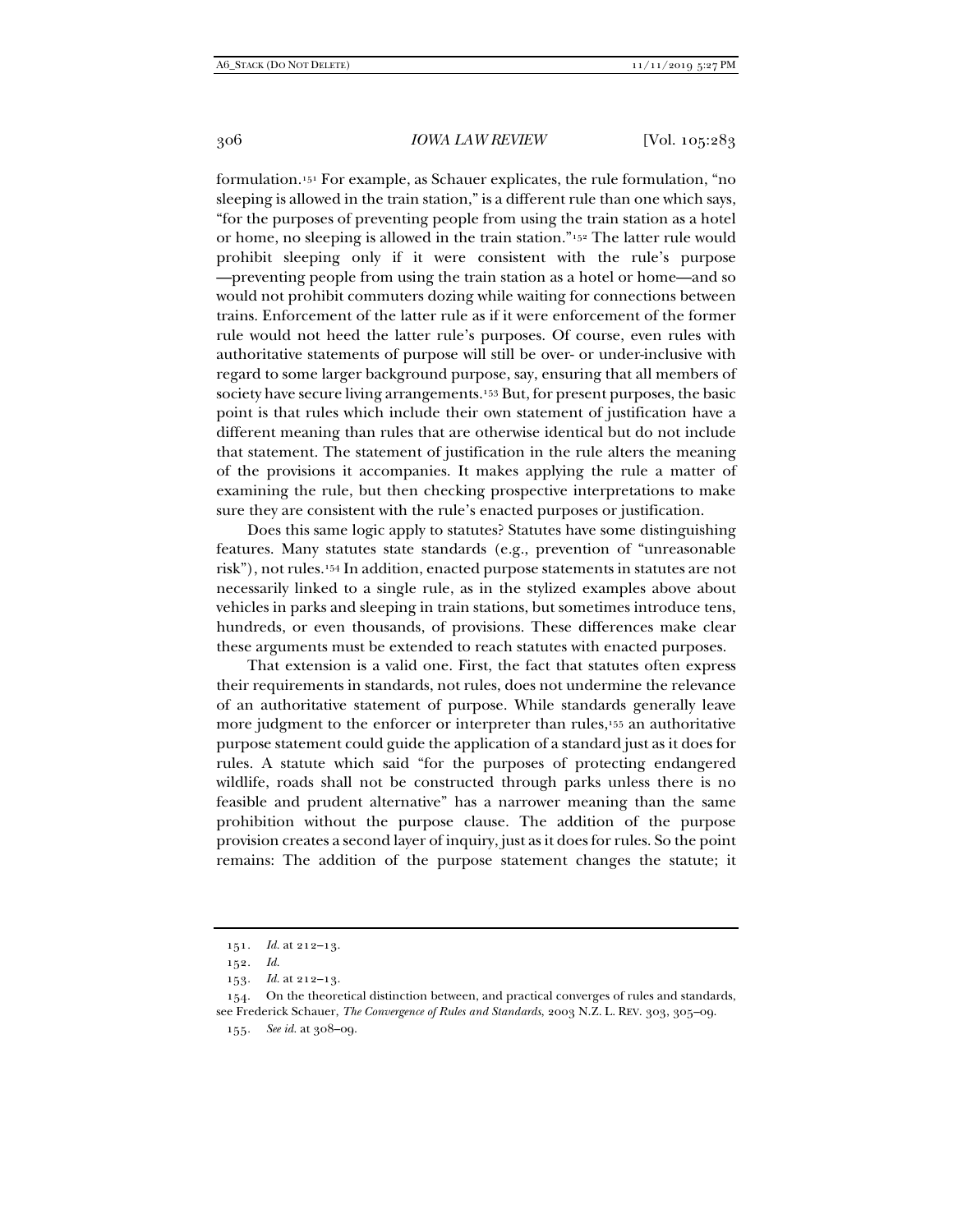requires some consideration of the consistency of the prospective interpretation with the enacted purposes.156

The more complex issue is that statutes frequently include many provisions. The coupling of a single rule with a justification, as in the stylized examples of train stations and vehicles in parks, suggests conscious choice by the rule-maker about how a norm is to apply. The coupling makes it hard to avoid the idea that the rule-maker sought the rule-interpreter or enforcer to hold onto two ideas, the rule-formulation and the purpose, and reason backand-forth between them. The close nesting of the purpose and ruleformulation also suggests careful deliberation by the rule maker. That impression of deliberation may support the confidence the rule-enforcer feels when applying the rule, but it is not necessary for the purpose statement to be relevant to interpretation.

What drives the relevance is a formal feature: whether the purpose statement is part of, or is incorporated within, the same legal act or instrument as the provisions at issue. To see this, consider an enacted statement declaring "disturbances to pedestrians shall be minimized" and a separate, unconnected enactment "no vehicles in the park." Those two separate enactments are not the same as an enactment that includes both. In this context, formality matters. Because purpose statements are enacted as part of the text of a

 <sup>156.</sup> The Supreme Court's decision in *District of Columbia v. Heller* directly engaged the relation between the Second Amendment's prefatory clause and its operative provisions based on an analogy to mid-nineteenth century practice regarding statutory preambles. *See* District of Columbia v. Heller, 554 U.S. 570, 577 (2008). The *Heller* Court held that while "[l]ogic demands that there be a link between the stated purpose [in the prefatory clause] and the command," prefatory clauses may "resolve an ambiguity in the operative clause" but "does not limit or expand the scope of the operative clause." *Id.* at  $577-\frac{78}{9}$  (citing F. DWARRIS, A GENERAL TREATISE ON STATUTES 268–69 (P. Potter ed., 1871); T. SEDGWICK, THE INTERPRETATION AND CONSTRUCTION OF STATUTORY AND CONSTITUTIONAL LAW 42–45 (2d ed. 1874)). To support this proposition, the Court, with Justice Scalia writing, relied upon two nineteenth century treatises on statutory construction. *See id.* at 578 (citing DWARRIS, *supra*, at 268–69; SEDGWICK, *supra*, at 42–45). The *Heller* Court opines that "where the text of a clause itself indicates that it does not have operative effect, such as 'whereas' clauses in federal legislation or the Constitution's preamble, a court has no license to make it do what it was not designed to do." *Id.* at 578 n.3. *Heller* then generalizes further: "[T]o put the point differently, operative provisions should be given effect as operative provisions, and prologues as prologues." *Id.* That final statement simply asserts a presumption, without support, that contradicts the idea that express justifications for rules, or enacted purposes for statutes can have an effect on their scope. Others have criticized the applicability of midnineteenth century principles of statutory interpretation to the Second Amendment, as "preamble" in the statutory context referred to materials that appear before the enacting clause, which the prefatory parts of the Second Amendment do not. *See* Dennis A. Henigan, *The* Heller *Paradox*, 56 UCLA L. REV. 1171, 1210 (2009). And that presumption does not reach enacted purpose provisions. Enacted purpose provisions are not generally introduced with any indication, such as a "whereas clause." More fundamentally, the enactment of purposes does not imply they were not designed to bear on the interpretation of the statute's other provisions.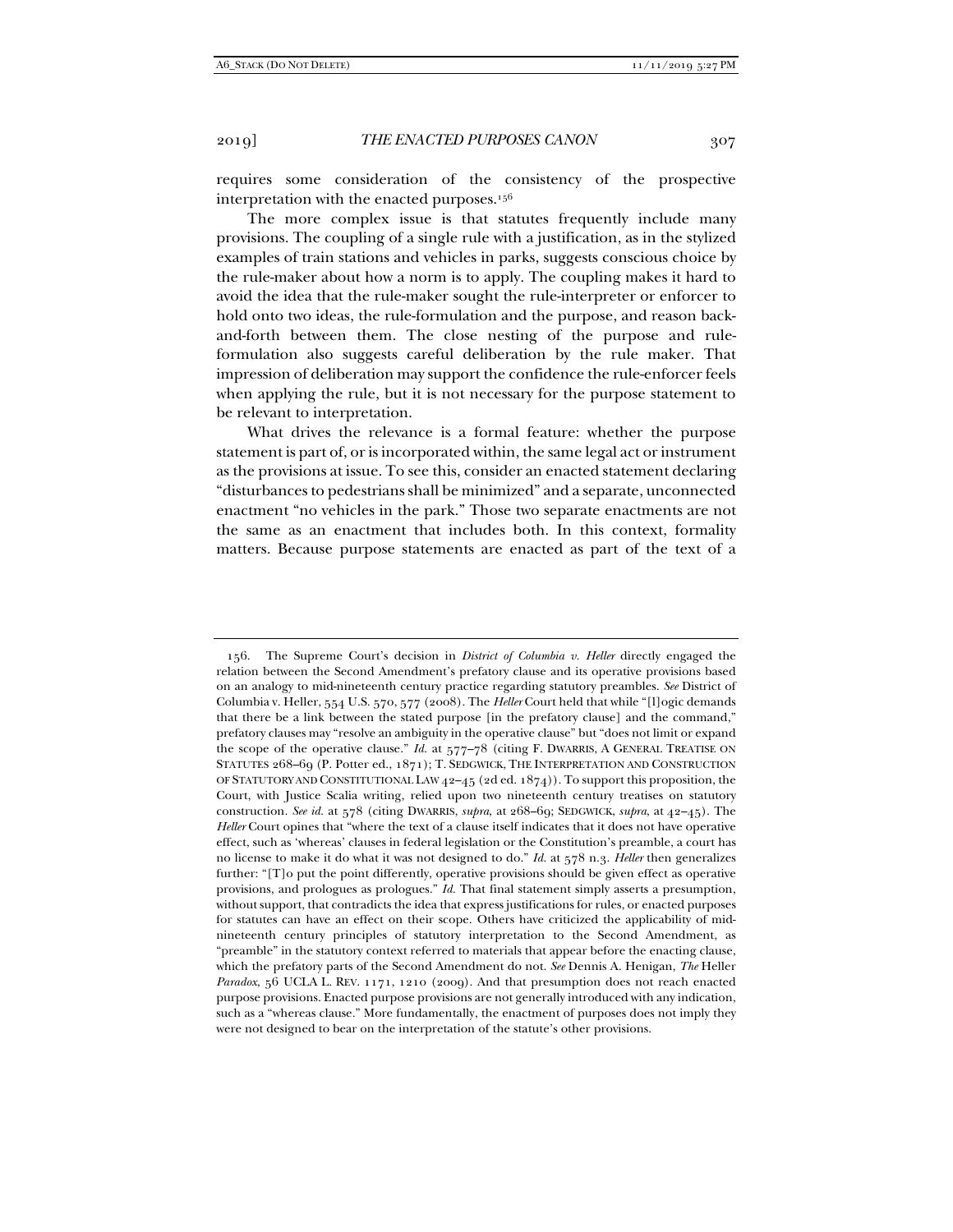statute, they change the statute.157 Statutes with and without purpose provisions have different meanings.158

This logic—that authoritative purpose statements change the rules and statutes of which they are a part—has stark implications: If a court interprets a statute without attention to its enacted purposes, it is not reading the rule or standard that the statute establishes. This logic supports relying on enacted purposes to bar interpretations that otherwise may seem permissible. The enactment of purposes instructs the interpreter to check prospective interpretations for consistency with those purposes.

# *B. CONGRESSIONAL PRACTICE*

Even if, as just argued, there are formal, analytic grounds to view enacted purpose statements as changing statutes of which they are a part, is there evidence that Congress considers enacted purposes as meaningful parts of the statute?

Justice Scalia and John Garner voice a conventional skepticism over whether purpose clauses should be treated the same way as other provisions. They write, it "is hard to imagine, for example, that any legislator who disagreed with that aside [the purpose provision] would vote against a bill containing all dispositions the legislator favored."159 But as an argument against the relevance of a purpose provision, this seems question-begging; it asserts legislators would not view them as of interest. Given that they are part of the text of the statute, the presumption should be in favor of their being just as important as any other part of the text. One source of evidence that Congress takes purpose statements as seriously as other enacted text is that whether these statements are subject to amendments and revisions in the legislative process. This Section highlights two examples of the purpose provisions in prominent statutes—the Endangered Species Act and ERISA —which were amended in the legislative process.

 <sup>157.</sup> What constitutes a single statute can be complex, for instance, when a statute is amended by a later act, adopted into a codified version of the U.S. Code, and amended again. For present purposes, it is enough that we can recognize core cases of what counts as a statute, either as the initial public law or the public law as amended by later acts.

 <sup>158.</sup> This principle has foundations similar to a public justification approach to statutory interpretation developed in an important article by Bernard Bell. *See* Bernard W. Bell, *Legislative History without Legislative Intent: The Public Justification Approach to Statutory Interpretation*, 60 OHIO ST. L.J. 1, 79, 83 (1999). Bell argues that Congress as an institution has a duty to provide a justification for its decisions, and its statutes should be interpreted in light of the justifications provide in the legislative process because those justification are public, subject to reversal by its members, and authoritative. *See id.* at 83. Both Bell's public justification approach and the enacted purposes principle maintain that statutes should be construed in light of their public justifications. *See id.* One of the key differences is the source of that justification. The enacted purposes principle relies only on formally enacted justifications whereas Bell's approach treats some legislative history as part of the statute's public justification, and, as a result, their justifications differ as well. *See id.* at 88.

 <sup>159.</sup> SCALIA & GARNER, *supra* note 9, at 217.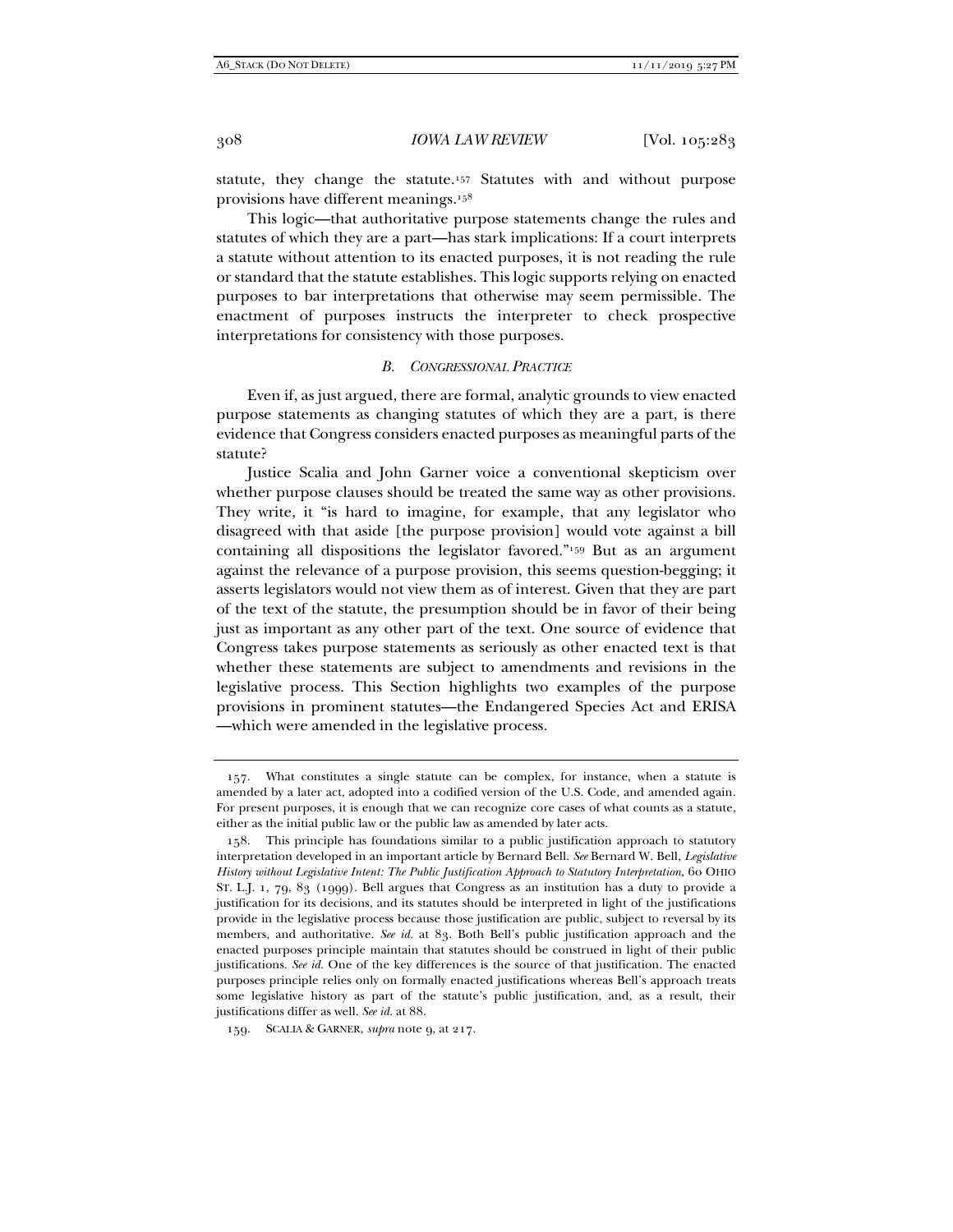First consider the Endangered Species Act of 1973 ("ESA").<sup>160</sup> In the legislative process culminating in the enactment of the ESA, the purpose provision was revised in many ways. To focus on just one of those revisions, in House committee hearings on H.R.  $37,161$  Representative Breaux offered an amendment to Section 2 of the bill, titled, "Findings, Purposes, and Policy," to insert the following language: "that a key to more effective protection and management of native fish, wildlife, and plants that are endangered or threatened is to encourage and assist these States in developing programs for such fish, wildlife."<sup>162</sup> The Committee Chairman, Representative Dingell, called for a vote on the amendment, and the amendment passed.163 The amended version of H.R. 37, which was reported in the House on July 27, 1973, included the gist of Representative Breaux's amendment.164 While the original version of the Senate bill, S. 1983, did not include the language Representative Breaux had introduced in the House,165 the final, reported Senate bill did include an even more explicit encouragement to States to engage in preservation.166 And the enacted Endangered Species Act of 1973 included almost identical language to the final, reported version of S. 1983.167 This process of amendment looks similar to other amendments in statutory language. An issue of importance to some members of Congress—here, the role of states in protecting endangered species—became one of the purposes included in the ESA's enacted statement.

The enacted purposes provision in ERISA, the Employee Retirement Income Security Act of  $1974$ ,<sup>168</sup> bears similar marks of amendment during the legislative process. The enacted public law, as part of its "Findings and Declarations of Policy," stated that it "is hereby further declared to be the policy of this Act to protect . . . the interests of participants in private  $pension[s] \dots$  by requiring plan termination insurance."<sup>169</sup> The requirement for plans to obtain insurance in the event of termination is a meaningful aim.

165*. See generally* S. 1983, 93d Cong. (1973) (making no mention of States).

 166. S. REP. NO. 93-307, at 342 (1973) (including the following: "(5) encouraging the States, through Federal financial assistance and a system of incentives, to develop and maintain conservation, protection, restoration, and propagation programs which meet national and international standards is a key to meeting the Nation's international commitments and to better safeguarding, for the benefit of all citizens, the Nation's heritage in fish and wildlife").

167. Endangered Species Act of 1973, Pub. L. No. 93-205, § 2(a)(5), 87 Stat. 884, 884–85.

 168. Employee Retirement Income Security Act of 1974, Pub. L. No. 93-406, 88 Stat. 829 (adopting H.R. 2, 93d Cong. (1973)).

169*.* § 2(c), 88 Stat. at 833.

 <sup>160.</sup> Endangered Species Act of 1973, Pub. L. No. 93-205, 87 Stat. 884 (enacting S. 1983, 93d Cong. (1973)).

 <sup>161.</sup> H.R. 37, 93d Cong. (1973).

<sup>162</sup>*. Endangered Species: Hearing on H.R. 37 Before the Subcomm. on Fish and Wildlife of the Committee on Merchant Marine and Fisheries,* 93d Cong. 4–6 (1973) (statement of Rep. Breaux).

<sup>163</sup>*. Id.* ("The 'ayes' have it. The amendment is adopted.").

<sup>164</sup>*. Id.* (including "to encourage and assist these States in developing programs for such fish, wildlife").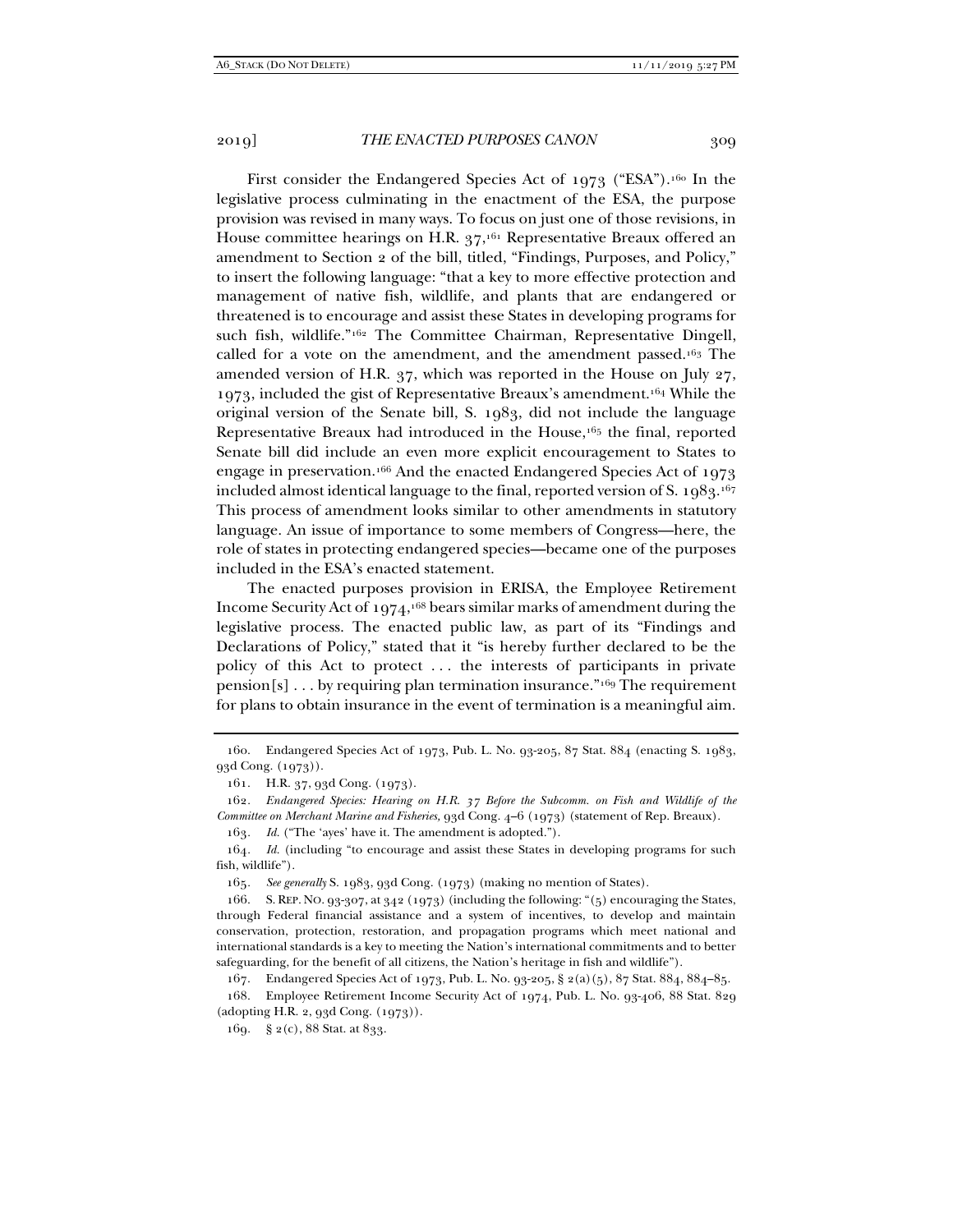While the earliest version of the bill in the House included a similar statement,<sup>170</sup> that language was dropped in the amended version of the House bill,<sup>171</sup> only to reappear in the enacted bill in shorter phrasing.<sup>172</sup>

Given that enacted purpose provisions are included within the enacted text of a statute, it should be presumed that they reflect the same level of congressional consideration as any other portion of the statute's text.173 These two examples add support to the idea that purpose provisions are actively considered, amended, and debated in the legislative process.174

### *C. ENACTED PURPOSES AND PUBLIC-REGARDING INTERPRETATION*

Interpreting statutes in accordance with their enacted purposes also has substantive implications for the type of interpretations adopted. By adhering to a statute's enacted purposes, courts reach interpretations of statutes that, in general, are more public-regarding. 175

The support for this claim relies on economic theories of legislation which suggest that enacted purposes are more likely to contain publicregarding elements than other provisions. In the 1980s and 1990s, economic theories sought to understand legislation by examining the influence of interest groups, the transaction costs of bargaining, and the reelection

 174. William Eskridge offers an additional ground for reliance on enacted purpose provisions. As he notes, some legislative drafting manuals discourage their use. ESKRIDGE, *supra* note 11, at 106; *e.g.*, HOUSE OFFICE OF LEGISLATIVE COUNSEL, MANUAL ON DRAFTING STYLE 28, § 325 (Nov. 1995) ("Discourage clients from including findings and purposes. Both are matters that are more appropriately and safely dealt with in the committee report than in the bill."); TOBIAS A. DORSEY, LEGISLATIVE DRAFTER'S DESKBOOK: A PRACTICAL GUIDE 186 (2006) ("A statement of purpose can invite a judge to bend the meaning away from the meaning your client intended."); OFFICE OF LEGISLATIVE COUNSEL, UNITED STATES SENATE, LEGISLATIVE DRAFTING MANUAL 19, § 124 (Feb. 1997) ("Like a section of findings, a section of purposes may contain statements that would be more appropriate to include in a committee report. However, a purposes section can serve as a useful summary of the substantive provisions of the legislation."). Eskridge argues that "because legislative drafters presume against including purpose provisions unless statutory sponsors insist on them, it may be that statutory purpose clauses take on added significance." ESKRIDGE, *supra* note 11, at 106.

 175. The term "public-regarding" is from Jerry Mashaw. Jerry L. Mashaw, *Constitutional Deregulation: Notes Toward a Public, Public Law*, 54 TUL. L. REV. 849, 867–69 (1980). I adopt Jonathan Macey's specification of the term with reference to legislation. Macey writes that publicregarding legislation is legislation that serves a "purpose other than obtaining for particular legislators the . . . advantage of the political support of some narrow interest group." Jonathan R. Macey, *Promoting Public-Regarding Legislation Through Statutory Interpretation: An Interest Group Model*, 86 COLUM. L. REV. 223, 228–29, 228 n.29 (1986). Accordingly, more public-regarding interpretations of a statute reads provisions of the statute, including those that may benefit narrow special interest groups, in light of the statute's public purposes.

 <sup>170.</sup> H.R. 2 ("[T]o protect the vested rights of participants against losses due to involuntary plan termination through the establishment of vested liability insurance").

<sup>171.</sup> *Id.* (omitting from section 2(c) discussion of plan termination insurance).

 <sup>172. § 2(</sup>c), 88 Stat. at 833 (codified at 29 U.S.C. § 1001 (2012)).

<sup>173</sup>*. See* Shobe, *supra* note 21, at 689–91 (providing examples of amendment of purposes and findings in legislative process and by subsequent legislation).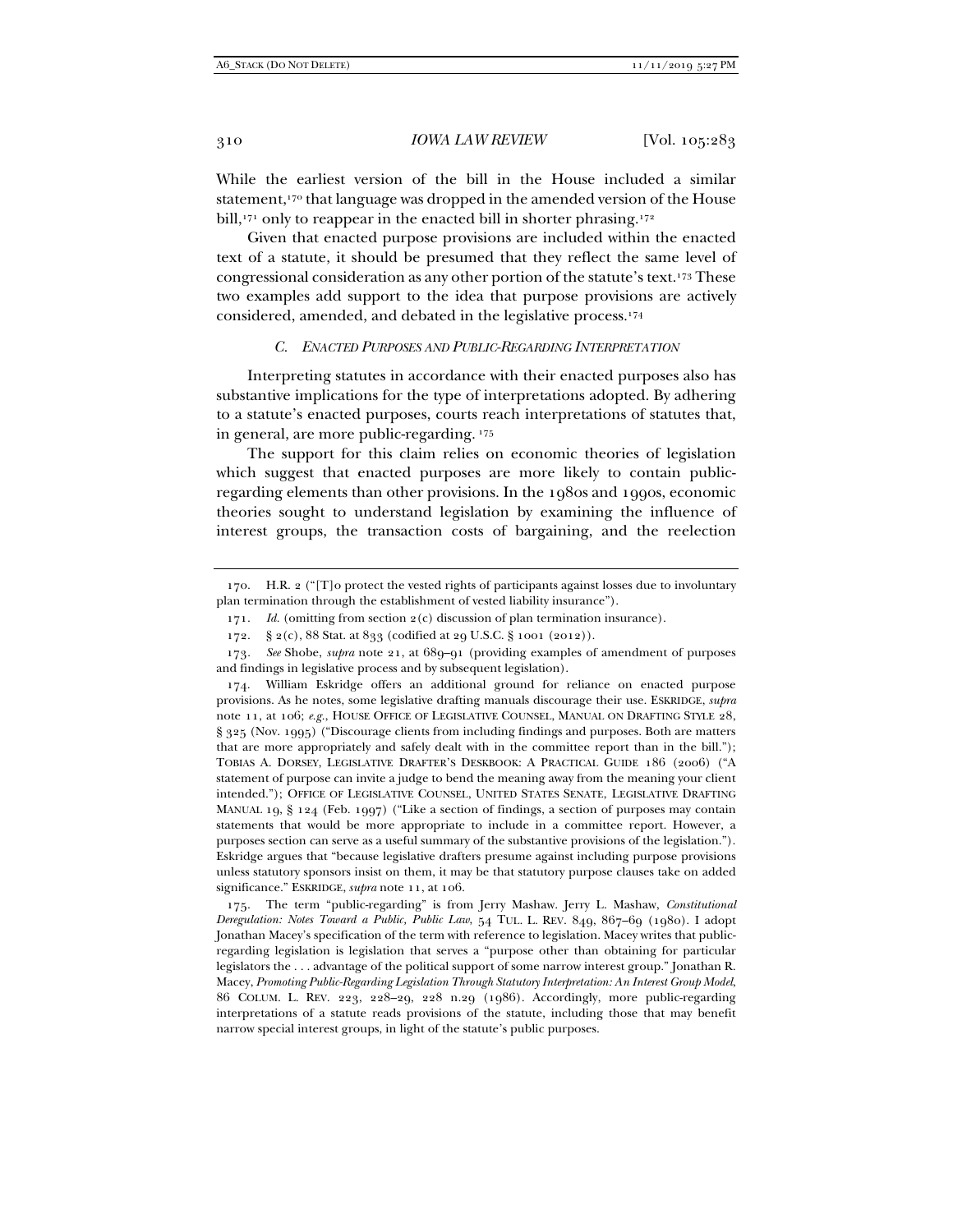incentives of members of Congress. From this perspective, legislation is understood as a deal or contract between contending interests, and interest group analysis is used to explain what legislation Congress is likely to enact and how Congress might design the legislation to obtain the greatest electoral credit at the lowest cost in terms of time or risk of alienating important constituencies.176

Notwithstanding the prediction that narrow interest groups would be able to extract legislation to their benefit, some scholars took the view that the role of the courts is to implement the legislative deal as effectively as possible. This idea provides the ground for defenses of textualism—namely that respecting the semantic meaning allows legislators to effectively bargain about the details of legislation.<sup>177</sup> Other scholars drew a different conclusion. They did not disagree with the description of legislative dynamics but saw the influence of interest groups on legislation as a problem to mitigate if not to solve. Jonathan Macey and Susan Rose-Ackerman were the first to explore how statutory interpretation might play a role in mitigating these interest group effects, and both turned to statutory purposes as a central part of their solution.

In Macey's classic article,<sup>178</sup> he argues that courts can promote the publicregarding character of legislation by interpreting it in accordance with what he identifies as traditional principles of statutory interpretation.179 In Macey's view of traditional statutory interpretation, "judges interpret statutes by starting with the language and reaching a decision that applies that language to a particular set of facts in a way that is consistent with the publicly articulated purpose of the statute."180 Macey argues that this approach would impose important constraints on special interest legislation. The reason is that even legislation drafted to benefit narrow special interests will often include what Macey described as "a public-regarding gloss."<sup>181</sup> Such a gloss, Macey suggests, would make it easier for individual legislators to support the legislation, and thus reduce the cost to the special interest group of persuading the legislature to adopt it.182 Alternatively, it would be relatively difficult for special interest groups to obtain passage of legislation without such a gloss or that made the special interest payout clear in the statement of the statute's purposes. Macey's core insight was that if courts read statutes in

182*. Id.* 

 <sup>176.</sup> Macey, *supra* note 175, at 231–33.

<sup>177</sup>*. See* Frank H. Easterbrook, *Statutes' Domains*, 50 U. CHI. L. REV. 533, 546–47 (1983); John F. Manning, *Competing Presumptions about Statutory Coherence*, 74 FORDHAM L.REV. 2009, 2033–34 (2006) [hereinafter Manning, *Competing Presumptions*].

<sup>178</sup>*. See generally* Macey, *supra* note 175 (arguing the judiciary uses statutory interpretation as a check on narrow interest group influence on legislation).

<sup>179</sup>*. Id.* at 250–56.

<sup>180</sup>*. Id.* at 250.

<sup>181</sup>*. Id.* at 251.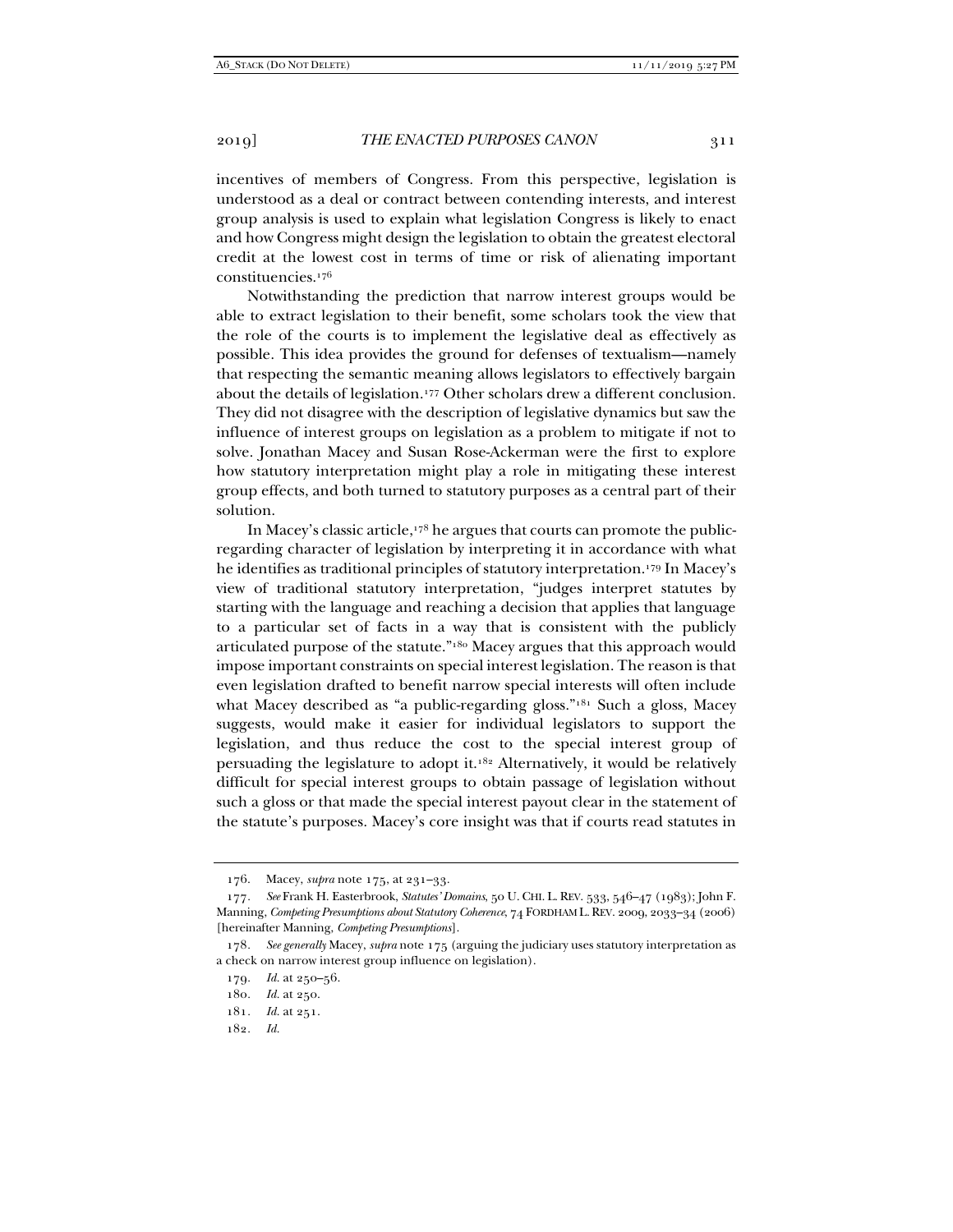light of their inevitably public-regarding gloss, that mode of interpretation will constrain the influence of special interest groups. The interest group will not get the benefit of easing passage through a public-interest veneer or packaging, nor realize the full scope of the statute's private-regarding provisions.

Despite the power of Macey's theory, it was open to two important lines of objection. First, Macey does not attend specifically to how Congress may or must communicate the public-regarding gloss of the legislation. He suggests it could be contained in legislative history, enacted purposes, or inferred from other sources.183 He thus opens up the critique from textualists that semantic meaning provides the only reliable way for legislators to state the scope and limits of their compromise.184 Second, some quarreled with the characterization of his purpose-oriented method of interpretation as reflecting the traditional approach to statutory interpretation.185

Susan Rose-Ackerman works from similar descriptive premises about legislation, but defends a different remedy. She argues that courts "should refuse to enforce statutory provisions that are inconsistent with legislative preambles and policy statements,"186 and that courts should insist that statutes contain statements of purpose.187 By looking at these enacted statements or official preambles, Rose-Ackerman avoids the challenge that there is no reliable way of discerning purposes,188 though she does so as part of a defense of a more intrusive judicial remedy. She defends her inconsistency principle—that courts should cast aside statutory provisions inconsistent with enacted purposes—on two primary grounds. First, she views it as a tool which would require (or give very strong incentives to) legislators to keep the provisions of a statute consistent with its enacted purposes in the drafting process.189 This approach would give voters more reliable information about statutes—in particular, it would allow them to rely on preambles or enacted statements of purposes as representing what the statute in fact does.<sup>190</sup> Second, because the stated goals of a statute are generally public-regarding, Rose-Ackerman's inconsistency principle would render statutes more publicregarding, at least if they were to avoid judicial invalidation. In this regard, her inconsistency principle is stronger in its remedial prescription. She argues that judges should invalidate statutory provisions that are inconsistent with

189*. Id.* at 53.

<sup>183</sup>*. Id*. at 252–55, 262–66.

<sup>184</sup>*. See* Manning, *What Divides?*, *supra* note 6, at 104 (making this argument for textualism).

<sup>185</sup>*. See, e.g.*, William N. Eskridge, Jr., *Politics Without Romance: Implications of Public Choice Theory for Statutory Interpretation*, 74 VA. L. REV. 275, 297–98 (1988) (characterizing Macey's theory is a strategy for dynamic statutory interpretation).

 <sup>186.</sup> ROSE-ACKERMAN, *supra* note 17, at 44.

<sup>187</sup>*. Id.* at 46.

<sup>188.</sup> *See id.* at 38.

<sup>190</sup>*. See* Driesen, *supra* note 18, at 125–26.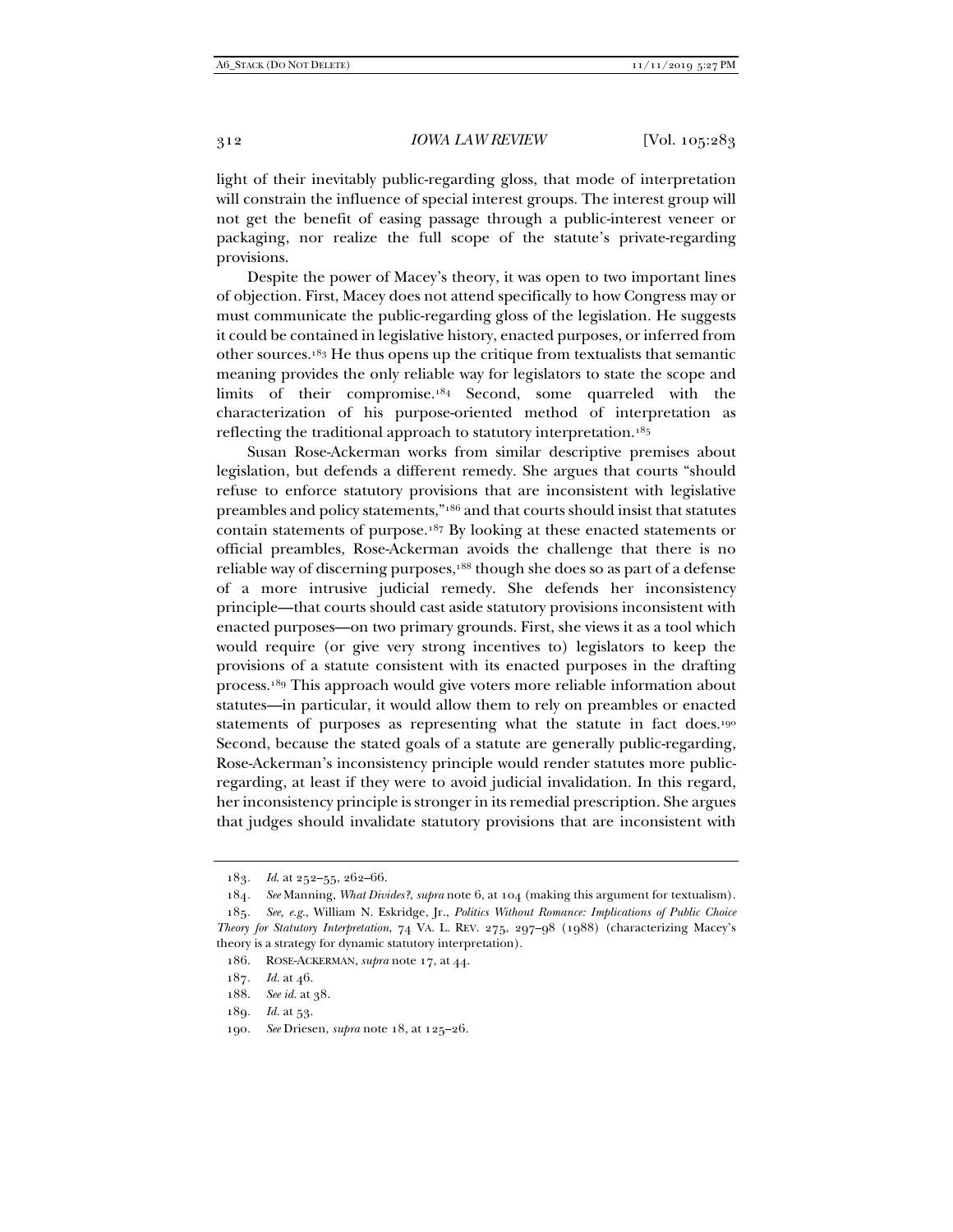the statute's enacted purposes,191 not merely interpret them in light of those enacted purposes.

While they have different aims, Macey's and Rose-Ackerman's arguments provide a strong foundation for the claim that adherence to statutes' enacted purposes will yield interpretations that are more public-regarding. If enacted statements of purpose are more likely to include public purposes, as they argue, then constraining statutory interpretation on the basis of those purposes will make the resulting interpretations more public-regarding.

# *D. AGREEMENT BETWEEN TEXTUALISTS AND PURPOSIVISTS*

Reliance on enacted purposes in statutory interpretation also represents a point of agreement between textualist and purposivist approaches to statutory interpretation—in theory as well as in practice.

Relying on enacted purposes is clearly consistent with purpose-based theories of statutory interpretation. A premise of Henry Hart and Albert Sacks's legal process purposivist technique is for a court to consult and accept any enacted statement of purpose.192 Purposivists should have no objection to a court taking seriously enacted statements of purpose, and indeed, being bound to them as an authoritative statement of statutory purposes.<sup>193</sup> Purposivists deny that purpose is relevant only when the statute includes an enacted statement of purpose and often urge courts to carry forward purpose as far as the statute's text permits.194 But those commitments should not prevent purposivists from embracing the principle that when Congress expressly declares its purposes, those statements are owed respect, and exclude inconsistent interpretations.195 More generally, the canon clearly reflects the core commitment of purposivism of reading specific statutory provisions in light of the more general purposes they implement. It does so in a way that is particularly attentive to statutory text, thus reflecting the principle of institutional settlement which is central to the legal process tradition,<sup>196</sup> and the growing strain of new purposivist jurisprudence.<sup>197</sup>

 <sup>191.</sup> ROSE-ACKERMAN, *supra* note 17, at 46.

 <sup>192.</sup> HART & SACKS, *supra* note 7, at 1377.

<sup>193</sup>*. See* Driesen, *supra* note 18, at 137 ("When a statute contains explicit statements about its purposes, the Court should generally treat these statements as a complete catalogue of the statute's goals.").

<sup>194</sup>*. See* HART & SACKS, *supra* note 7, at 1375–77.

<sup>195</sup>*. See id.* at 1377.

<sup>196</sup>*. See supra* note 87 and accompanying text.

<sup>197</sup>*. See generally* Abbe R. Gluck, *The States as Laboratories of Statutory Interpretation: Methodological Consensus and the New Modified Textualism*, 119 YALE L.J. 1750, 1842–46 (2010) (giving account of "modified textualism" or "structured purposivism" in state statutory interpretation); John F. Manning, *The New Purposivism*, 2011 SUP. CT. REV. 113 (2011) (articulating new purposivism reflected in Supreme Court statutory interpretation); Stack, *Interpreting Regulations*, *supra* note 16, at 362 (defending positively grounded purposivism as the method for interpreting regulations).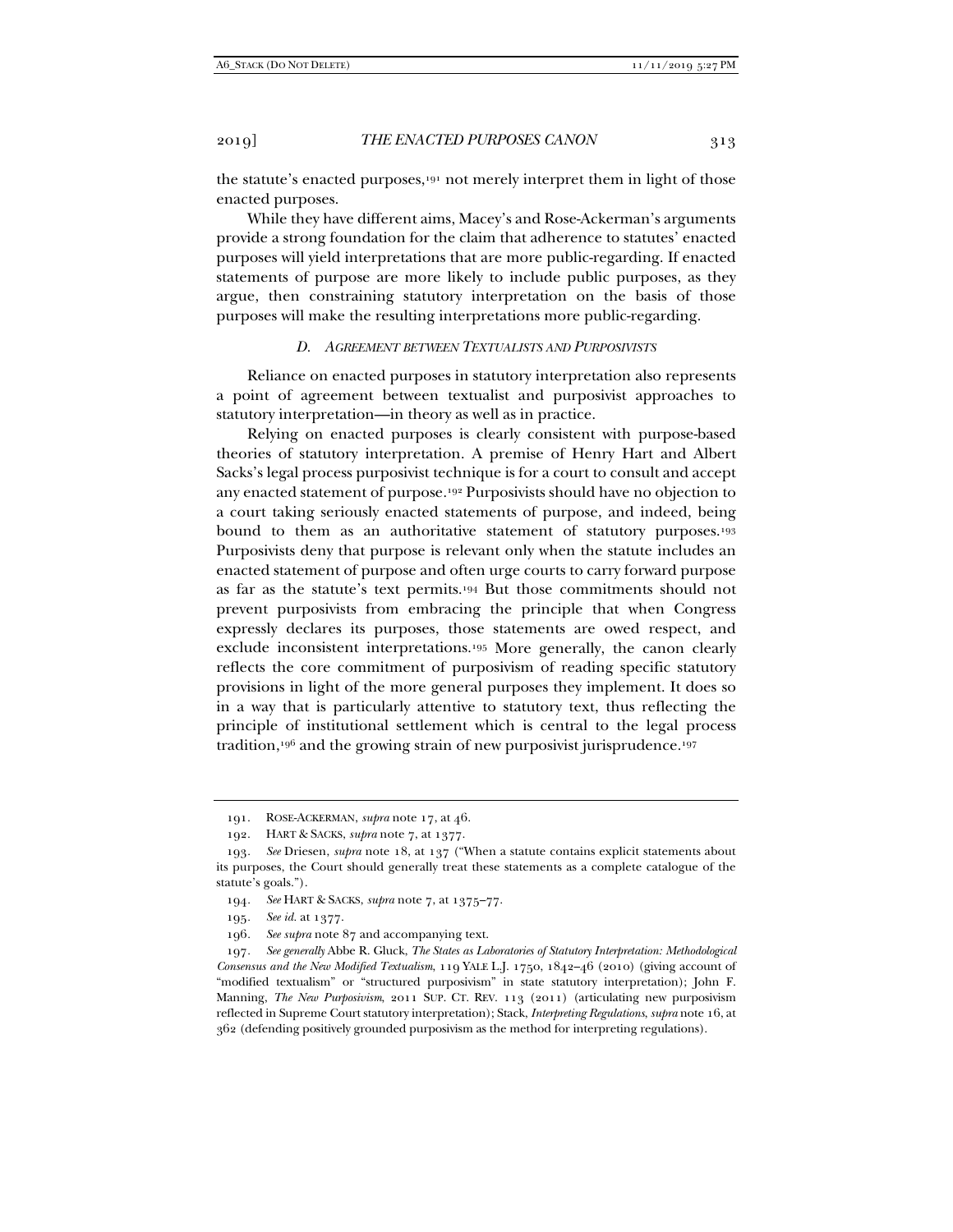The more difficult issue is whether textualists would also embrace the reliance on enacted purposes to exclude inconsistent interpretations. One way to see that this practice is consistent with textualism's commitments is to consider textualism's core objection to purpose-based interpretation. Frank Easterbrook formulated this concern in a way that proved to be a central foundation for textualism. In Easterbrook's article, *Statutes' Domains*,198 he directly challenges the idea that statutory purposes are relevant to statutory interpretation when the statute specifies the means of implementation. Easterbrook writes:

A legislature that seeks to achieve Goal X can do so in one of two ways. First, it can identify the goal and instruct courts or agencies to design rules to achieve the goal. In that event, the subsequent selection of rules implements the actual legislative decision, even if the rules are not what the legislature would have selected itself. The second approach is for the legislature to pick the rules. It pursues Goal X by Rule Y. The selection of Y is a measure of what Goal X was worth to the legislature, of how best to achieve X, and of where to stop in pursuit of X. Like any other rule, Y is bound to be imprecise, to be over- and under-inclusive. This is not a good reason for a court, observing the inevitable imprecision, to add to or subtract from Rule Y on the argument that, by doing so, it can get more of Goal X. The judicial selection of means to pursue X displaces and directly overrides the legislative selection of ways to obtain X. It denies to legislatures the choice of creating or withholding gapfilling authority.199

Easterbrook's point here is that courts should create neither implied exclusions nor implied extensions to better conform the statute to its goal or purpose when a statute specifies the means of implementation (as opposed to simply delegating those choices to the agency or court). In other words, judges "are bound, not only by the ultimate purposes Congress has selected, but by the means it has deemed appropriate, and prescribed, for the pursuit of those purposes."200

This set of ideas has been a basis for sophisticated defenses of textualism and their critique of legal process purposivism. Textualists argue that adherence to semantic meaning provides the best way for courts to adhere to the means Congress has selected, and for legislators to "express the relevant limits on how far they are willing to go."<sup>201</sup> Conversely, John Manning argues, if a court were "to give background purpose priority over semantic detail," it

 <sup>198.</sup> Easterbrook, *supra* note 177, at 545–47.

<sup>199</sup>*. Id.* at 546–47.

<sup>200</sup>*. See, e.g.*, Manning, *Competing Presumptions*, *supra* note 177, at 2033 (quoting MCI Telecomms. Corp. v. Am. Tel. & Tel. Co*.*, 512 U.S. 218, 231 n.4 (1994)).

<sup>201</sup>*. Id.* at 2040.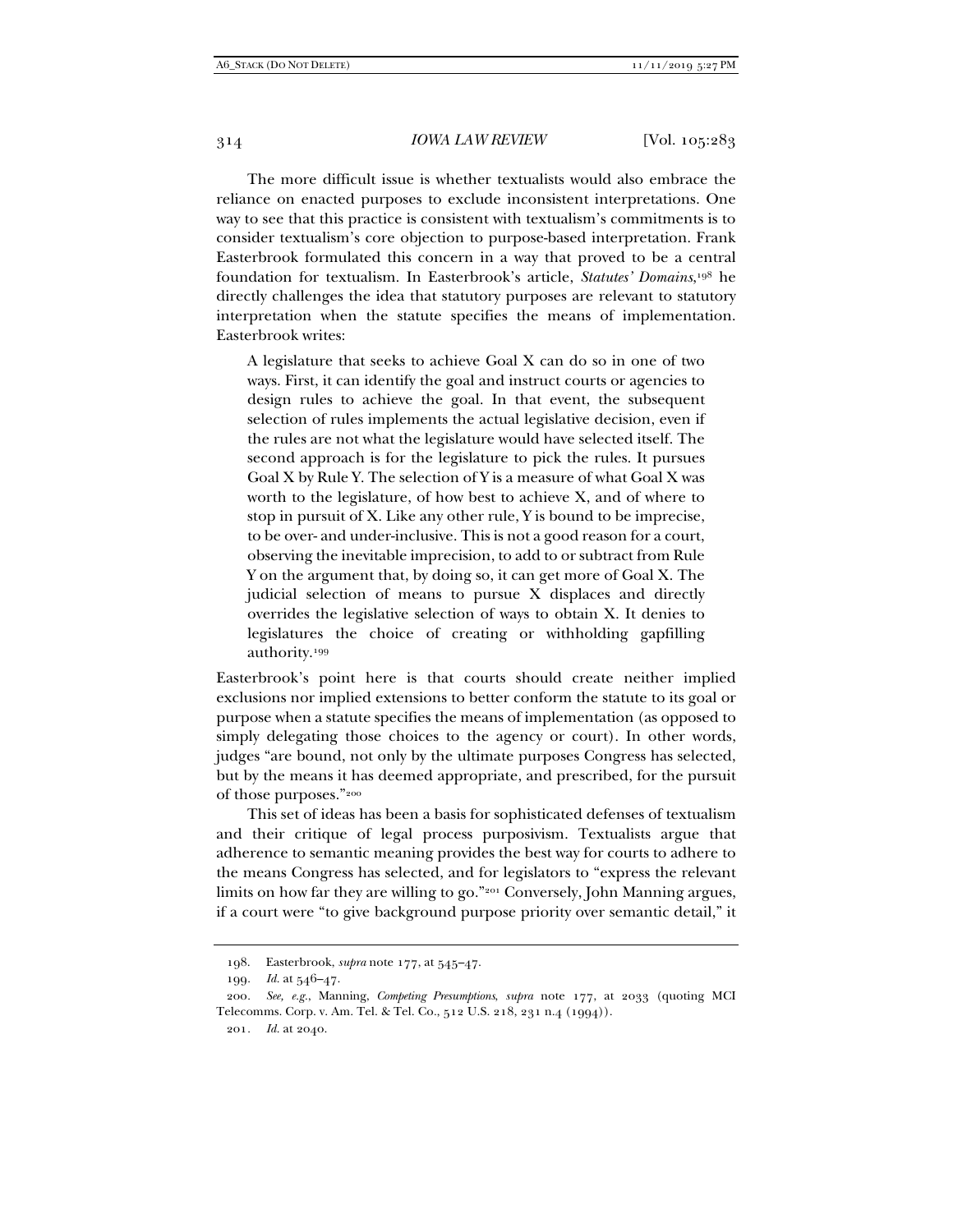would be "quite difficult to fathom how a legislator with the power to exact a compromise could bargain reliably for any particular outcome."202 The challenge presented here is that allowing background purposes to influence interpretation of the more specific provisions in statutes ends up overriding Congress's choices about means and undermining its capacity to specify those means.203

These are substantial arguments, but reliance on enacted purposes does not implicate them—and the reasons why it avoids them exposes a central analytic ground for embracing interpretation in accordance with enacted purposes. A premise of these critiques is that one can distinguish the "rule" or the "means" established by the statute from its "purpose" or "purposes." This premise could be understood as stating the idea that adherence to a rule or means established by the statute does not necessarily require resorting to the statute's purpose. But when a statute includes a statement of purposes, that statement is not some background consideration, but part-and-parcel of the choices made in the statute.204 With such enacted statements, it is not possible to cordon off the statute's purposes from its means; the purpose and the other provisions are intrinsically connected in the statute's text. More specifically, as argued above, the purpose becomes part of the overall rule the statute establishes such that its specific provisions must be read in light of its enacted purposes. In other words, for statutes with enacted statements of purpose, just as for rules with stated justifications, the purpose or justification alters the rule-formulation.205 It provides that the means should be implemented only when they, at the very minimum, do not nullify the enacted purposes of the statute.206

 205. As Schauer puts it when talking about rules: "[A] rule in such a system [in which rules are taken as some combination of the meaning of the rule-formulation and the authoritative purposes] might very well just be the meaning of the formulation if and only if the result indicated by the formulation were consistent with the result indicated by the rule's justification." SCHAUER, PLAYING BY THE RULES, *supra* note 24, at 212 (emphasis omitted). Of course, as Schauer also points, out even a rule with a justification and formulation will still be over- and under-inclusive as to some other larger purpose. But that point does not undermine the more basic thought that enactment of a purpose changes the statute. *Id.* 

 206. For textualists, this point also distinguishes the enacted purposes canon from the absurdity doctrine. The enacted purposes canon should be unobjectionable because it merely requires reading given effect to part of the statutory text—purpose provisions. In contrast, textualist have grounds to reject the absurdity doctrine. As John Manning writes, for textualists, the absurdity doctrine is objectionable because it invites courts to read statutes in light of values that are not enacted as part of the legislative bargain. *See* John F. Manning, *The Absurdity Doctrine*, 116 HARV. L. REV. 2387, 2391 (2003).

<sup>202</sup>*. Id.* 

<sup>203</sup>*. See, e.g.*, *id.* at 2033–34.

<sup>204</sup>*. Cf.* Shobe, *supra* note 21, at 718 (noting that purpose provisions "are part of the complicated legislative bargain that led to enactment of the statute and so should be viewed as such rather than ignored or marginalized").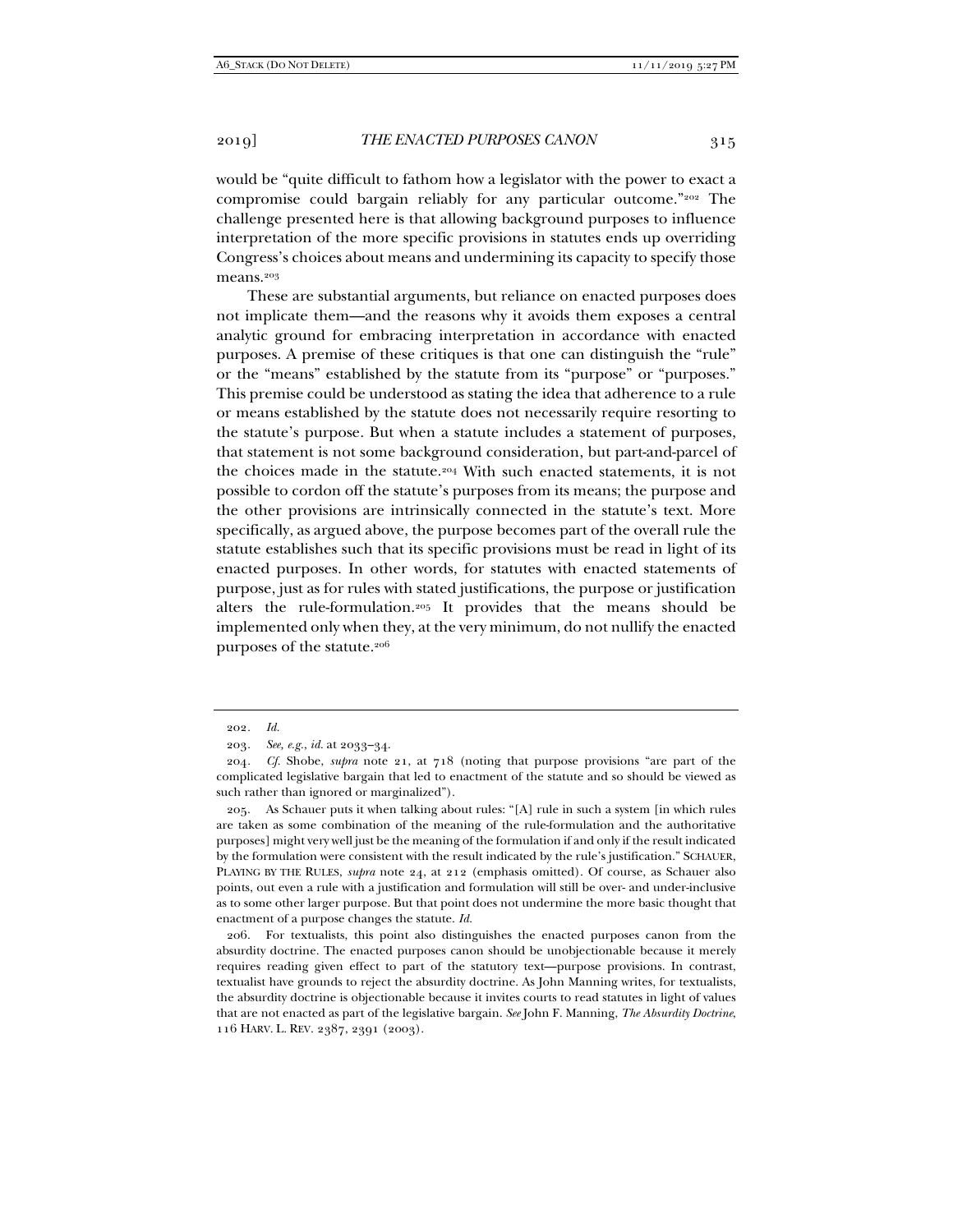Indeed, the point can be made stronger still. Textualism is committed to formality. It takes the formal enactment of the legislative text as the object of interpretation. Given that enacted purposes proceed through the same bicameral and presentment process as the statutes of which they are apart, textualists have no grounds to reject their relevance to interpreting the statute. A textualist who disregards enacted purposes contradicts the core premise of textualism, that the formality of enactedness is the decisive consideration.

This common ground between purposivism and textualism is not only theoretical. As discussed above,<sup>207</sup> Supreme Court Justices with otherwise opposed positions on statutory interpretation have relied upon enacted statements of purpose. Indeed, relying on enacted purposes builds directly on the most general and fundamental practice of the federal judiciary —attending to statutory text and purpose.208 Once articulated, it should be an easy case for pragmatist jurists as well as for those who fall closer to the extremes of the interpretive continuum. The attention to enacted purposes helps, in addition, to build on the developing strain of new purposivist thought. This strain of thought does not use purpose to override text, as some purposivists had been understood, but views the statute's purpose as an important, and even anchoring, consideration in statutory and regulatory interpretation.<sup>209</sup>

\* \* \*

We have many reasons to take enacted purposes seriously in statutory interpretation. When they appear, these purposes change the meaning of the provisions they accompany. Moreover, public choice theory suggests that relying on enacted purpose will nudge statutory interpretations in a more public-regarding direction, at least by excluding some private-regarding constructions that may have been permitted by the statutory text but not by its purpose provision. Reliance on purpose provisions also accords with the basic formal commitments of textualists to legislative text and of purposivists to reading the specific in light of the general. Should these practices be treated as a canon of interpretation?

V. THE ENACTED PURPOSES CANON

This Part argues that reliance on enacted purposes is not only a foundational principle of statutory interpretation but warrants recognition as

<sup>207</sup>*. See supra* Section III.C.

<sup>208</sup>*. See* Abbe R. Gluck & Richard Posner, *Statutory Interpretation on the Bench: A Survey of Forty-Two Judges on the Federal Courts of Appeals*, 131 HARV. L. REV. 1298, 1310 (2018) (characterizing results of survey showing that most judges view themselves pragmatically with commitment to text and purpose).

<sup>209</sup>*. See supra* note 197 and accompanying text.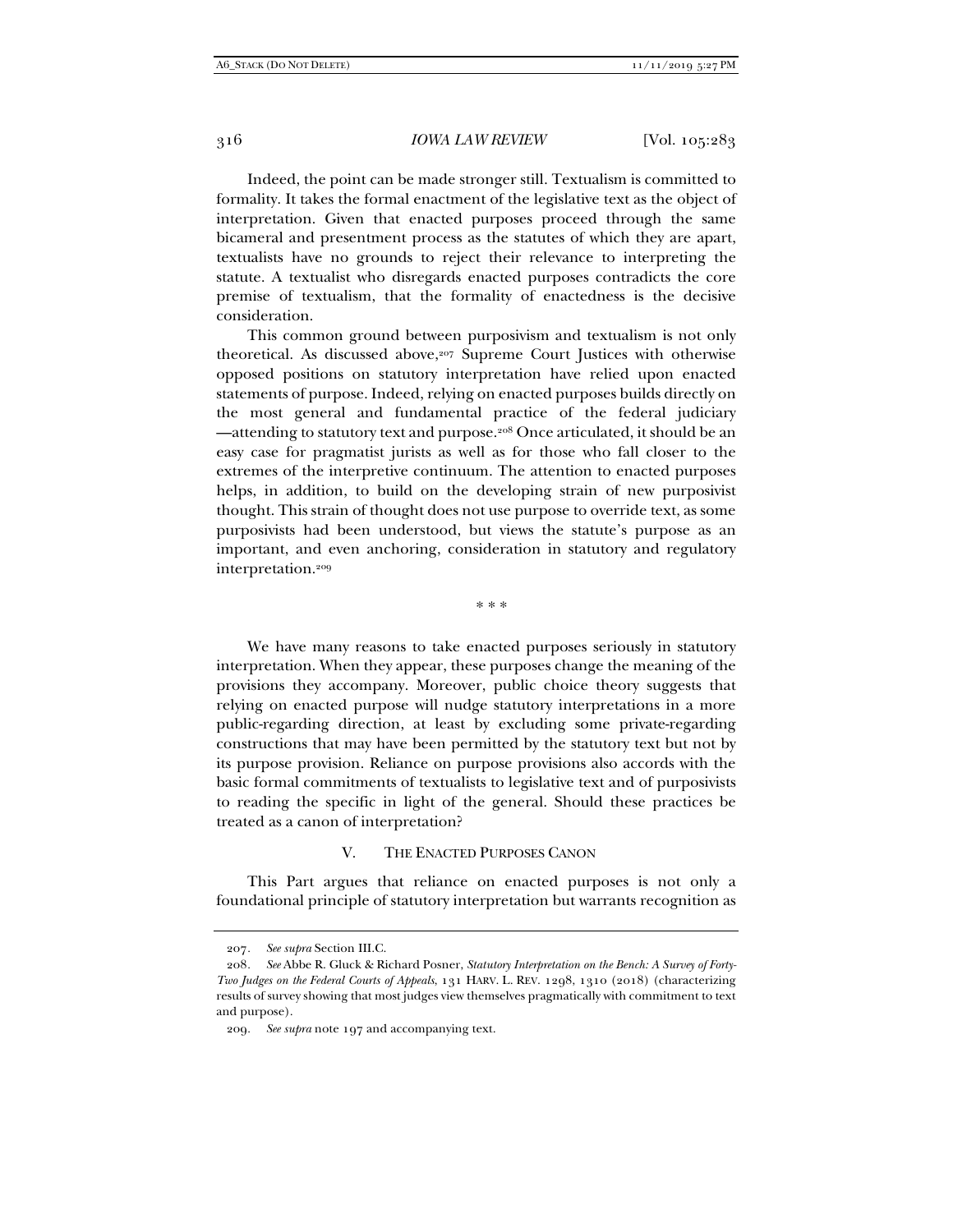an interpretive canon, under which a court will reject any prospective interpretation that negate—that are inconsistent with or likely in practice to thwart—the enacted purposes of the statute. It finally contends that relying on enacted purposes is not defeated by the canon stating that the specific governs the general.

#### *A. LABELS*

Not every principle or judicial practice should be considered a canon —a point Anita Krishnakumar and Victoria Nourse forcefully argue.210 To be considered a canon, Krishnakumar and Nourse identify three factors—the frequency that the principle has been invoked by the Supreme Court, its longevity, and its justification.211 They reject the idea that the Court must have identified that canon as such.212 Based on the sensible criteria Krishnakumar and Nourse identify, the enacted purposes canon qualifies.

As to frequency of reliance, Krishnakumar and Nourse suggest that seven to ten citations in Supreme Court opinions since 1970 is a reasonable figure for frequency.213 The enacted purposes canon easily meets the mark. It has been relied upon scores of times over decades.214 Longevity, as Krishnakumar and Nourse observe, cannot mean only those maxims that find a place in Blackstone, as many current canons do not.215 Rather, they argue that reliance on the canon over a long period of time—generations at the Court —strengthens the argument for the principle being considered a canon.216 The Supreme Court's reliance on enacted purposes for almost a century also adds force to considering it a canon.217 Finally, as to justification, Krishnakumar and Nourse posit that the principle must not only be embraced over time, but also by Supreme Court Justices appointed by different parties and across the ideological divide.<sup>218</sup> The enacted purposes canon satisfies that criteria as well.219 It has the status of a well-established principle; even if it has been rarely remarked upon or noticed, frequent reliance by a broad array of jurists justify treating it as a canon.<sup>220</sup>

The enacted purposes canon is most readily classified as a language canon, though it could be viewed as a substantive canon as well. Language

214*. See supra* Part II.

215*. See* Krishnakumar & Nourse, *supra* note 210, at 184–88.

216*. Id*. at 185.

- 218. Krishnakumar & Nourse, *supra* note 210, at 188.
- 219*. See supra* Section III.C.

<sup>210</sup>*. See generally* Anita S. Krishnakumar & Victoria F. Nourse, *The Canon Wars*, 97 TEX. L. REV. 163 (2019) (reviewing ESKRIDGE, *supra* note 11).

<sup>211</sup>*. Id.* at 181–91.

<sup>212</sup>*. Id.* at 190.

<sup>213</sup>*. Id.* at 183.

<sup>217</sup>*. See supra* Section III.B (describing use of canon in Supreme Court).

 <sup>220.</sup> Krishnakumar & Nourse, *supra* note 210, at 189–90.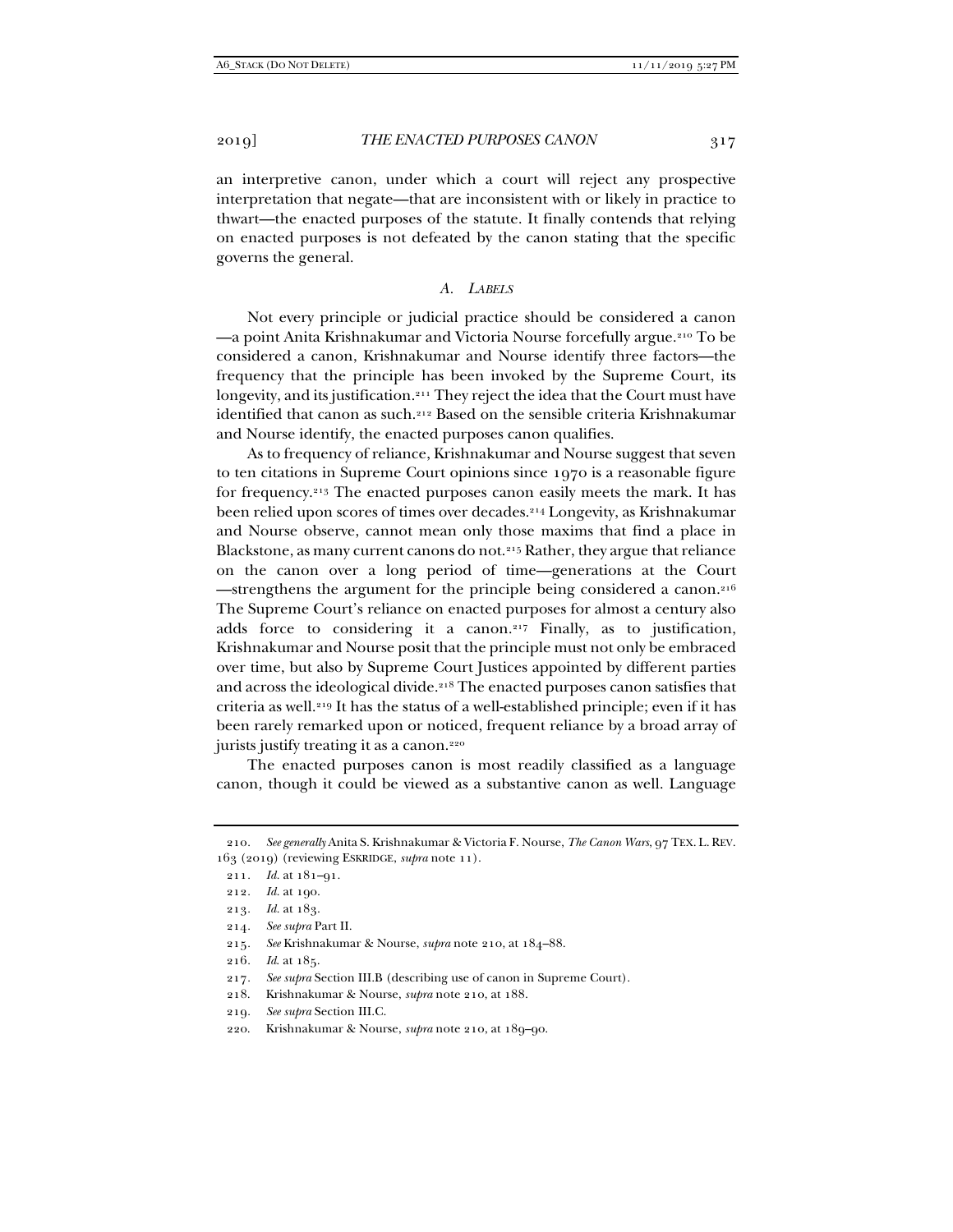canons (also called linguistic canons) call upon the interpreter to make inferences about statutory meaning from the way words are used as well as from "the presumed relationship between particular words and language found in other parts of the same statute or in similar statutes."221 In contrast, substantive canons are interpretive principles or tiebreakers that protect background values, such as clear notice of criminal liability and construing statutes to avoid constitutional doubts when such a reading is fairly possible.<sup>222</sup>

The enacted purposes canon shares elements of a language canon because it asks the court to make inferences about the meaning of operative statutory provisions in light of the enacted purposes of the same statute. It says that prospective interpretations inconsistent with those purposes are foreclosed. A broom provides a useful mental image: The purposes provision provides a clasp to the fibers of the broom. The fibers, or operative provisions, need to remain consistent with the clasp or they will snap. Moreover, as a language canon, it applies as part of the determination of whether the statute is ambiguous, as opposed to a substantive canon which is invoked only after the ambiguity determination. Finally, because the enacted purposes canon makes inferences between provisions of the same act, asking the reader to consider the entire text, structure, and logical relations among its parts,<sup>223</sup> it looks most like a whole act language canon.<sup>224</sup>

Yet the enacted purposes canon also can be defended on substantive grounds. Indeed, Part IV argues that relying on enacted proposes guides courts to reach more public-regarding interpretations of statutes. For those persuaded by those substantive arguments, the enacted purposes canon might be viewed as a substantive canon—a presumption adopted because it serves a substantive value. Because the canon involves making inferences between different parts of the statutory text, like language canons, it is best viewed as a species of whole act canon, but one which has a strong substantive justification.

Notice, finally, that this formulation of the enacted purposes canon is not subject to the objections raised to Macey's and Rose-Ackerman's consideration of purpose in statutory interpretation. First, in contrast to Macey's view, it makes the identification of purposes clear; it applies to enacted purposes. Second, in contrast to Rose-Ackerman, the effect of an

 <sup>221.</sup> James J. Brudney & Corey Ditslear, *The Warp and Woof of Statutory Interpretation: Comparing Supreme Court Approaches in Tax Law and Workplace Law*, 58 DUKE L.J. 1231, 1239 (2009).

 <sup>222.</sup> Anita S. Krishnakumar, *Reconsidering Substantive Canons*, 84 U. CHI. L. REV. 825, 833  $(2017).$ 

<sup>223</sup>*. See* SCALIA & GARNER, *supra* note 9, at 167 (characterizing whole text canons). It also bears a resemblance to Scalia and Garner's identified "harmonious-reading" canon which provides that the "provisions of a text should be interpreted in a way that renders them compatible, not contradictory." *See id.* at 190.

 <sup>224.</sup> Eskridge and Shobe also conclude that attention to enacted purposes is part of the whole act rule. *See* ESKRIDGE, *supra* note 11, at 102–06; Shobe, *supra* note 21, at 712.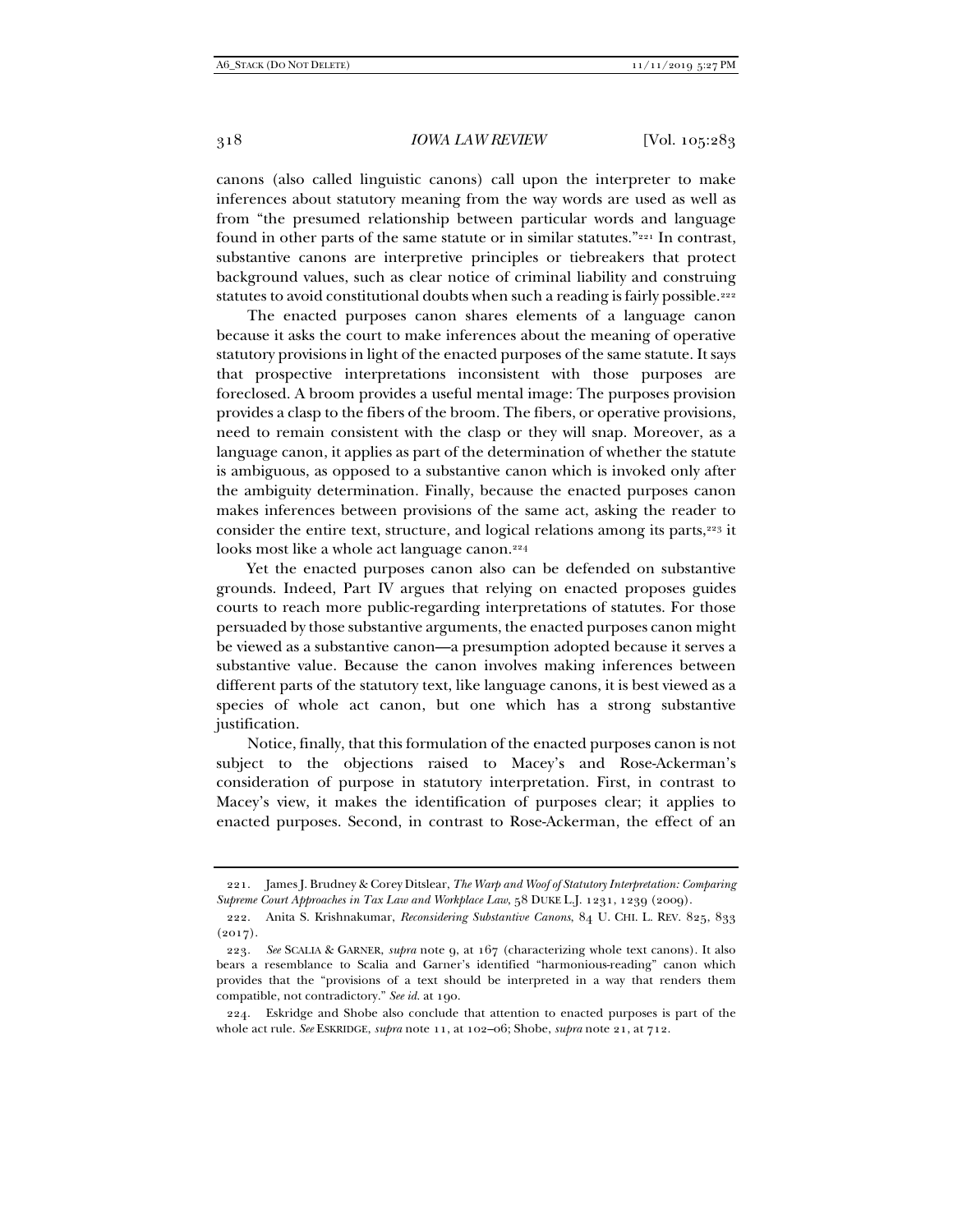enacted purpose canon is more modest. Rose-Ackerman advocates for judicial invalidation of statutory provisions that are inconsistent, whereas the enacted purposes canon more modestly seeks to exclude inconsistent interpretations of the statute. Relying on enacted purposes only would exclude interpretations that thwart a statute's enacted purposes.<sup>225</sup>

#### *B. SUBSTANCE*

Canons of statutory interpretation have hardly been darlings of jurists and scholars. Since Karl Llewellyn's famous pairing of canons as "thrusts" and "parries," canons have been criticized as contradictory and unreliable tools.226 While the Roberts Court relies extensively on canons,<sup>227</sup> recent empirical studies—examining both congressional staffers' knowledge of canons and judicial use of them—have sharpened the general critique of canons, and of language canons in particular. The enacted purposes canon avoids the brunt of these critiques.

Abbe Gluck and Lisa Bressman's study of congressional staffers found that they had surprisingly little knowledge of many prominent statutory canons.228 Their study raises fundamental questions about the basis for judicial reliance on many canons.<sup>229</sup> Not surprisingly, given the point of this

 <sup>225.</sup> It is important to note that attention to enacted purposes in statutory interpretation is far from a comprehensive response to the problems of interest group dominance in the legislative process. As Anita Krishnakumar argues, judicial canons of construction address statutes only years after they have been enacted, if at all. Anita S. Krishnakumar, *Representation Reinforcement: A Legislative Solution to a Legislative Process Problem*, 46 HARV. J. ON LEGIS. 1, 12 (2009). As a result, as Krishnakumar explains, adopting judicial canons that seek to mitigate private interest legislation "is likely to be after-the-fact judicial curtailment of the reach of statutes deemed to be rentseeking," but not curtail "the production of fewer rent-seeking statutes or more public-regarding statutes in the first place." *Id.* at 13. The enacted purposes canon will only apply to those statutes for which Congress has included an enacted purpose. But where it applies, the canon has the benefit of pushing statutory law in public-regarding directions. Express recognition might make them a more prominent piece of legislative negotiation, though it is uncertain whether that would mean these provisions end up appearing more or less frequently in legislation.

<sup>226</sup>*. See* Karl N. Llewellyn, *Remarks on the Theory of Appellate Decision and the Rules or Canons About How Statutes Are to Be Construed*, 3 VAND. L. REV. 395, 401–06 (1950).

<sup>227</sup>*. See* Nina A. Mendelson, *Change, Creation, and Unpredictability in Statutory Interpretation: Interpretive Canon Use in the Roberts Court's First Decade*, 117 MICH. L. REV. 71, 99 (2018) (reporting that majority opinions in the Roberts Court considered canons for "roughly 70% of contested statutory issues").

<sup>228</sup>*. See* Abbe R. Gluck & Lisa Schultz Bressman, *Statutory Interpretation from the Inside—An Empirical Study of Congressional Drafting, Delegation, and the Canons: Part I*, 65 STAN. L. REV. 901, 930 (2013) [hereinafter Gluck & Bressman, *Part I*] (listing six most common textual canons included in their survey of congressional staffers); Lisa Schultz Bressman & Abbe R. Gluck, *Statutory Interpretation from the Inside—An Empirical Study of Congressional Drafting, Delegation, and the Canons: Part II*, 66 STAN. L. REV. 725, 744–46 (2014) [hereinafter Bressman & Gluck, *Part II*].

 <sup>229.</sup> Nina Mendelson's recent article examining use of the canons Gluck and Bressman study, among others, shows that the Court is relying on canons that Bressman and Gluck found least support for in Congress. *See* Mendelson, *supra* note 227, at 79 ("Three, and possibly four, of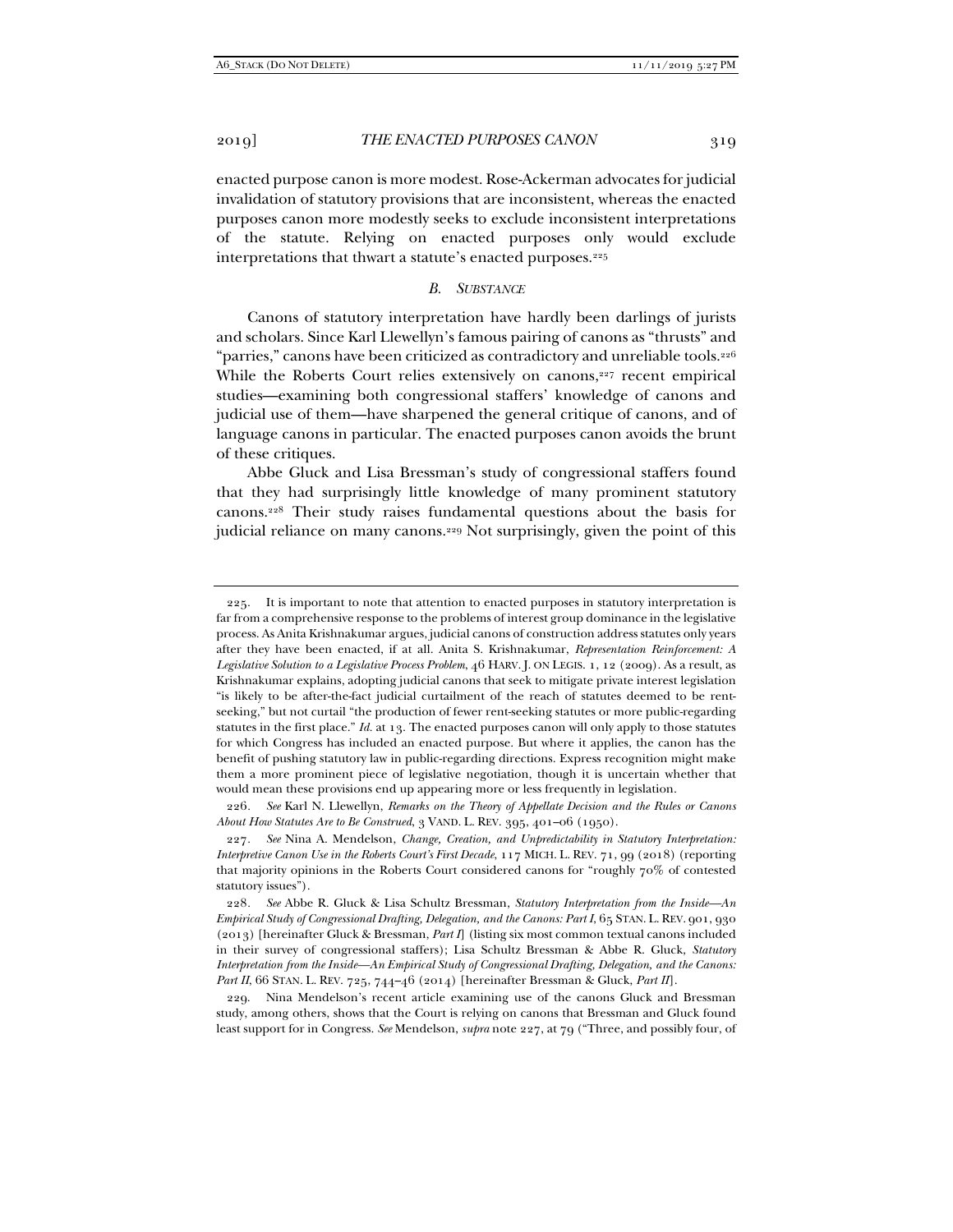Article, their study did not ask their respondents about the enacted purpose canon; they focused on already recognized canons. The closest proxy in their study is the best-known of the whole act canons, the principle that "statutory terms are presumed to have a consistent meaning throughout a statute."<sup>230</sup> Their study showed that less than 50 percent of their respondents recognized this "consistent usage" version of the whole act canon by name,<sup>231</sup> though their results do not reveal the percentage that used the underlying concept.<sup>232</sup> Most respondents viewed consistent usage as a goal in statutory drafting, but perceived the realities of bill-drafting by multiple committees, bundled deals on language, and time pressure as barriers to achieving that goal.233

Nina Mendelson's recent study of the Roberts Court's use of canons pushes the critique of canons a step further.234 Mendelson's study reveals the scope of confusion that attends almost every canon, though she too does not single out the enacted purposes canon.235 Her findings reveal that when the Court engages (in the sense of mentioning) one canon, it typically also invokes another canon; that canons were not relied upon at least 25 percent of the time they were engaged; and that the Court has developed a wide array of reasons for not applying individual canons.236 These results, as Mendelson argues, severely undercut the claim that recognized canons serve as stable background principles for drafting. Based on this welter of problems, Mendelson isolates a principle for reliance on canons: Canons should be relied upon only when application can "still be justified on first-order grounds—as connected to congressional preferences or" because the canon serves an important external value.<sup>237</sup>

The enacted purposes canon can satisfy Mendelson's principle. Most importantly, Part IV argues that relying on enacted purposes has a strong analytic and normative justification.238 If those arguments are sound, then the

236*. See id.* at 106–10.

the five most frequently applied canons in the Roberts Court were identified by Gluck and Bressman as canons outright 'rejected' by congressional staff . . . .").

 <sup>230.</sup> Gluck & Bressman, *Part I*, *supra* note 228.

<sup>231</sup>*. Id.* at 931.

<sup>232</sup>*. Id.* at 932 ("Results for the whole act rule are not reported. Although most respondents knew that rule, most qualified their use of it in the comments.").

<sup>233</sup>*. Id.* at 936.

 <sup>234.</sup> *See* Mendelson, *supra* note 227, at 131–35 (exposing gap between those canons most relied upon by the Roberts Court and those canons congressional drafters had greatest knowledge, as reported in the Gluck & Bressman study).

<sup>235</sup>*. See* Mendelson, *supra* note 227, at 90–94.

<sup>237</sup>*. Id.* at 130; *see also* Trevor W. Morrison, *Constitutional Avoidance in the Executive Branch*, 106 COLUM. L. REV. 1189, 1193 n.9 (2006) (stating that conscientious use of canons requires "consideration of the values it is meant to serve, as well as the fit between those values and the context of the interpretation").

 <sup>238.</sup> David Driesen and Susan Rose-Ackerman argue that construing statutes in line with their purpose provisions increases legislative transparency because it anchors statutes to the most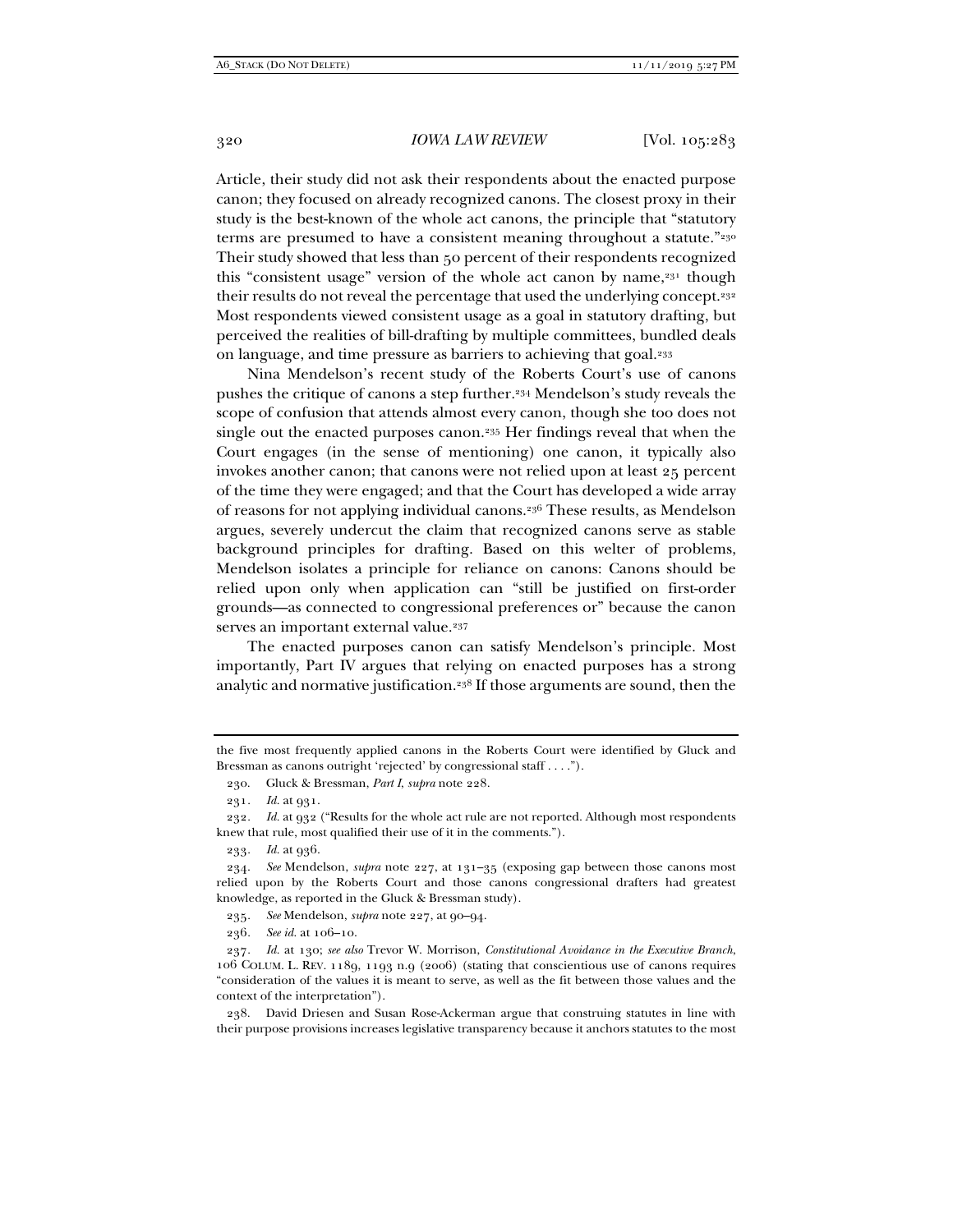enacted purposes canon has justification independent from congressional practice, satisfying Mendelson's demand for first-order justification.

While there is a need for more empirical research on Congress's understandings and practices with regard to enacted purpose provisions, there are several reasons to think that the enacted purposes canon would have broader recognition in Congress than other whole act canons. First, the inference underlying the enacted purposes canon is different than that in the consistent meaning canon. It may be implausible, as the Gluck and Bressman study suggests, to assume that legislative drafters have the time to think through how terms are used across a statute, much less across a statute with multiple amendments. Consistent usage canons require (or presume) that staffers think through a web of back-and-forth inferences from each use of a term to each other use. The enacted purposes canon requires only that the specific terms be read in light of the enacted purposes. The inference is simpler, just asking the drafter to consider each part of the statute in relation to the purpose provision, not each word use in relation to every other use in the statute. To return to the image of a broom, the enacted purposes canon simply asks for each fiber of the broom to be considered in relation to the clasp, or purpose provision. It does not require cross-referencing every use of a term with every other use in the statute—that is, it involves no fiber-to-fiber considerations, just fiber-to-clasp. Moreover the inference has a stronger structural basis. Purpose provisions, like definition sections, generally appear under separate headings, at the beginning of a statute, and purport to address the entire statute that follows. Those facts are not hidden from Congress. Finally, as noted above, the general presumption that purpose provisions receive the same kind of consideration as other aspects of statutes finds support in the legislative history of the ESA and ERISA.

## *C. IS IT DEFEATED BY "THE SPECIFIC GOVERNS THE GENERAL"?*

"[I]t is a commonplace of statutory [interpretation] that the specific governs the general."239 This "general/specific canon,"240 poses a serious objection to the enacted purposes canon. Other provisions of a statute will (almost by definition) be more specific than those in the purpose provision. Does the general/specific canon defeat the enacted purposes canon?

The short answer is that if the general/specific canon is given an abstract formulation, it would wash away the enacted purposes canon—and much else too. In almost every case in which the enacted purposes are invoked, they are engaged to assist in the reading of a more specific statutory provision. (Think

prominent, easy to understand, and accessible parts of legislation. *See* ROSE-ACKERMAN, *supra* note 17, at 44–46; Driesen, *supra* note 18, at 126–27.

 <sup>239.</sup> Radlax Gateway Hotel, LLC v. Amalgamated Bank, 566 U.S. 639, 645 (2012) (quoting Morales v. Trans World Airlines, Inc., 504 U.S. 374, 384 (1992)).

<sup>240</sup>*. Id.*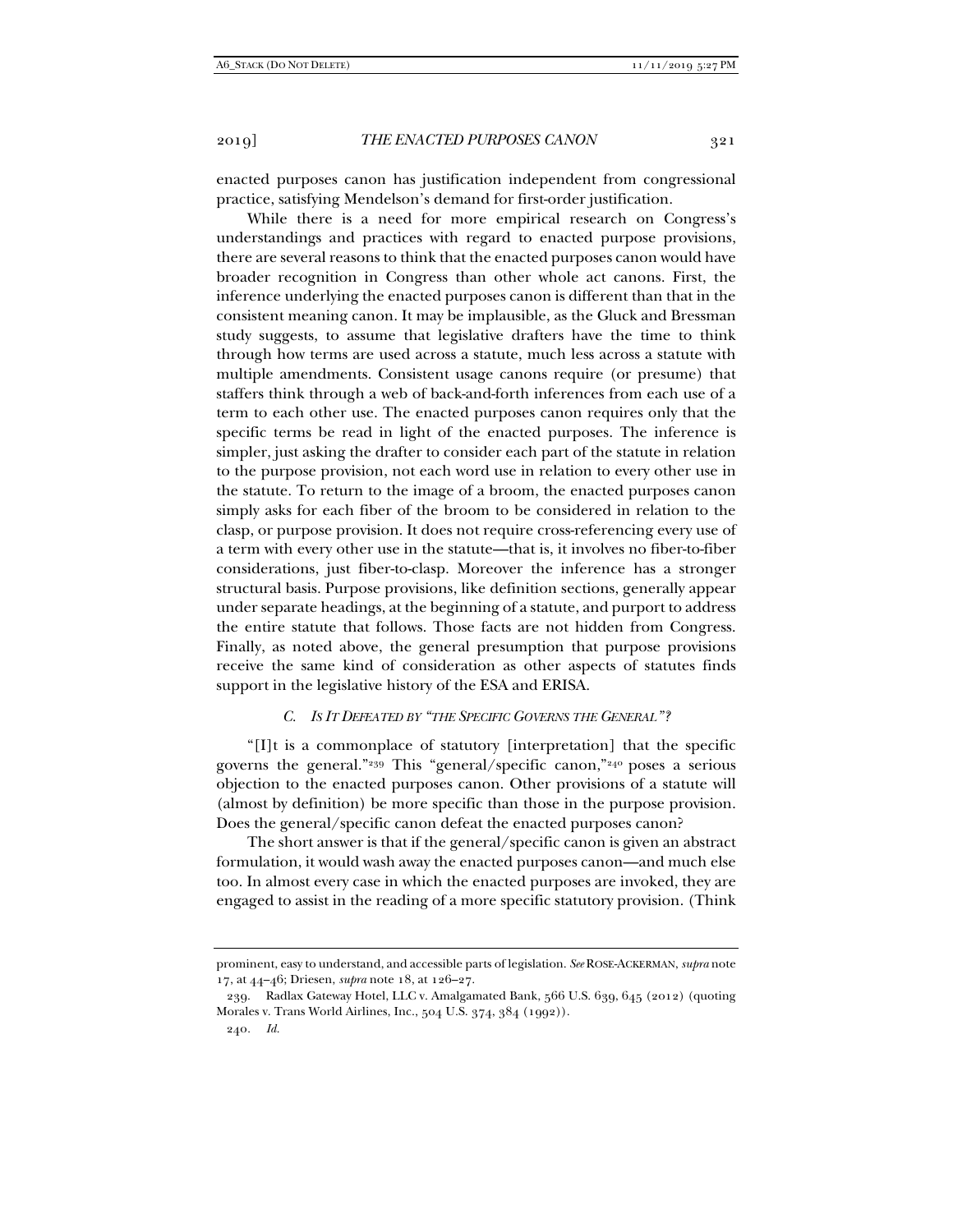of *King*, where the question was the meaning of "established by the State.")<sup>241</sup> If the general/specific canon were read in a highly abstract way, the enacted purposes would never be relevant to the interpretation of the more specific provisions (because the specific governs the general). Whatever uncertainties were involved in the more specific provisions would need to be resolved using other tools.

The longer and stronger answer is that the general/specific canon does not, properly understood, have that full, abstract reach, nor does it operate to trump the enacted purposes canon. First consider Justice Scalia and Bryan Garner's characterization of the canon in their treatise: "If there is a conflict between a general provision and a specific provision, the specific provision prevails."242 What becomes clear in their exposition is that the canon applies only to a clash of operative provisions typically in the form of permissions versus prohibitions. It applies when the specific permission is viewed as an exception to a general prohibition, or the specific prohibition is treated as an exception to the general permission. It also applies where there is a more general authorization alongside a more specific authorization (for instance, one provision authorizing a seizure and another provision authorizing seizure provided specific procedures are followed).243 The canon ensures that "[t]he terms of the [more] specific authorization" are complied with.244 The rationale is that "the specific provision comes closer to addressing the very problem posed by the case at hand and is thus more deserving of credence."<sup>245</sup>

The key implied limitation is that the general/specific canon applies to conflicting provisions which have operative effects, whether by granting permissions, exceptions, or creating prohibitions or authorizations. Purpose provisions, in contrast, may narrow the interpretation of specific or general provisions, but they do not themselves have operative effects such as creating permissions, prohibitions, authorizations, etc. Therefore, the general/ specific canon, properly understood, simply does not apply to enacted purposes; it is relevant only to the play of operative provisions that directly conflict. Indeed, both canons can coexist. Neither a specific nor a general operative provision should be read to negate the statute's enacted purposes. But when there is a conflict between a specific operative provision and a more general one, the general/specific canon applies.

The fact that enacted purposes may state aims or policies, not specific requirements that apply to private parties or government officials, does not make them merely discretionary or somehow less part of the "law" the statute

 <sup>241.</sup> King v. Burwell, 135 S. Ct. 2480, 2487 (2015) (quoting 42 U.S.C. § 18031 (2012)).

 <sup>242.</sup> SCALIA & GARNER, *supra* note 9, at 183.

<sup>243</sup>*. See Radlax*, 566 U.S. at 645–46.

<sup>244</sup>*. Id.* at 645.

 <sup>245.</sup> SCALIA & GARNER, *supra* note 9, at 183; *see also* 3 THE WORKS OF JEREMY BENTHAM 210 (John Bowring ed., 1843) ("The particular provision is established upon a nearer and more exact view of the subject than the general, of which it may be regarded as a correction.").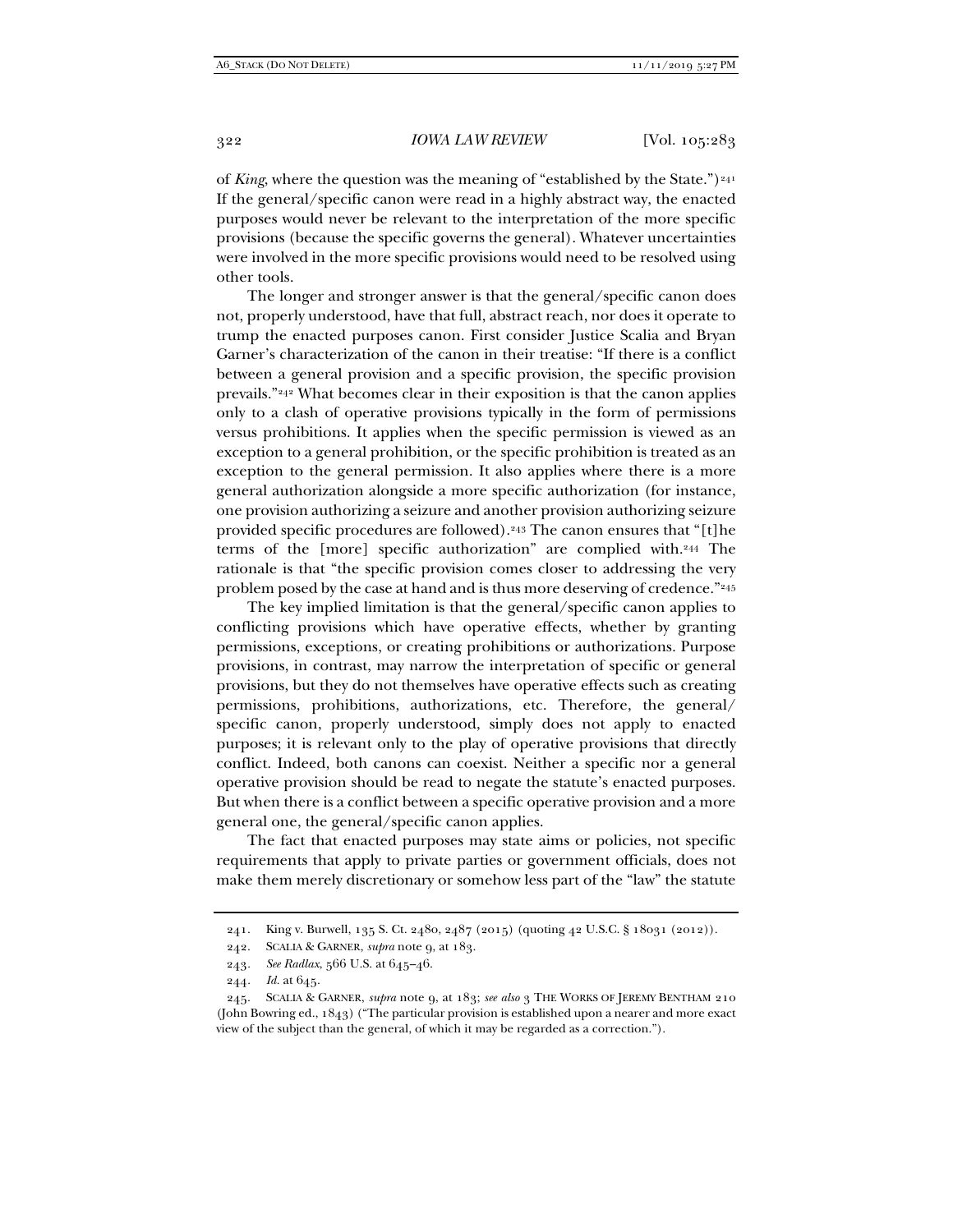establishes. As Edward Rubin has pointed out, much contemporary legislation does not impose rights and duties on individuals but imposes duties on administrative officials to create first-order obligations on private parties.<sup>246</sup> Imposing obligations on private parties is not a criteria of law or legislation. Nor does it make sense to disregard statements of purpose because, if read in an isolated manner, they would not constitute sufficient commands for courts to implement. The fact that statements of purpose are not sufficient to compel any particular behavior does not imply that they are extrinsic to the law the statute creates.<sup>247</sup>

This is not to suggest that courts always properly limit the general/ specific canon. Sometimes they misapply the general/specific canon, using it to rebut inferences from purpose in general.<sup>248</sup> But it is only the misuse of the general/specific canon that washes away the enacted purposes, and enacted purposes provisions as well.

\* \* \*

In sum, the duration and frequency of the Supreme Court's practice of relying on enacted statements of purpose to bar inconsistent interpretations, combined with the analytic and normative grounding for this practice, justify recognizing it as a canon of interpretation. Explicit recognition of the enacted purposes canon is a first step toward prompting courts and scholars to engage in further refinement of the conditions for its application and interactions with other canons.

# VI. BEYOND JUDICIAL STATUTORY INTERPRETATION

The focus of the Article thus far has been identifying and defending a principle of statutory interpretation—the enacted purposes canon. But this principle, once identified, has implications for judicial review of agency action, how Congress writes statutes, and our larger statutory practices. This Part briefly considers those implications.

#### *A.* CHEVRON *AND ENACTED PURPOSES*

Whenever a court assesses whether a statute permits an agency's action, it must engage in statutory interpretation. That is true regardless of whether the court is applying the *Chevron* framework or a less deferential standard. The enacted purposes canon plays an important role in how these frameworks apply.

 <sup>246.</sup> Edward L. Rubin, *Law and Legislation in the Administrative State*, 89 COLUM. L. REV. 369, 376–77 (1989).

<sup>247</sup>*. Cf.* Crane, *supra* note 20, at 655–59 (defending enacted findings as having the force of law).

<sup>248</sup>*. See, e.g.*, *Radlax*, 566 U.S. at 649 (finding that "nothing in the generalized statutory purpose of protecting secured creditors can overcome the specific manner of that protection which the text of  $\S 1129(b)(2)(A)$  contains").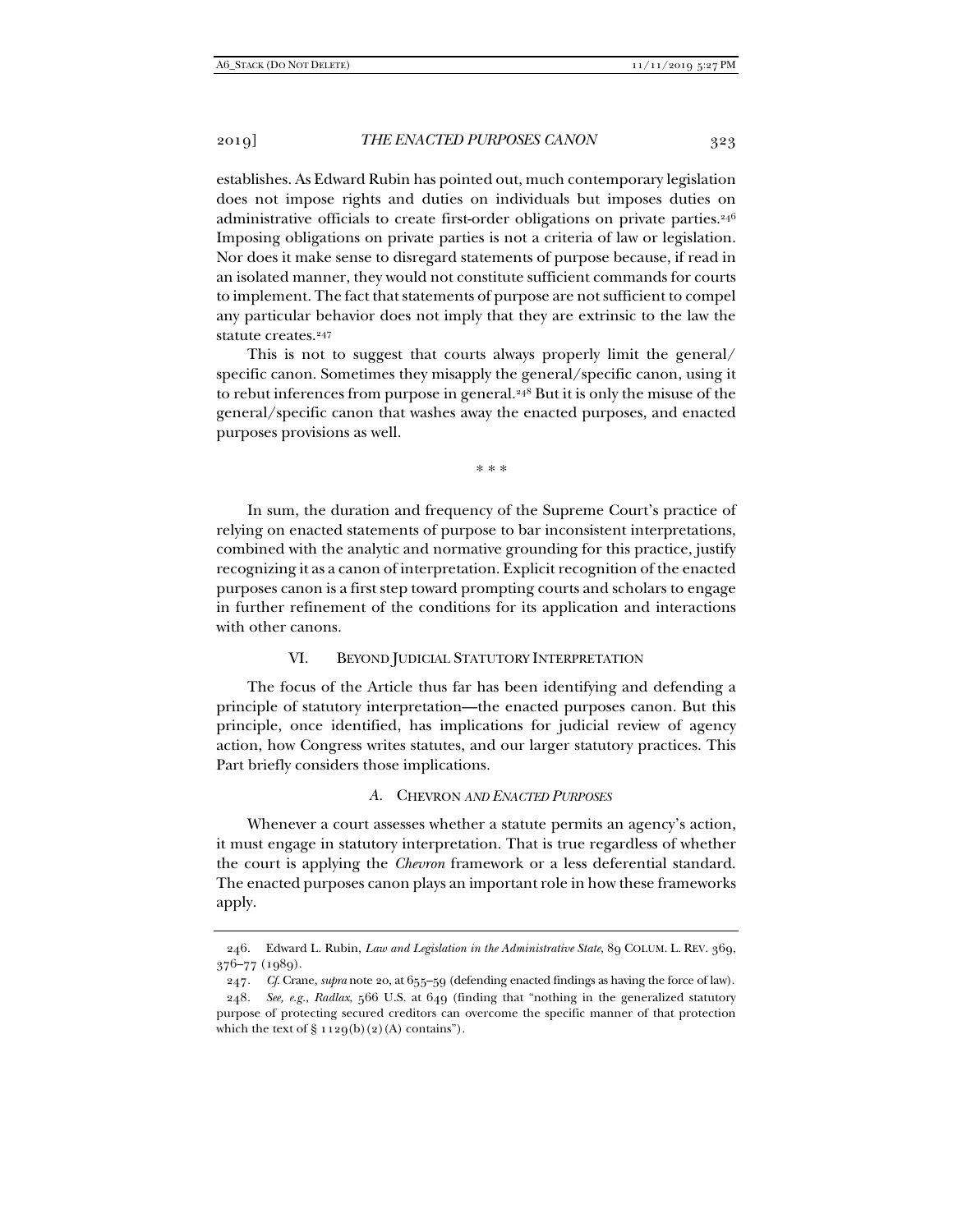First consider *Chevron*.<sup>249</sup> As is familiar to students of administrative law, the *Chevron* doctrine structures how a court assesses an agency's interpretation of statutes the agency administers.250 *Chevron* formally divides the judicial inquiry into two-steps. First, the reviewing court asks whether the statute speaks directly to the precise question at issue.251 This step is best understood as asking "whether the statutory language precludes the meaning attached to it by the agency."252 To make this step one inquiry, *Chevron* advises that the reviewing court should employ "traditional tools of statutory construction."253 If the statute does not directly address the issue, then *Chevron* commands a court to accept the agency's construction of a statute it administers so long as the construction is reasonable.<sup>254</sup>

Consideration of enacted purposes—specifically, the enacted purposes canon—applies in the court's threshold evaluation of whether the statute precludes the meaning attached to it by the agency. Recall that the enacted purposes canon operates to preclude interpretations that might otherwise seem permissible when the specific provisions of the statute are viewed in isolation. When the canon applies, it eliminates ambiguity that may have existed based on the text of specific statutory provisions and exposes that the statute excludes otherwise permissible interpretations that thwart its enacted purposes. The canon operates in determining what the statute must mean, not only in determining what it may mean.255 That is the same question the Court is asking at *Chevron*'s threshold inquiry into whether the statute precludes the meaning the agency has attached to it.

Under established doctrine, courts treat inferences drawn from the text of statutes as well as consideration of purpose as part of the initial examination of whether an authorizing statute precludes the agency's view. Indeed, courts consult the purpose of a statutory provision or the statute as a whole as part of the *Chevron* step one inquiry.256 The enacted purposes canon merely guides that examination whenever the statute includes a purpose provision. It thus

254*. Id.*

 <sup>249.</sup> Chevron, U.S.A., Inc. v. Nat. Res. Def. Council, Inc., 467 U.S. 837, 842–43 (1984) (holding a court reviewing agency statutory interpretation must accept any reasonable agency construction of a statute the agency administers as long as the statute does not clearly speak to the issue).

<sup>250</sup>*. Id.*

<sup>251</sup>*. Id.* at 842–43.

 <sup>252.</sup> Peter L. Strauss, *"Deference" Is Too Confusing—Let's Call Them "*Chevron *Space" and "*Skidmore *Weight*,*"* 112 COLUM. L. REV. 1143, 1162 (2012).

<sup>253</sup>*. Chevron*, 467 U.S*.* at 843 n.10.

 <sup>255.</sup> Shobe reaches the same conclusion that because enacted purposes are part of the statutory text, and thus "the whole legislative bargain, an interpreter cannot say that the rest of the text is clear or unambiguous without first consulting them." Shobe, *supra* note 21, at 714.

<sup>256</sup>*. See* Cuozzo Speed Techs., LLC v. Lee, 136 S. Ct. 2131, 2144 (2016) ("[W]hether we look at statutory language alone, or that language in context of the statute's purpose, we find . . . a 'gap' that rules might fill, and 'ambiguity' in respect to the boundaries of that gap.").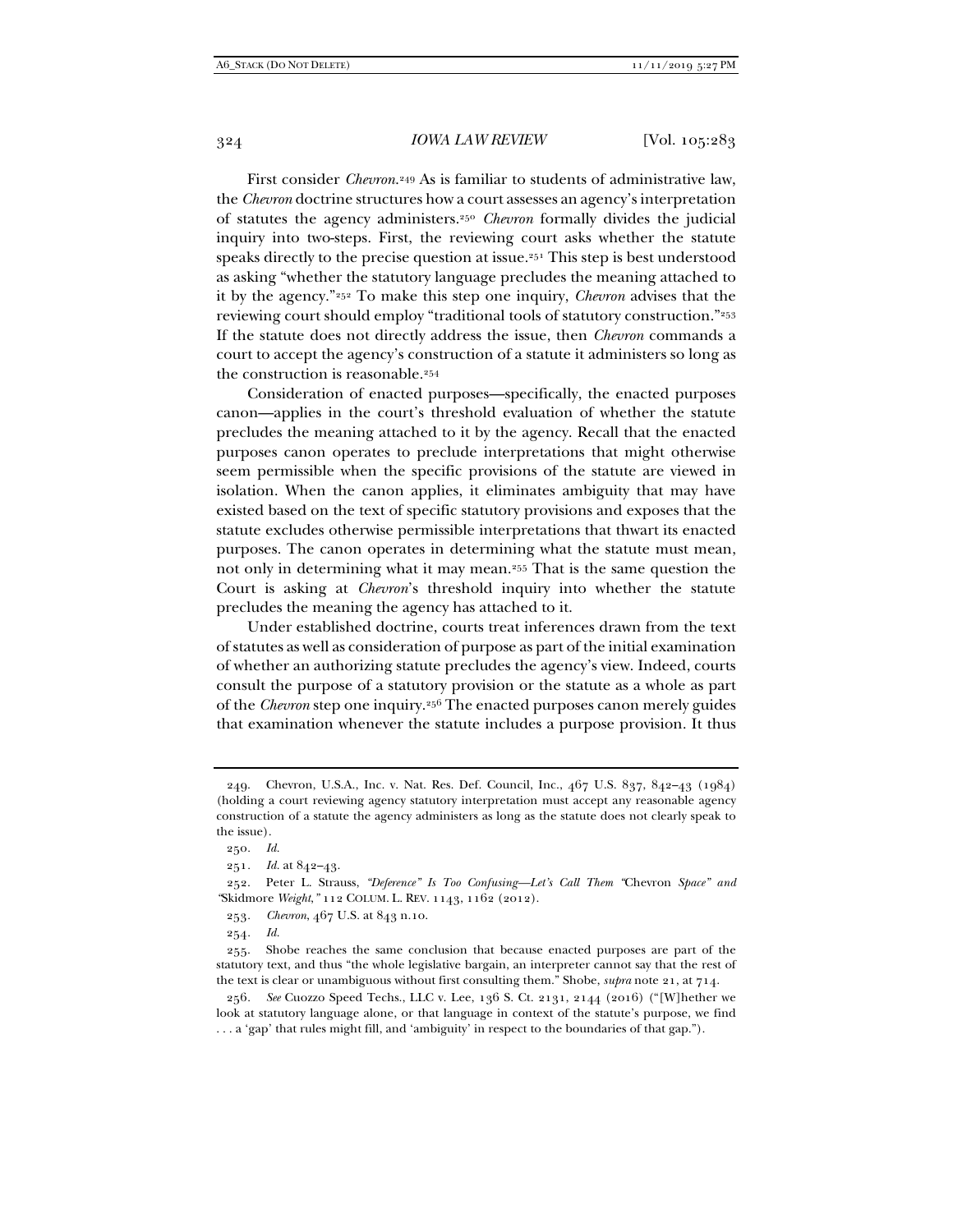fits comfortably in the Court's consideration of purpose in the *Chevron* threshold inquiry.257 While there are reasons to be cautious about hinging a rejection of any agency's view based on a single language canon, $258$  and reasons to be cautious generally about reliance on canons, courts treat language canons as among the tools they consult in step one.<sup>259</sup>

It might be objected that allowing courts to consider the purposes of statutes, purposes with which agencies are deeply familiar, undermines the underlying logic of *Chevron*. If agencies have more expertise concerning how a purpose is best implemented, shouldn't a court defer to the agency's view? The answer is yes, and nothing about the enacted purposes canon's operation in the context of judicial review of agency action bars that view. All the enacted purposes doctrine does is reinforce to courts that it is their job—as part of their independent construction of the meanings precluded by the statute —to determine if the agency's action contradicts the statute's enacted purposes. That is, the domain of agency discretion that *Chevron* allows does not include issuing rules or orders which contradict the statute's enacted purposes. But the agency still has discretion over how those purposes are best implemented.

*Babbitt v. Sweet Home*260 provides an illustration. In *Sweet Home*, landowners and logging companies challenged the validity of a regulation issued by the Secretary of Interior prohibiting significant habitat modification in lands inhabited by endangered species.261 The ESA prohibits "taking" of endangered species, and defines "take" as including "to harass, harm, pursue."262 The Secretary interpreted the term "harm" broadly as a basis to prohibit indirect takings of endangered species through habitat modification.263 The challengers alleged that the ESA did not permit the Secretary's interpretation.<sup>264</sup> The Court disagreed, holding that the ESA permitted the Secretary's construction.265 The Court upheld the Secretary's

263*. Sweet Home*, 515 U.S. at 696.

265*. Id.* at 703–04.

 <sup>257.</sup> For those who see the enacted purposes canon to be a language canon, there is an additional doctrinal ground for seeing the canon within the step one inquiry. Under established law, language canons are also part of the "traditional tools of statutory construction" that *Chevron* invites courts to use at its first step.

 <sup>258.</sup> Tex. Rural Legal Aid, Inc. v. Legal Servs. Corp., 940 F.2d 685, 694 (D.C. Cir. 1991) (holding that *expressio unis* canon has little application in review of permissibility of agency action under *Chevron*).

 <sup>259.</sup> Higgins v. Holder, 677 F.3d 97, 102–03 (2d Cir. 2012) (explaining that statutory canons apply in the *Chevron* step one inquiry); *see also* Mejia v. Sessions, 866 F.3d 573, 585 (4th Cir. 2017) (relying on statutory canons in *Chevon* step one and characterizing them as part of the traditional tools of statutory construction).

 <sup>260.</sup> Babbitt v. Sweet Home Chapter of Cmtys. for a Great Or., 515 U.S. 687 (1995).

<sup>261</sup>*. Id.* at 692.

 <sup>262. 16</sup> U.S.C. § 1532(19) (2012).

<sup>264</sup>*. Id.* at 693–94.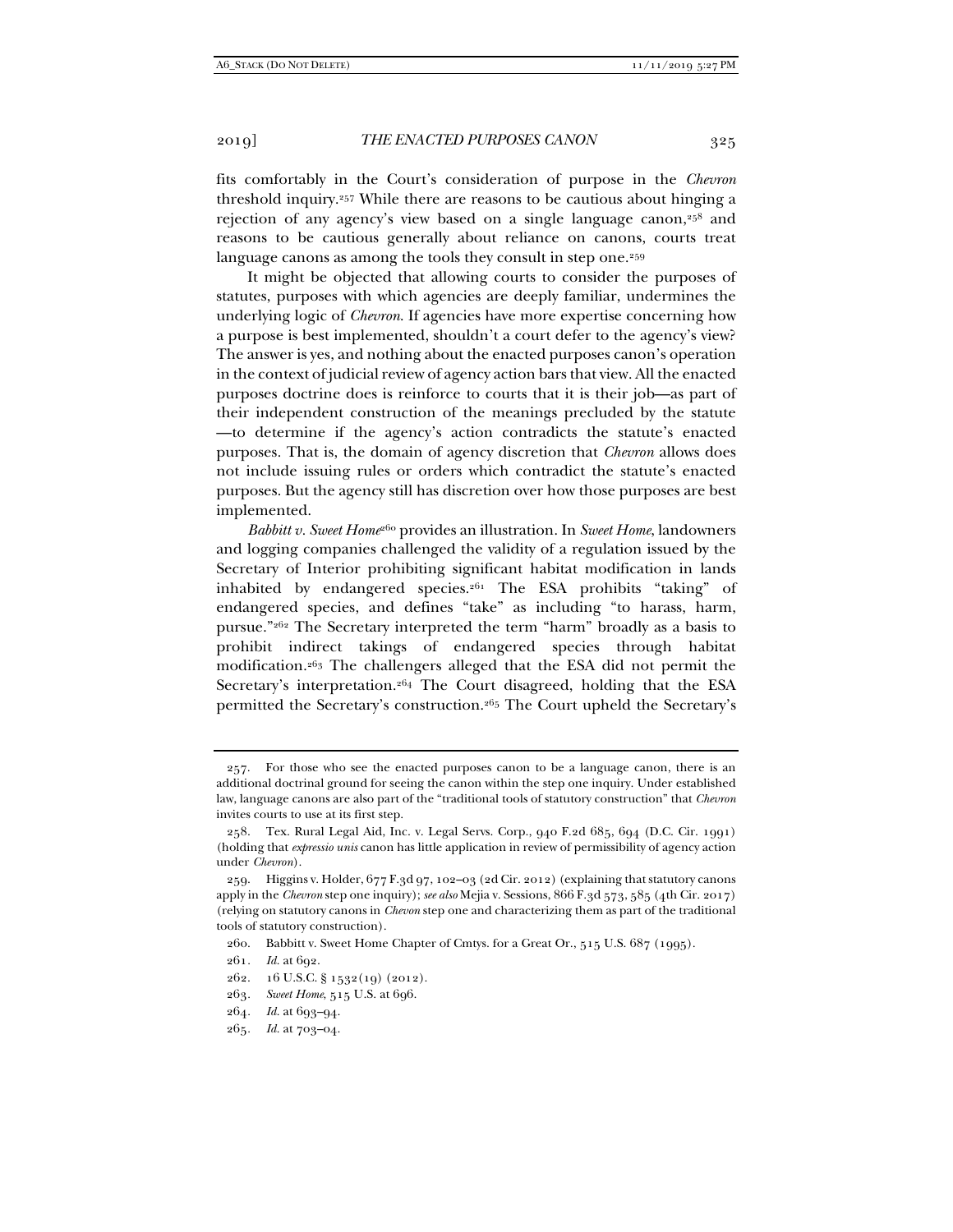construction under *Chevron*'s second step, concluding that it was a "reasonable"266 and "permitted" construction, but not required. However, because the challengers had argued and the lower court held $267$  that the statute precluded the Secretary's construction, the Supreme Court still had to judge what the statute permitted and what it precluded, a blurring of *Chevron*'s steps that sometimes occurs.268

In the course of rejecting the suggestion that the ESA unambiguously precluded the Secretary's interpretation, the Court relied on the statute's text, purpose, and legislative history.<sup>269</sup> The "broad purpose of the ESA supports the Secretary's decision," the Court wrote, specifically invoking the Act's stated purpose "to provide a means whereby the ecosystems upon which endangered species ... may be conserved."<sup>270</sup> Consistency with the Act's purpose thus was one factor the Court assessed in concluding that the statute did not preclude the Secretary's view. That is, enacted purpose applied to determine the scope of the Secretary's power under the statute.

The application of the enacted purposes canon as part of the assessment of what the statute permits, as in *Sweet Home*, has a stark implication: The reviewing court will defer to an agency's construction under *Chevron* only when that decision is consistent with the statute's enacted purposes. While it augments the role of the courts at step one, it is a sensible result. An agency should not receive deference for an interpretation that negates the statute's enacted purposes. Consideration of enacted purposes thus narrows the range of agency interpretations that qualify for deference to those consistent with enacted purposes. This limitation has the most significance in two circumstances: first, when a relatively deregulatory presidential administration is implementing relatively pro-regulatory statutes, and second, when a relatively pro-regulatory presidential administration implements relatively deregulatory statutes.

The first circumstance is particularly timely. One of the Trump administration's clear goals has been to reduce the cost of regulation on the American economy,<sup>271</sup> and President Trump has sought to appoint agency

<sup>266</sup>*. Id.* at 697.

<sup>267</sup>*. Id.* at 694.

<sup>268</sup>*. See, e.g.*, Global Crossing Telecomms. v. Metrophones Telecomms., 550 U.S. 45, 47–49 (2007) (upholding the FCC's action stating as "reasonable" and "hence it is lawful" without specifying whether its decision was at *Chevron*'s first or second step); *see also* Orin S. Kerr, *Shedding Light on* Chevron*: An Empirical Study of the* Chevron *Doctrine in the U.S. Courts of Appeals*, 15 YALE J. ON REG 1, 30 (1998) (finding, in a study of over 200 courts of appeals cases, that courts "condensed the two-step test into a single question of whether the interpretation was 'reasonable' in 28% of the applications").

<sup>269</sup>*. Sweet Home*, 515 U.S. at 696–703.

<sup>270</sup>*. Id.* at 698.

<sup>271</sup>*. See, e.g.*, Exec. Order No. 13,771, 82 Fed. Reg. 9,339 § 2(a)–(c) (Jan. 30, 2017) (requiring that for every one new regulation issued two existing regulations be identified for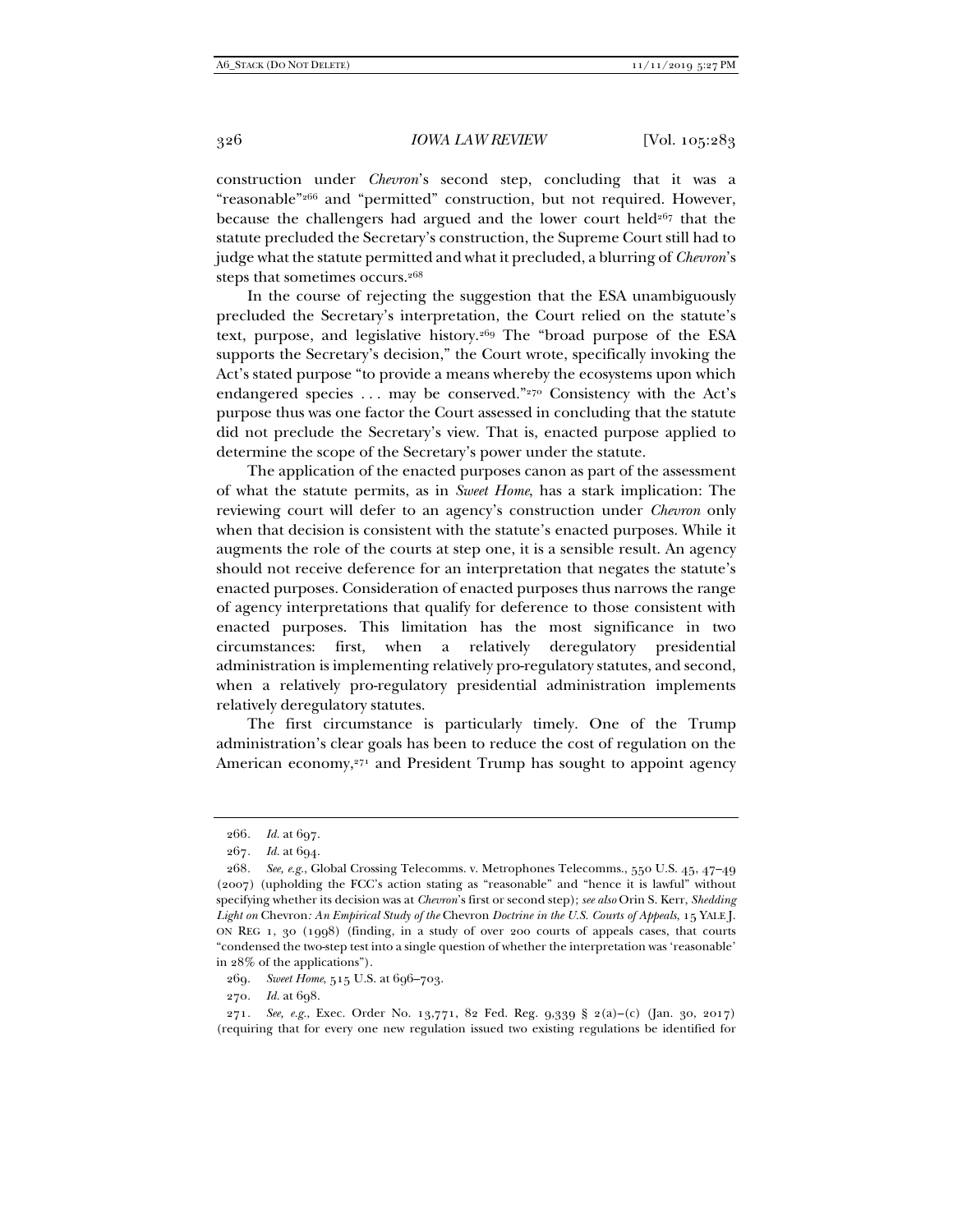heads who will roll back regulations in environmental protection, securities, energy and elsewhere.<sup>272</sup> But many existing regulatory statutes include enacted purposes with broadly regulatory goals, ranging from protecting endangered species to protecting the American consumer.273 Deploying the enacted purposes canon does not require that agencies carry forward those goals to the fullest extent possible. But, as argued, it does bar a court adopting an otherwise permissible construction that negates those enacted purposes. That inquiry into negation will impose a significant constraint on deregulatory policies. To survive a *Chevron* challenge, the agency will need to show that its new deregulatory decisions do not negate stated statutory goals.274 Often that showing will be easy to make. But where the agency completely or substantially rescinds its own prior action that furthered the statute's enacted purposes, the showing will be more difficult. The agency will have to demonstrate that its construction is not precluded by the statute's enacted purpose. In a sense, the enacted purposes canon exposes the tension and possible conflict between the policy of the statute and the administrative policy adopted. It does not require every administration to further those purposes as far as possible—but it does require all policy be consistent with them.

The enacted purposes canon will have the same effect when a proregulatory presidential administration is implementing more deregulatory statutes. There, too, the canon will deny deference to agency actions that negate stated deregulatory purposes.

While *Chevron* still provides the most prominent framework for review of agencies' statutory interpretations, the same analysis would hold under less deferential standards, such as *Skidmore*,<sup>275</sup> de novo review, and arbitrariness review. Briefly: Under *Skidmore*, while the court takes seriously the agency's own deliberate analysis, $276$  the court reaches its own construction of what the statute means. That construction will involve consulting the statute's enacted purposes, and disallowing agency action that negates those purposes in the same manner as under *Chevron*. 277 Regardless of the standard of review, the

elimination, and requiring that agencies not issue regulations that impose additional costs of compliance not offset by the repeal of existing regulations).

<sup>272</sup>*. See, e.g.*, Danielle Ivory & Robert Faturechi, *The Deep Industry Ties of Trump's Deregulation Teams*, N.Y. TIMES (July 11, 2017), https://www.nytimes.com/2017/07/11/business/the-deepindustry-ties-of-trumps-deregulation-teams.html [https://perma.cc/7ECX-E2GC] (reporting on the many positions in Trump's administration that are filled with industry insiders).

<sup>273</sup>*. See infra* Appendices A and B (collecting statutes with purpose provisions).

<sup>274</sup>*. See, e.g.*, Motor Vehicle Mfrs. Ass'n v. State Farm Mut. Auto Ins. Co., 463 U.S. 29, 55–56 (1983) (reversing agency rescission which did not carry forward the purposes of the act).

 <sup>275.</sup> Skidmore v. Swift & Co., 323 U.S. 134, 140 (1944).

<sup>276</sup>*. See id.* at 140 (stating that the care of the agencies reasoning will influence the weight it is given by court).

 <sup>277.</sup> A parallel inquiry also arises in the context of review of whether an agency's action is "arbitrary" and "capricious." 5 U.S.C. § 706 (2012). One way in which an agency's action can be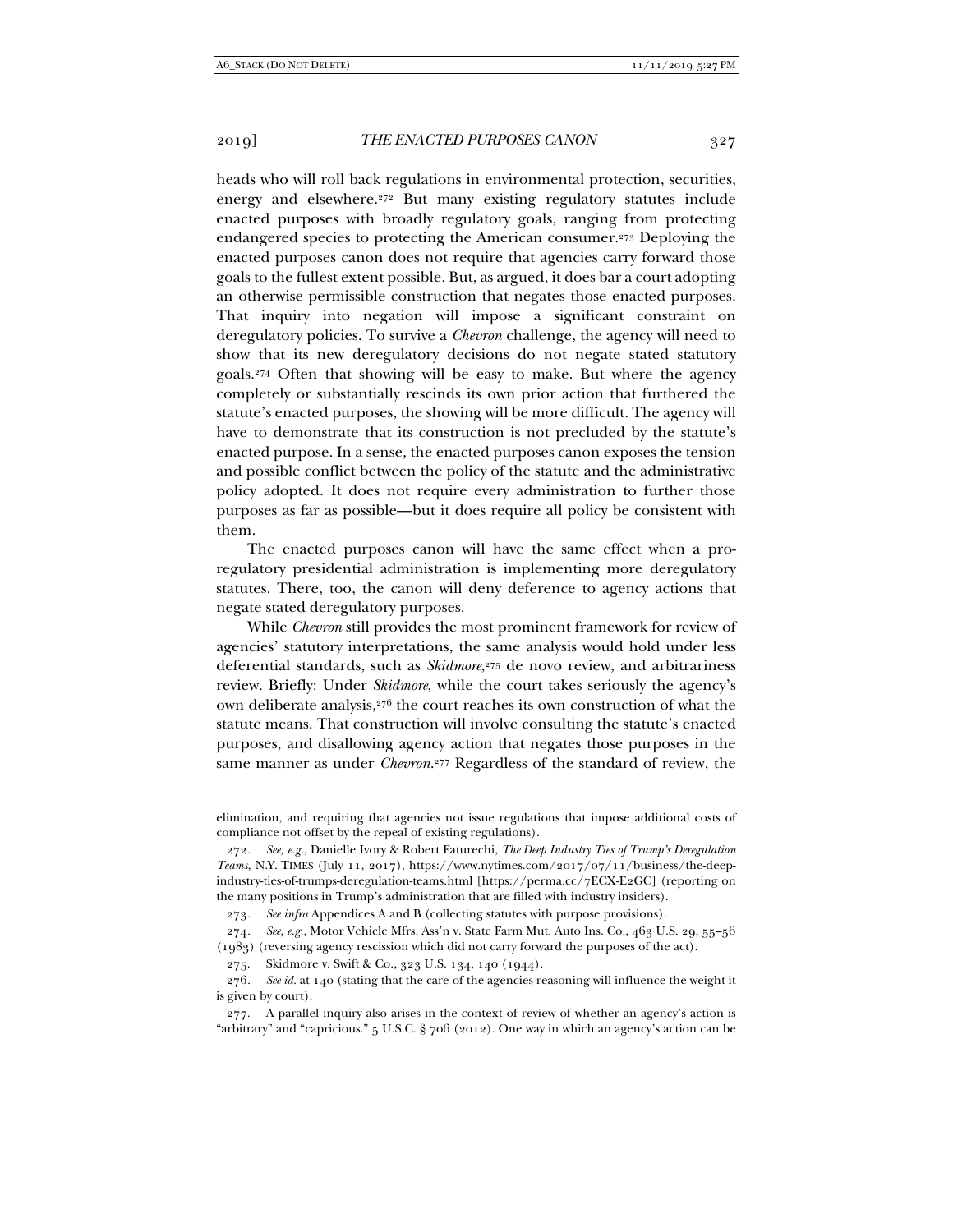enacted purposes canon confines the scope of the agency's powers. The limitations it erects become particularly visible and significant in dynamic times when the president and the existing statutory corpus reflect different basic policies. That barrier is likely to be tested in a raft of cases challenging the validity of deregulatory actions taken by agencies in the Trump administration.

# *B. ENACTED PURPOSES, THE U.S. CODE, AND STATUTORY CULTURE*

One might think that the way in which statutory provisions appear in the United States Code is so elemental that it would hardly merit discussion. But how the Code includes purpose provisions obscures these provisions in several important ways.

To appreciate how the Code does so, it is first important to recall what the United States Code is and how it is populated with legislation. The Office of Law Revision Counsel ("OLRC"), an office in the House of Representatives, has statutory responsibility for preparing and updating the United States Code.278 That job has two main elements. The first is the job we imagine—the Office takes newly passed public laws and fits in the titles of the U.S. Code. Second, the OLRC also periodically assembles and reorganizes Code's titles, and submits them to Congress for reenactment as a consolidated title. To date, about half of the titles have been reenacted in this manner, and are called "positive" titles, to contrast them with the remainder of the code, the "nonpositive" titles.279 Positive titles, because they have been reenacted as such in a public law, are authoritative sources, but the remainder of the Code, the nonpositive titles, are merely prima facie evidence of the law.280

In some cases, the task of placing new public laws in the U.S. Code is straightforward. The Law Revision Counsel can simply drop the provisions of the public law in a title of the Code, swapping the law's sections for new code section numbers. But much new legislation amends various parts of the existing corpus of federal legislation, and the organization of the new

arbitrary is by contravening statutory purposes. *State Farm*, 463 U.S. at 45. In *State Farm,* the classic statement of arbitrariness review, the Supreme Court reversed an agency's decision to rescind the rule requiring air bags or automatic seat belts in part because the rescission conflicted with the basic purpose of the statute—promoting auto safety. *See id.* at 55–56; Merrick B. Garland, *Deregulation and Judicial Review*, 98 HARV. L. REV. 505, 548–49 (1985) (showing how statutory purpose intervened in hard look review in *State Farm*).

 <sup>278. 2</sup> U.S.C. § 281.

<sup>279</sup>*. See generally* OFFICE OF THE LAW REVISION COUNSEL: U.S. CODE, https:// uscode.house.gov/browse.xhtml [https://perma.cc/7QEN-UWE9] (listing the positive and nonpositive titles).

 <sup>280.</sup> *See* 1 U.S.C. § 204(a) (stating that nonpositive titles "establish prima facie the laws of the United States," but providing that positive titles are "legal evidence of the laws"); *see also* U.S. Nat'l Bank of Or. v. Indep. Ins. Agents of Am., Inc., 508 U.S. 439, 448 (1993) (applying 1 U.S.C. § 204(a)); United States v. Welden, 377 U.S. 95, 98 n.4 (1964) (noting principle of 1 U.S.C § 204(a) and commenting that change in arrangements in positive titles does not alter scope and purpose of original enactment).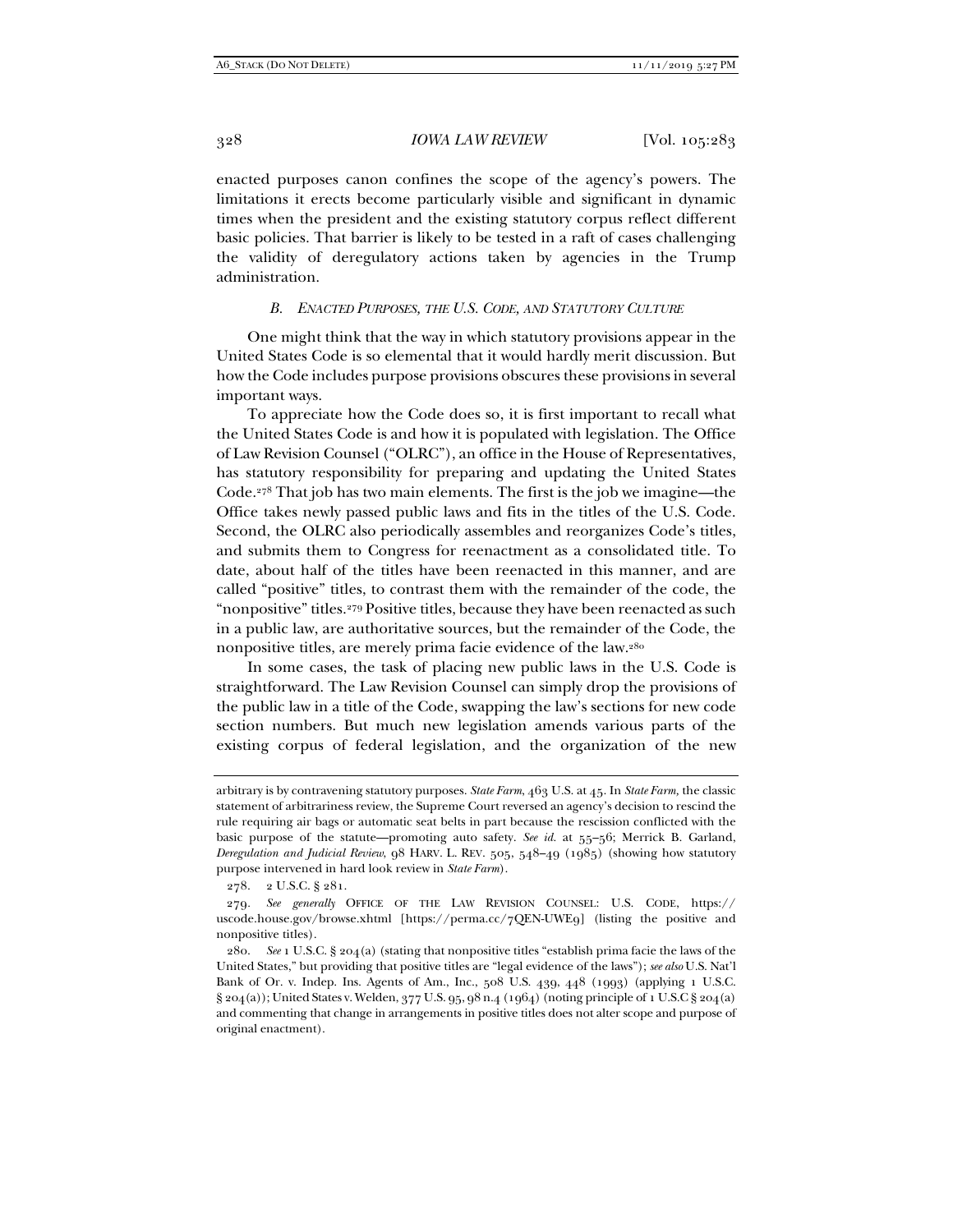legislation often does not neatly map the topical organization of the Code. As a result, individual statutes often end up being codified in scattered provisions of the Code.

When legislation includes an enacted statement of purpose, how are they codified in the Code? The OLRC typically takes one of two approaches, both with downsides. The first is to give the statute's purpose provision its own Code sections, just like any other statutory provision. This has the advantage of highlighting the purpose provision's existence within the Code.281 But it has other effects as well. Because many statutes are codified in scattered or separated provisions, purpose provisions are separated from the provisions they accompanied when enacted. That disrupts the link between the purpose provision and the statutory provisions to which it speaks.

Moreover, the mere fact of inclusion of public laws into a larger legal corpus—the United States Code—diminishes the centrality of purpose provisions. In a public law, the purpose provision leads and structures the provisions that follow; it purports to speak to the entire statute. But once a public law is placed in the Code, the enacted purpose provision appears as part of this new legal entity, the Code, alongside many other Code provisions; the Code clouds the connections between purpose provisions and the statutory provisions with which they were enacted.

Frequently and even more worrisome, enacted purpose provisions do not even make it into the text of the United States Code. Instead, the OLRC places purpose statements in the Notes of the Code, which are reproduced under the numbered Code sections in the place a footnote would appear.282 The relegation of purpose provision to the Notes of the Code has no formal legal effect. The text of the law in the Statutes-at-Large, not the text of the U.S. Code, controls.283

 <sup>281.</sup> Hundreds of purpose provisions are codified in sections of the United States Code. Indeed, searching for "purposes" solely in the headings of sections in the Code yields over 1000 results in the OLRC's electronic version of the Code. *See* OFFICE OF THE LAW REVISION COUNSEL: U.S. CODE, https://uscode.house.gov/search.xhtml?searchString=head%3A%28purposes% 29&pageNumber=2&itemsPerPage=100&sortField=CODE\_ORDER&action=search&q=%7C%3 A%3A%3A%3A%3A%3A%3A%3Afalse%3A%7C%3A%3A%3A%3A%3A%3A%3A%3Afalse% 3A%7Ctrue%7C%5B%3A%3A%3A%3A%3A%3A%3A%3Afalse%3A%5D%7C%5BSGVhZGlu Zw%3D%3D%3AcHVycG9zZXM%3D%5D [https://perma.cc/8MAT-5889]. For a sampling of purpose provisions in the text of the U.S. Code, see *infra* Appendix A (sampling of purpose provisions that appear in provisions of the United States Code).

<sup>282</sup>*. See infra* Appendix B (providing a sampling of purpose provisions that appear in the Notes of the United States Code). In some cases, as Shobe uncovers, finding provisions do not even make it into the Notes of the Code. Shobe, *supra* note 21, at 693 (noting findings and sense of Congress provisions that were not included in the U.S. Code).

<sup>283</sup>*. See U.S. Nat'l Bank of Or.*, 508 U.S. at 448; *Welden*, 377 U.S. at 98 n.4; *see also* Crane, *supra* note 20, at 679 (noting same); OFFICE OF LAW REVISION COUNSEL, DETAILED GUIDE TO THE U.S. CODE CONTENT AND FEATURES, https://uscode.house.gov/detailed\_guide.xhtml#statutory [https://perma.cc/F6XJ-KPJZ] ("A provision of a Federal statute is the law whether the provision appears in the Code as section text or as a statutory note, and even when it does not appear in the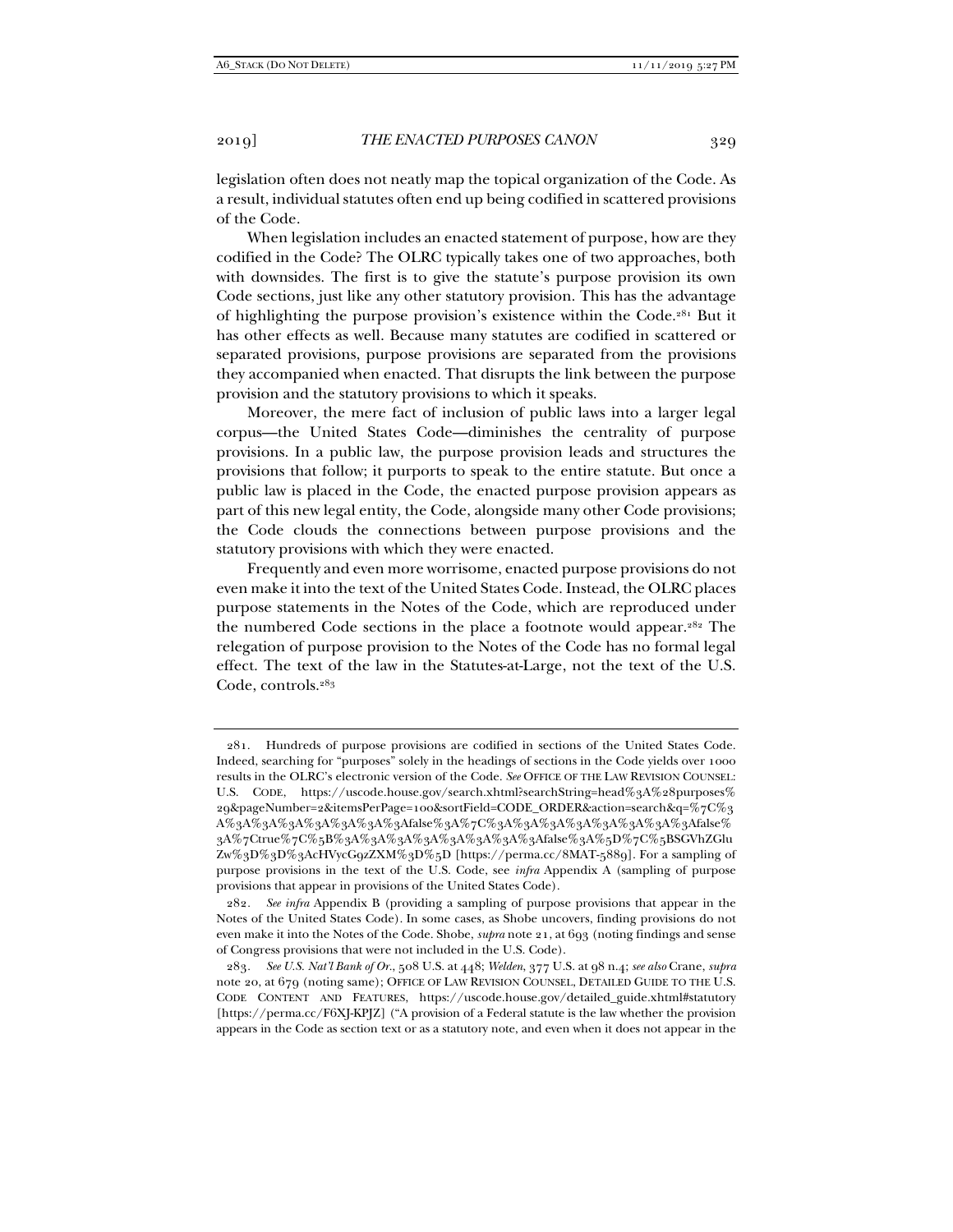These codification practices take place in a legal culture that frequently treats the Code as a shorthand for the corpus of all federal legislation.284 Talk of "whole code" canons invites the incorrect perception that the U.S. Code is a comprehensive statement of the law in the tradition of a civil law code. In this regard, our citation practices are telling. *The Bluebook: A Uniform System of Citation* moved in 1926, the year of publication of the U.S. Code, from requiring citation only to the public law,285 to requiring citation to the public law and U.S. Code,<sup>286</sup> to requiring citation only to the U.S. Code whenever a citation is available.287 This shift carries a clear message about what the legal community considers an authoritative source of federal legislation.

Neglect is likely to be particularly acute for purpose provisions relegated to the Notes of the Code. In the official version of the Code, the Notes are parsimonious, appearing as discrete additions following the text of the Code provision. But today, few open hard-bound copies of the U.S. Code. The most widely used legal research tools, Westlaw and Lexis, further confuse the place of these official Notes. In Westlaw, the Notes of the Code appear under a tab labeled "History" (which they are not), and then under the heading of "Editor's and Revision Notes."288 Those Editor's and Revision Notes mix Westlaw's own content with the official Notes in a way that makes it difficult to distinguish. Lexis also places the official Notes under the tab heading of "History" and reorganizes their content. These choices send the misleading

285*. See* THE BLUEBOOK: A UNIFORM SYSTEM OF CITATION R. 12 (Columbia Law Review Ass'n et al. eds., 1st ed. 1926) (providing model citation to Stat. volume and page).

286*. See* THE BLUEBOOK: A UNIFORM SYSTEM OF CITATION R. 19 (Columbia Law Review Ass'n et al. eds., 2d ed. 1928) (requiring citation to Stat. by volume and page and then Code by title and provision).

Code at all. The fact that a provision is set out as a note is merely the result of an editorial decision and has no effect on its meaning or validity.").

<sup>284</sup>*. See, e.g.*, Taniguchi v. Kan Pac. Saipan, Ltd., 566 U.S. 560, 572 n.7 (2012) (noting that respondent could cite "no provision in the United States Code" bearing proposed meaning of term); Bilski v. Kappos, 561 U.S. 593, 608 (2010) (applying surplusage canon to "any two provisions in the U.S. Code, even when Congress enacted the provisions at different times"); Abbe R. Gluck, *Comments: Imperfect Statutes, Imperfect Courts: Understanding Congress's Plan in the Era of Unorthodox Lawmaking*, 129 HARV. L.REV. 62, 63, 85 (2015) ("Perhaps courts are best conceived as guardians of the U.S. Code. . . . A Court that sees its proper role as 'keeper of the U.S. Code' —in the sense of reading statutes to be perfectly coherent and consistent—is not a Court focused on legislative supremacy.").

<sup>287</sup>*. See* THE BLUEBOOK: A UNIFORM SYSTEM OF CITATION R. 20 (Columbia Law Review Ass'n et al. eds., 8th ed. 1949) (requiring citation to U.S. Code when available). There was some fluctuation after 1949, but that is the citation rule today. *See* THE BLUEBOOK: A UNIFORM SYSTEM OF CITATION R. 12, at 121 (Columbia Law Review Ass'n et al. eds., 20th ed. 2015); Tobias A. Dorsey, *Some Reflections on Not Reading Statutes*, 10 GREEN BAG 2D 283, 288 n.14 (2007) (noting that Bluebook stopped requiring citation to Statutes at Large in 1949 in the Bluebook's 8th edition in 1949).

 <sup>288.</sup> A Westlaw search for any of the portions of the U.S. Code of Appendix B *infra* shows that Westlaw reproduces the official Notes to the Code under its History tab but does not separately designate the official Notes. Instead, they appear mixed with its other editorial content. *See, e.g.*, 5 U.S.C.A § 504 (West 2019).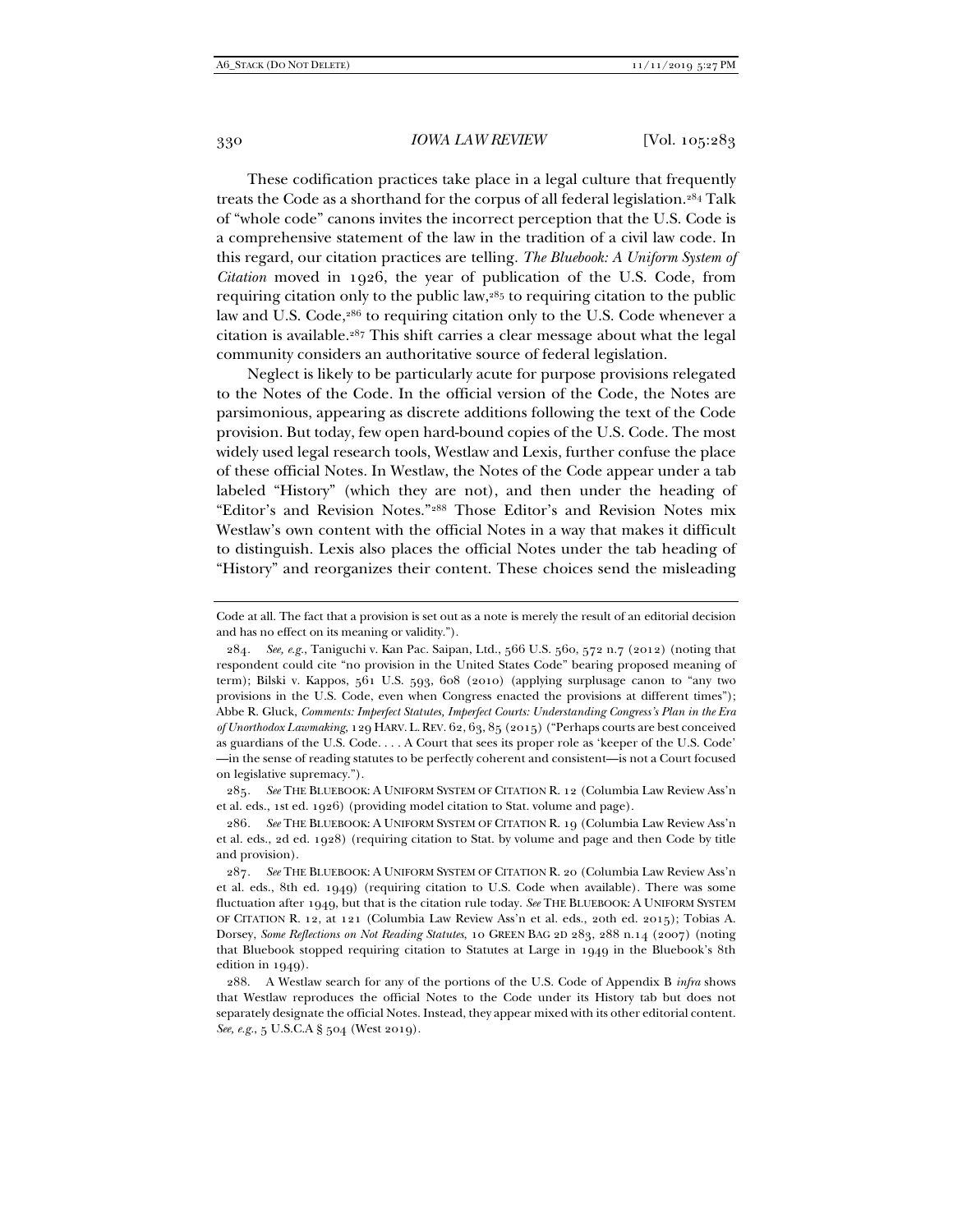impression that the official Code Notes are just a collection of miscellaneous editorial notes or are merely of historical interest.289 Surprisingly few lawyers and judges—even those who deal with federal legislation—know that purpose provisions are frequently relegated to the Notes of the U.S. Code.

The casual identification of our corpus of federal legislation with the Code diminishes the intrinsic importance of purpose provisions. It suggests that lawyers can resolve statutory issues based on the analysis of the Code, not by integrating free-standing statutes. It invites lawyers to view placement in the Code as significant.290 And it creates a pathway for overlooking purpose provisions, either because they are relegated to Notes within the Code or isolated from the operative provisions they address. Indeed, Shobe identifies several cases in which the Supreme Court ignores relevant purpose statements, including those that appeared in the Notes to the Code.291 No doubt the set of court decisions, briefs, and client advice in which purpose provisions are overlooked is vast.

Recognition of the enacted purposes canon reinforces that our federal legislation requires statutory, not code, interpretation. And statutory interpretation should begin by asking whether the statute includes an enacted purpose.

# *C. CONGRESS AND STATUTORY DESIGN*

How would recognition of the enacted purposes canon influence congressional drafting? In asking this question it is important to first acknowledge that congressional staffers (and presumably members of Congress) devote little attention to understanding specific principles of statutory interpretation.<sup>292</sup> Drafting statutes in light of judicial interpretive

 <sup>289.</sup> To find the Notes to the Code presented in a clear fashion in an electronic source, one needs to turn to U.S. government sources, see U.S. PUBLISHING GOV'T. OFFICE: U.S CODE, https://www.govinfo.gov/app/collection/uscode [https://perma.cc/HKD7-SAUA], or to Cornell's Legal Information Institute, see CORNELL LAW SCHOOL: LEGAL INFO. INST.: U.S. CODE, https://www.law.cornell.edu/uscode/text [https://perma.cc/32NA-T344]. Despite long practice of publishing purpose provisions only in the Notes to the U.S. Code, the Bluebook did not even include a cite form for U.S. Code Notes until the 20th edition. *See* THE BLUEBOOK: A UNIFORM SYSTEM OF CITATION R. 12, at 124 (Columbia Law Review Ass'n et al. eds., 20th ed. 2015).

<sup>290</sup>*. See, e.g.*, Mendelson, *supra* note 227, at 112–13 (noting, critically, Justice Ginsburg's treatment of placement in the Code as bearing on interpretation in Yates v. United States, 135 S. Ct. 1074, 1085 (2015) (plurality opinion)).

 <sup>291.</sup> Shobe, *supra* note 21, at 697–99. Shobe provides an excellent illustration. In *Federal Aviation Administration v. Cooper*, 566 U.S. 284 (2012), the Court denied that "actual damages" included mental or emotional distress, but "failed to mention the enacted findings and purposes of the statute, which were codified in notes in the US Code." Shobe, *supra* note 21, at 698.

<sup>292</sup>*. See generally* Bressman & Gluck, *Part II*, *supra* note 228 (documenting congressional drafters' dim knowledge of many judicial canons).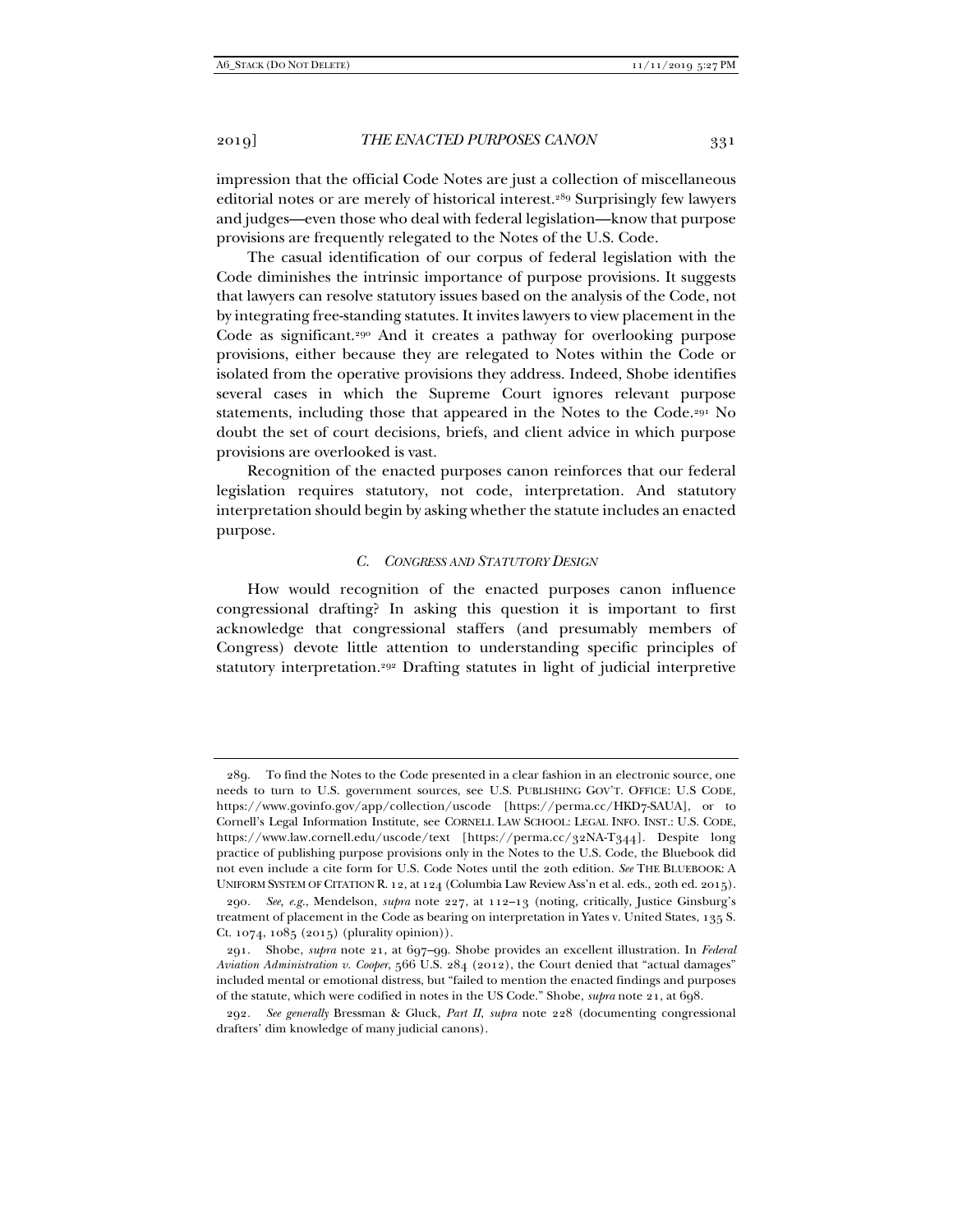practices has not been at the top of congressional priorities.293 So there must be moderate expectations about the extent to which greater judicial recognition of any principle would alter congressional practice.

Yet for legislative drafters, inside and outside of Congress, who are paying attention to judicial practice, recognition of the enacted purposes canon should alter their approach. The current counsel in federal legislative drafting manuals on purpose provisions is superficial. Some discourage purpose provisions on the ground that the material is better stated in committee reports,<sup>294</sup> and others endorse them only when necessary to eliminate ambiguity or to support constitutional requirements.295 This counsel neglects the most salient feature of enacted purposes and their effect on how the statute is implemented: the enacting coalition's interest in entrenching a policy and making it more difficult for courts and agencies to stray from it. The greater the interest and support for entrenching a policy or set of policies, the more reason for the enacting coalition to include purpose provisions, and relatively more specific ones.296 This logic goes right to the heart of what the enacted purposes canon does; it limits interpretations to those that do not thwart the enacted purposes, setting an overall trajectory for the statute that is more difficult to change. At times, an enacting coalition will want their statutes to constrain the courts' and presidential administrations' flexibility. At times not. But it is that consideration that should be at the forefront for legislative drafters seeking to serve their clients.297

295*. See, e.g.*, REED DICKERSON, THE FUNDAMENTALS OF LEGAL DRAFTING 285 (2d ed. 1986) (noting that purpose provisions may be useful where there is "a pervasive uncertainty that cannot be removed in the specific directions, authorizations, and prohibitions of the bill" but even then that there are downsides); DONALD HIRSCH, DRAFTING FEDERAL LAW 29 (2d ed. 1989) (noting that findings and purpose statements "may be useful, in a bill founded on the commerce clause," but otherwise discouraging their use).

 296. More specific purpose provisions are generally viewed as more useful. *See* G.C. THORNTON, LEGISLATIVE DRAFTING 155 (4th ed. 1996) ("Greater specificity can reduce the level of vagueness that depreciates the value of many purpose provisions."). A fruitful line of statistical research would be to evaluate whether Congress includes enacted purposes more often in periods of unified or divided government. The analysis here would suggest that they should appear more often in unified government, where Congress and the President have fewer constraints on entrenching legislative policy.

 297. Separately from Congress's incentives to entrench policies through purpose provisions, more research is needed on how the presence of a purpose provision influences the drafting process. In the UK, it has been suggested that an early draft of the purpose provision improves the drafting process by helping to ensure that the operative provisions are drafted "in light of the

 <sup>293.</sup> For a useful account of pragmatic efforts to create more judicial-Congress dialogue, including creating a pipeline for courts to notify Congress of glitches they find in statutes, see ROBERT A. KATZMANN, JUDGING STATUTES 97–102 (2014).

<sup>294</sup>*. See, e.g.*, OFFICE OF THE LEGISLATIVE COUNSEL, HOUSE LEGISLATIVE COUNSEL'S MANUAL ON DRAFTING STYLE, 104th Cong. 1st Sess., HLC–104, at 28 (1995) ("Discourage clients from including findings and purposes. Both are matters that are more appropriately and safely dealt with in the committee report than in the bill."); LAWRENCE E. FILSON & SANDRA L. STROKOFF, THE LEGISLATIVE DRAFTER'S DESK REFERENCE 127–28 (2d ed. 2008) (discouraging including a statement of purpose in a bill and stating that purpose is better dealt with in committee reports).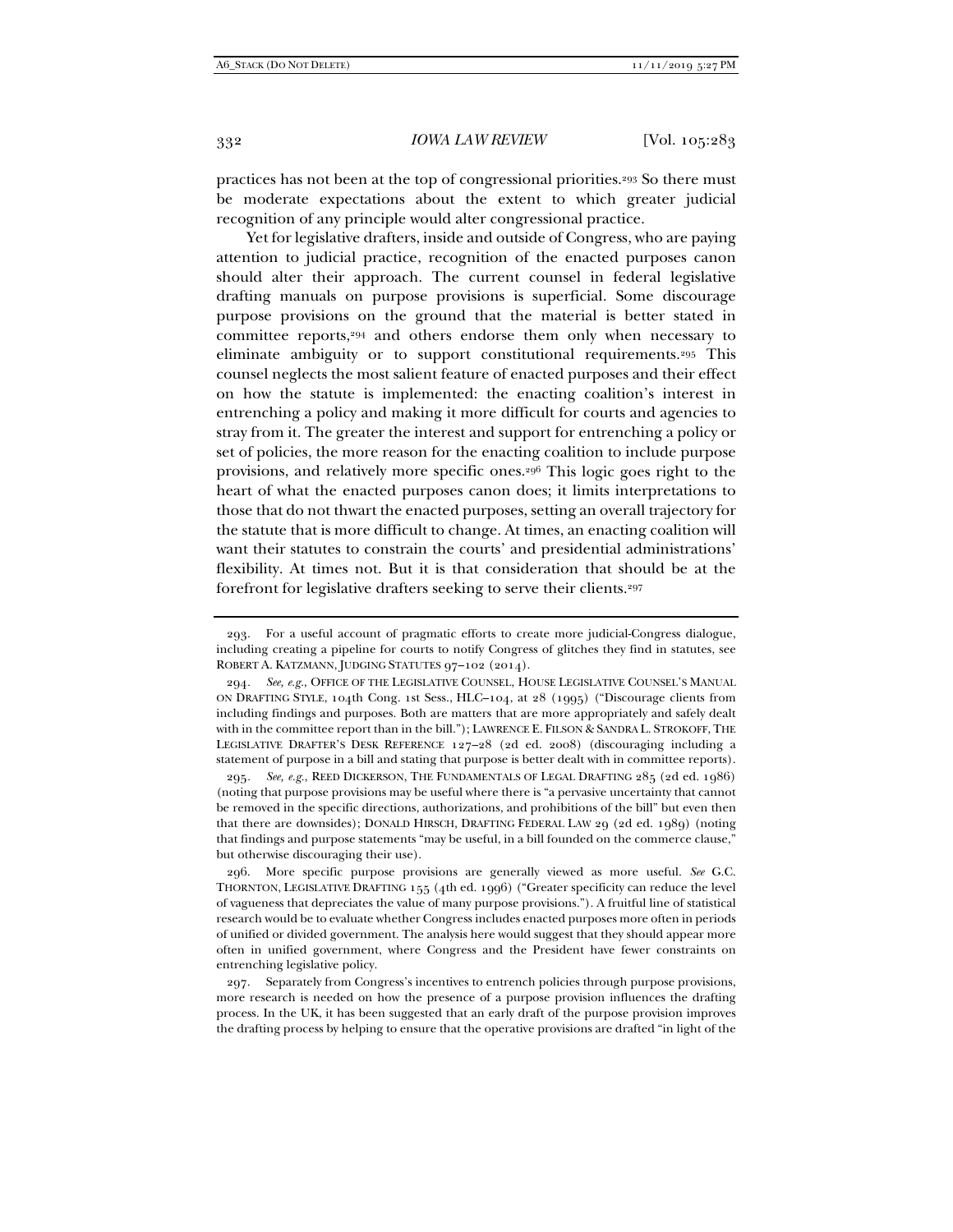#### VII. CONCLUSION

When Congress includes an enacted statement of purpose, a court is bound to accept the statement, just as it is bound to accept other parts of the statutory text. This basic logic underlies the Supreme Court's long practice of reliance on enacted purpose provisions to exclude interpretations inconsistent with those purposes. Once that practice is reconstructed, it becomes clear that reliance on enacted purposes to exclude interpretations inconsistent with those purposes is already a bedrock principle of statutory interpretation. Given this principle's long and frequent use and its strong analytic and normative justifications, it warrants identification as a canon of statutory interpretation. Explicit recognition of the enacted purposes canon would alert Congress to the use of enacted purpose provisions as tools to entrench policy. More generally, recognition of the canon would serve as reminder to the bench and bar that the first step in statutory interpretation is to ask whether the statute has an enacted purpose.

purpose clause rather than the other way around." *Id.* at 156. *See generally* Barnes, *supra* note 36, at 24–25 (providing a concise summary of object clauses and their impact on drafting in parliaments). Does the same hold in Congress? There are likely no general answers to whether drafting in light of purpose exacerbates disagreements on higher-order issues or usefully anchors deliberation, but case studies of legislative drafting could identify some useful dynamics to guide drafters' choices about when and what kind of purpose provisions to include.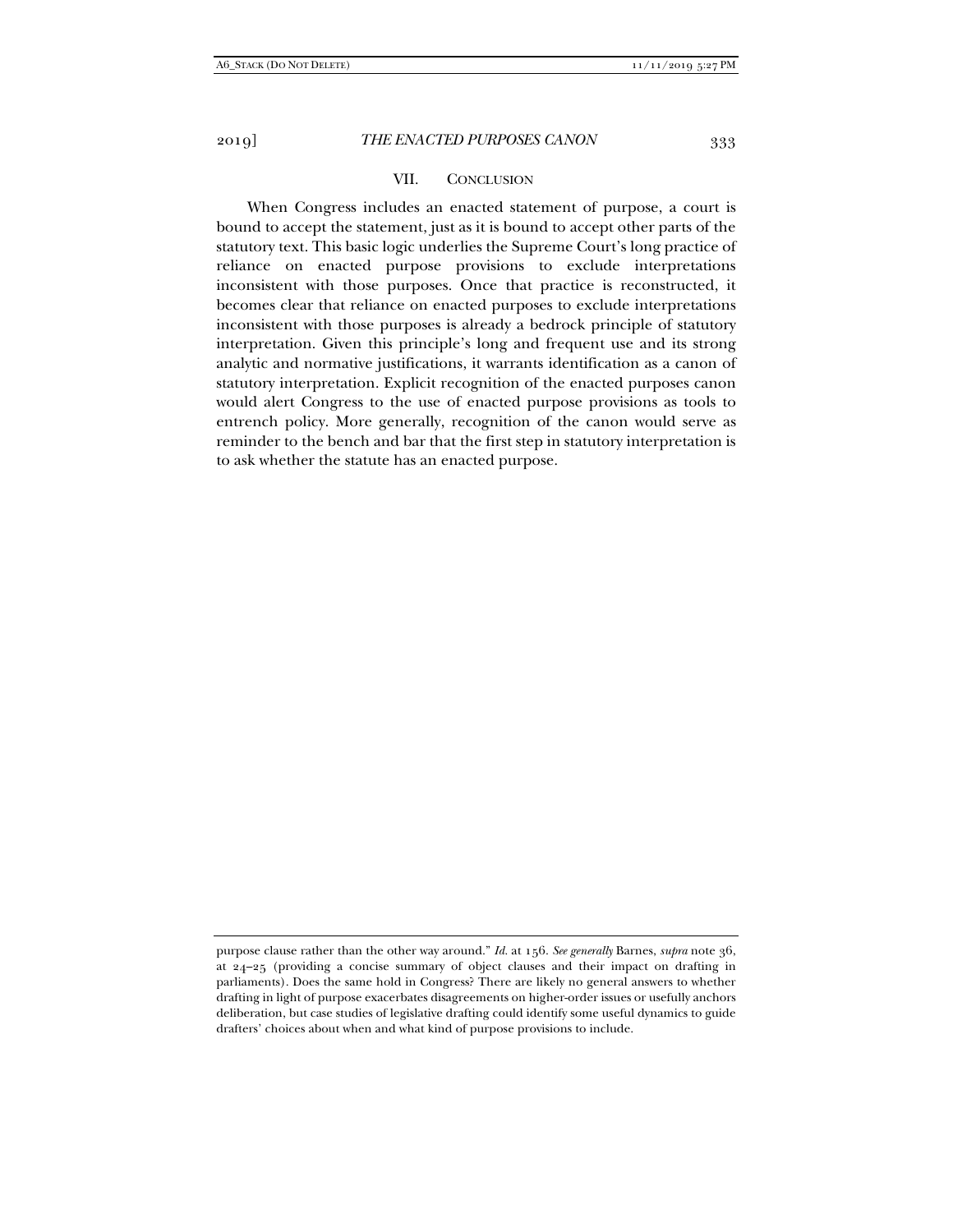## APPENDIX A

The following is a sampling of purpose provisions codified in provisions of the United States Code, in both positive and nonpositive titles.

# *POSITIVE TITLES*

5 U.S.C. § 561 (2012) (codifying purpose provision of Negotiated Rulemaking Act of 1990, Pub. L. No. 101-648, § 3(a), 104 Stat. 4969, 4969–70);

5 U.S.C. § 6101 (2012) (codifying purpose provision in Federal Employees Flexible and Compressed Work Schedules Act of 1982, Pub. L. No. 97-221, § 2(a)(2), 96 Stat. 227, 227);

28 U.S.C. § 991 (2012) (codifying purpose provision of Comprehensive Crime Control Act of 1984, Pub. L. No. 98-473, § 217(a), 98 Stat. 1837,  $2017-18$ ;

28 U.S.C. § 1602 (2012) (codifying findings and declaration of purpose Foreign Sovereign Immunities Act of 1976, Pub. L. No. 94-583,  $\S$  4(a), 90 Stat. 2891, 2892);

31 U.S.C. § 5311 (2012) (codifying declaration of purpose provision for portion of Banking Secrecy Act of 1982, Pub. L. No. 97-258, § 5311, 96 Stat. 877, 995);

31 U.S.C. § 5361 (2012) (codifying congressional findings and purpose of Unlawful Internet Gambling Enforcement Act of 2006, Pub. L. No.109- 347, § 802(a), 120 Stat. 1884, 1952);

38 U.S.C. § 2001 (2012) (codifying purpose provision of Homeless Veterans Comprehensive Assistance Act of 2001, Pub. L. No. 107-95,  $\S$  5(a)(1), 115 Stat. 903, 905);

38 U.S.C. § 4301 (2012) (codifying purpose provision of Uniformed Services Employment and Reemployment Rights Act of 1994, Pub. L. No. 103- 353, § 2(a), 108 Stat. 3149, 3150);

44 U.S.C. § 3501 (2012) (codifying purposes set forth in Paperwork Reduction Act of 1995, Pub. L. No. 104-13, § 2, 109 Stat. 163, 163-64);

44 U.S.C. § 3551 (2012) (codifying purposes set forth in Federal Information Security Modernization Act of 2014, Pub. L. No. 113-283, § 2(a), 128 Stat. 3073, 3073–74);

11. 49 U.S.C. § 5101 (2012) (codifying purpose provision Hazardous Materials Transportation Authorization Act of 1994, Pub. L. No. 103-272, § 1(d), 108 Stat. 745, 759);

12. 51 U.S.C. § 20102 (2012) (codifying congressional findings and purpose of National Aeronautics and Space Act, Pub. L. No. 111-314, § 3, 124 Stat. 3328, 3330–32 (2010)).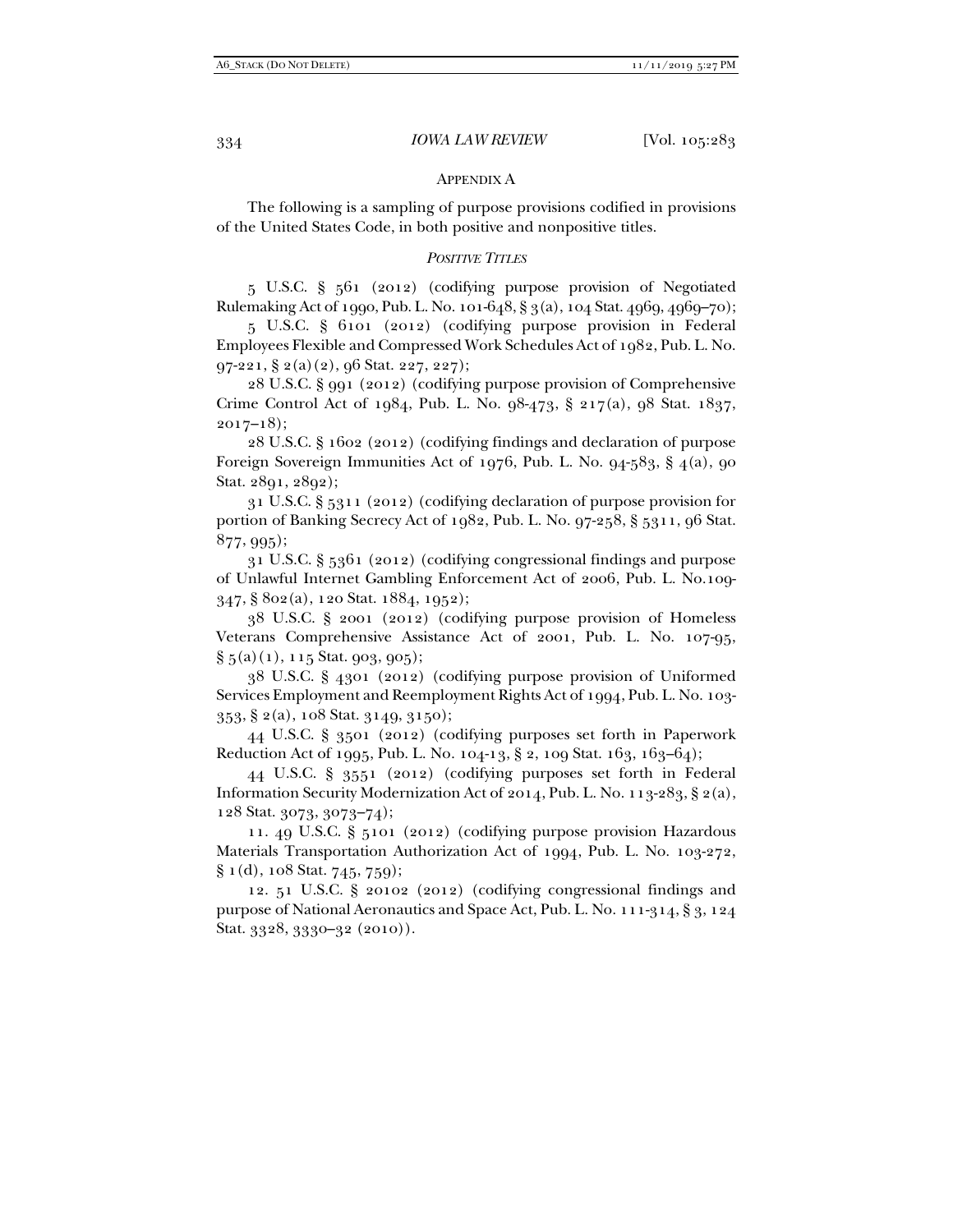# *NONPOSITIVE TITLES*

2 U.S.C. § 661 (2012) (codifying purpose provision of Federal Credit Reform Act of 1990, Pub. L. No. 101-508, § 13201(a), 104 Stat. 1388,  $1610-11);$ 

2 U.S.C. § 931 (2012) (codifying purpose provision of Statutory Pay-As-You-Go Act of 2010, Pub. L. No. 111-139, § 2, 124 Stat. 8, 8);

7 U.S.C. § 5 (2012) (codifying purpose provision of Consolidated Appropriations Act, 2001, Pub. L. No. 106-554, § 1(a)(5), 114 Stat. 2763, 2763A-383);

7 U.S.C. § 2011 (2012) (codifying "declaration of policy" of Food Stamp Act of 1964, Pub. L. No. 88-525, § 2, 78 Stat. 703, 703);

7 U.S.C. § 3001 (2012) (codifying Congressional statement of purpose of Farmer-to-Consumer Direct Marketing Act of 1976, Pub. L. No. 94-463, § 2, 90 Stat. 1982, 1982);

8 U.S.C. § 1571 (2012) (codifying purpose provision of Immigration Services and Infrastructure Improvements Act of 2000, Pub. L. No. 106-313, § 202, 114 Stat. 1251, 1262–63);

12 U.S.C. § 2281 (2012) (codifying Congressional findings and declaration of purpose of Federal Financing Bank Act of 1973, Pub. L. No. 93-224, § 2, 87 Stat. 937, 937);

12 U.S.C. § 3001 (2012) (codifying Congressional findings and declaration of purpose of National Consumer Cooperative Bank Act, Pub. L. No. 95-351, § 2, 92 Stat. 499, 499 (1978));

15 U.S.C. § 271 (2012) (codifying findings and purposes provisions of Technology Competitiveness Act, Pub. L. No. 100-418, § 5111, 102 Stat. 1107, 1427–28 (1988));

15 U.S.C. § 690a (2012) (codifying purpose provision of the Renewable Fuel Capital Investment Pilot Program of the Energy Independence and Security Act of 2007, Pub. L. No. 110-140, § 1207, 121 Stat. 1492, 1775–76);

15 U.S.C. § 5502 (2012) (codifying purpose provision of High-Performance Computing Act of 1991, Pub. L. No. 102-194, § 3, 105 Stat. 1594, 1594–95);

19 U.S.C. § 2001 (2012) (codifying Congressional declaration of purposes of Automotive Products Trade Act of 1965, Pub. L. No. 89-283, § 102, 79 Stat. 1016, 1016);

22 U.S.C. § 3601 (2012) (codifying purpose provision of Panama Canal Act of 1979, Pub. L. No. 96-70, § 2, 93 Stat. 452, 455);

27 U.S.C. § 213 (2012) (codifying declaration of policy and purpose of Alcoholic Beverage Labeling Act of 1988, Pub. L. No. 100-690, § 8001(a)(3), 102 Stat. 4181, 4518);

29 U.S.C. § 401 (2012) (codifying Congressional declaration of findings, purposes, and policy of Labor-Management Reporting and Disclosure Act of 1959, Pub. L. No. 86-257, § 2, 73 Stat. 519, 519);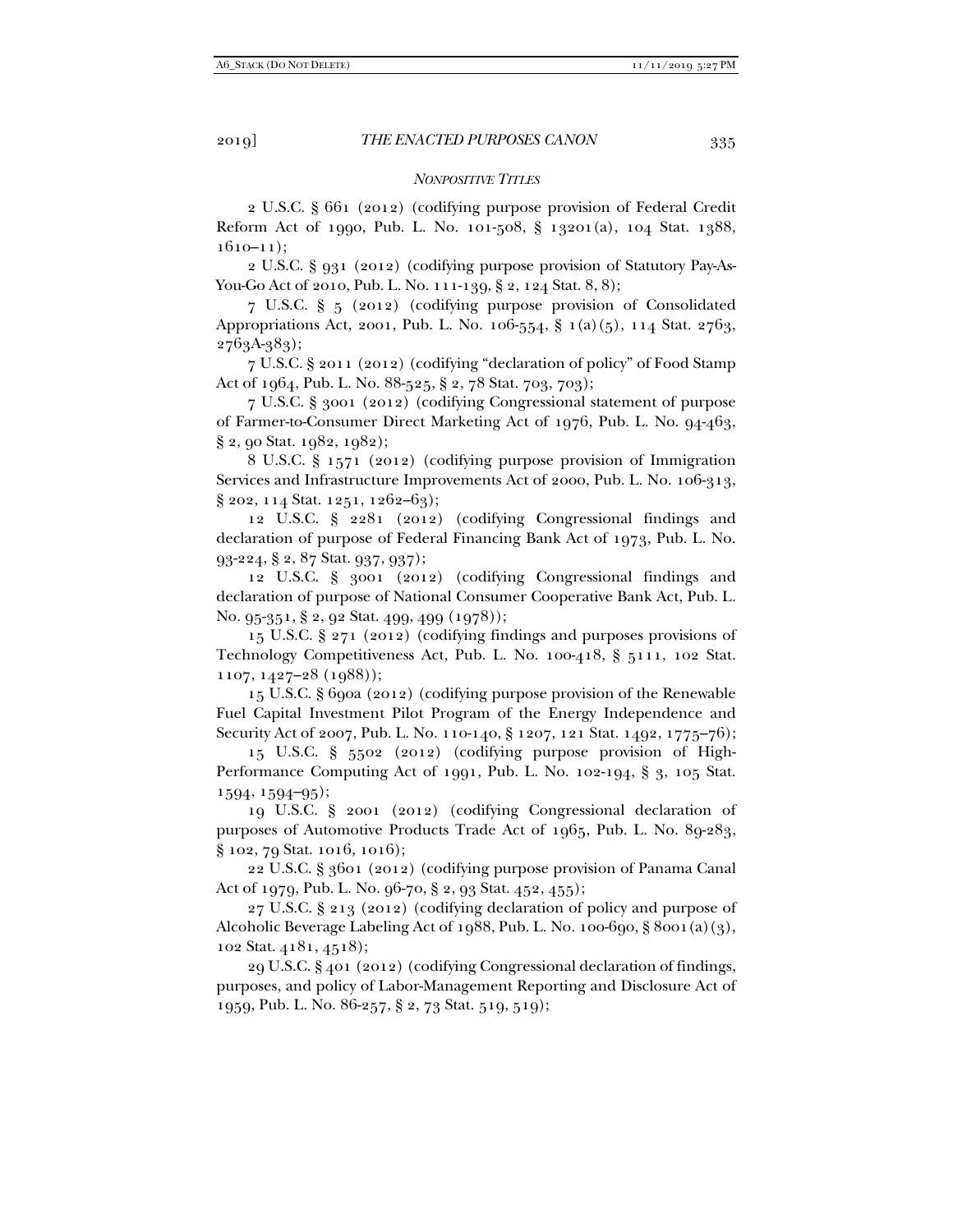30 U.S.C. § 1801 (2012) (codifying Congressional findings and declaration of purposes of National Critical Materials Act of 1984, Pub. L. No. 98-373, § 202, 98 Stat. 1242, 1249–50);

42 U.S.C. § 7401 (2012) (codifying purposes set forth in Clean Air Act of 1963, Pub. L. No. 88-206, § 1, 77 Stat. 392, 392–93).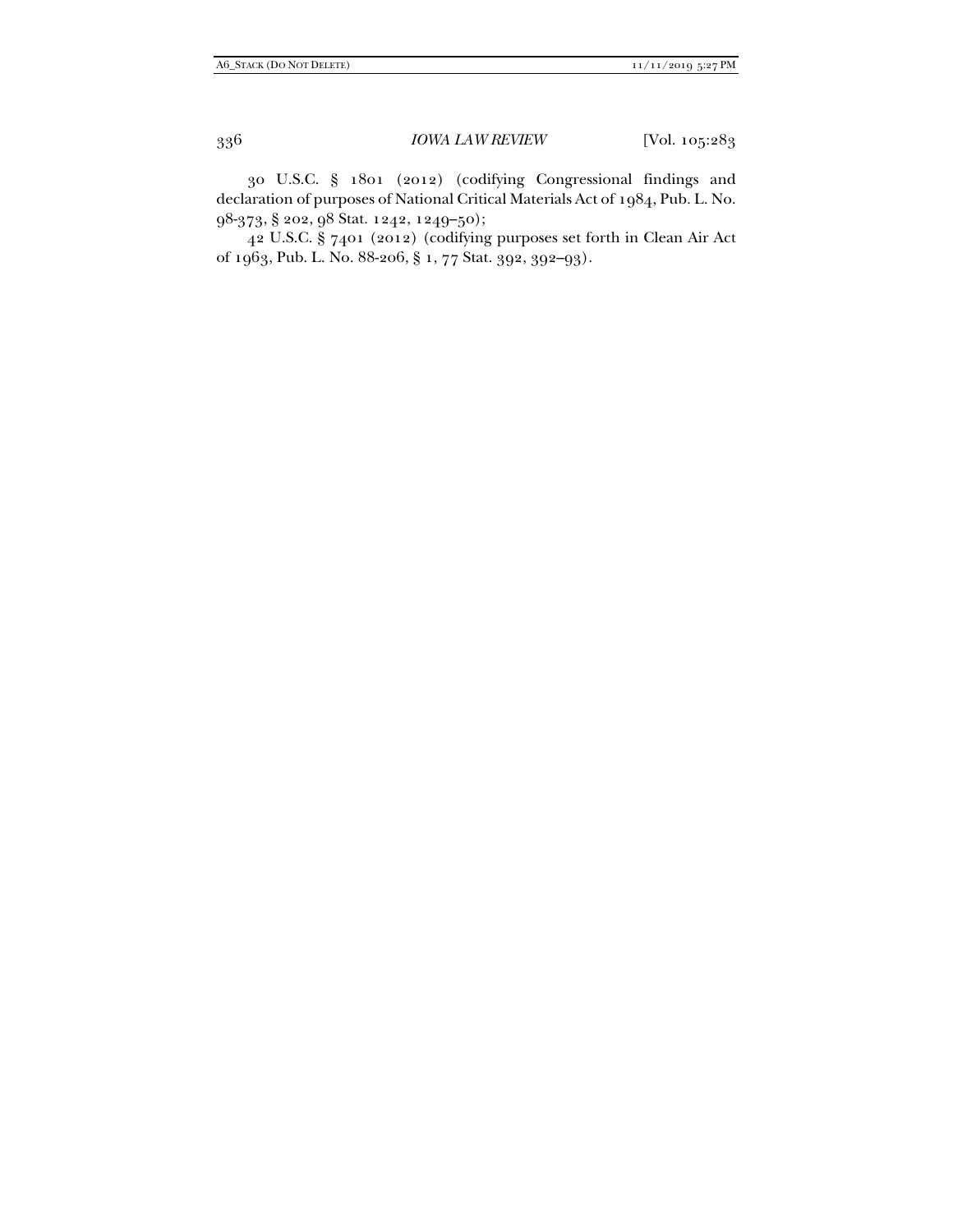#### APPENDIX B

The following is a sample of purpose provisions that appear in the notes of the United States Code following codified provisions in both positive and nonpositive titles:

# *POSITIVE TITLES*

5 U.S.C. § 504 note (2012) (reproducing in notes the purpose provisions of portion of Equal Access to Justice Act, Pub. L. No. 96-481, § 202, 94 Stat. 2321, 2325 (1980));

5 U.S.C.A. § 5542 note (2012) (reproducing in the notes the purpose provisions of Border Patrol Agent Pay Reform Act of 2014, Pub. L. No. 113- 277, § 2, 128 Stat. 2995, 2995);

18 U.S.C. § 31 note (2012) (reproducing in notes the purpose provisions of portion of Joint Resolution making continuing appropriations for the fiscal year 1985, and for other purposes, Aircraft Sabotage Act, Pub. L. No. 98-473, § 2012, 98 Stat. 1837, 2187 (1984));

18 U.S.C.A. § 1961 note (2012) (reproducing in notes the purposes and finding provision of Organized Crime Control Act of 1970, Pub. L. No. 91- 452, 84 Stat. 922, 922–23);

18 U.S.C. § 891 note (2012) (reproducing in notes the purpose provisions of portion of the Consumer Credit Protection Act, Pub. L. No. 90- 321, § 201, 82 Stat. 146, 159 (1968));

18 U.S.C. § 921 note (2012) (reproducing in notes the purpose provisions of portion of the Firearms Owners' Protection Act, Pub. L. No. 99- 308, § 1(b), 100 Stat. 449, 449 (1986));

18 U.S.C. § 1512 note (2012) (reproducing in notes the purpose provisions of portion of the Victim and Witness Protection Act of 1982, Pub. L. No. 97-291, § 2, 96 Stat. 1248, 1248–49);

23 U.S.C. § 601 note (2012) (reproducing in notes the purpose provisions of portion of Transportation Infrastructure Finance and Innovation Act of 1998, Pub. L. No. 105-178, § 1502, 112 Stat. 107, 241);

28 U.S.C. § 2671 note (2012) (reproducing in notes the purpose provisions of portion of Federal Employees Liability Reform and Tort Compensation Act of 1988, Pub. L. No. 100-694, § 2, 102 Stat. 4563,  $4563-64$ ;

31 U.S.C. § 1101 note (2012) (reproducing in notes the purpose provisions of portion of Government Performance and Results Act of 1993, Pub. L. No. 103-62, § 2, 107 Stat. 285, 285);

49 U.S.C. § 26101 note (2012) (reproducing in notes the purpose provisions of portion of Swift Rail Development Act of 1994, Pub. L. No. 103-440, § 102, 108 Stat. 4615, 4615–16);

51 U.S.C. § 20102 note (2012) (reproducing in notes the purpose provisions of portion of National Aeronautics and Space Administration Authorization Act of 2008, Pub. L. No. 110-422, § 2, 122 Stat. 4779, 4781–82).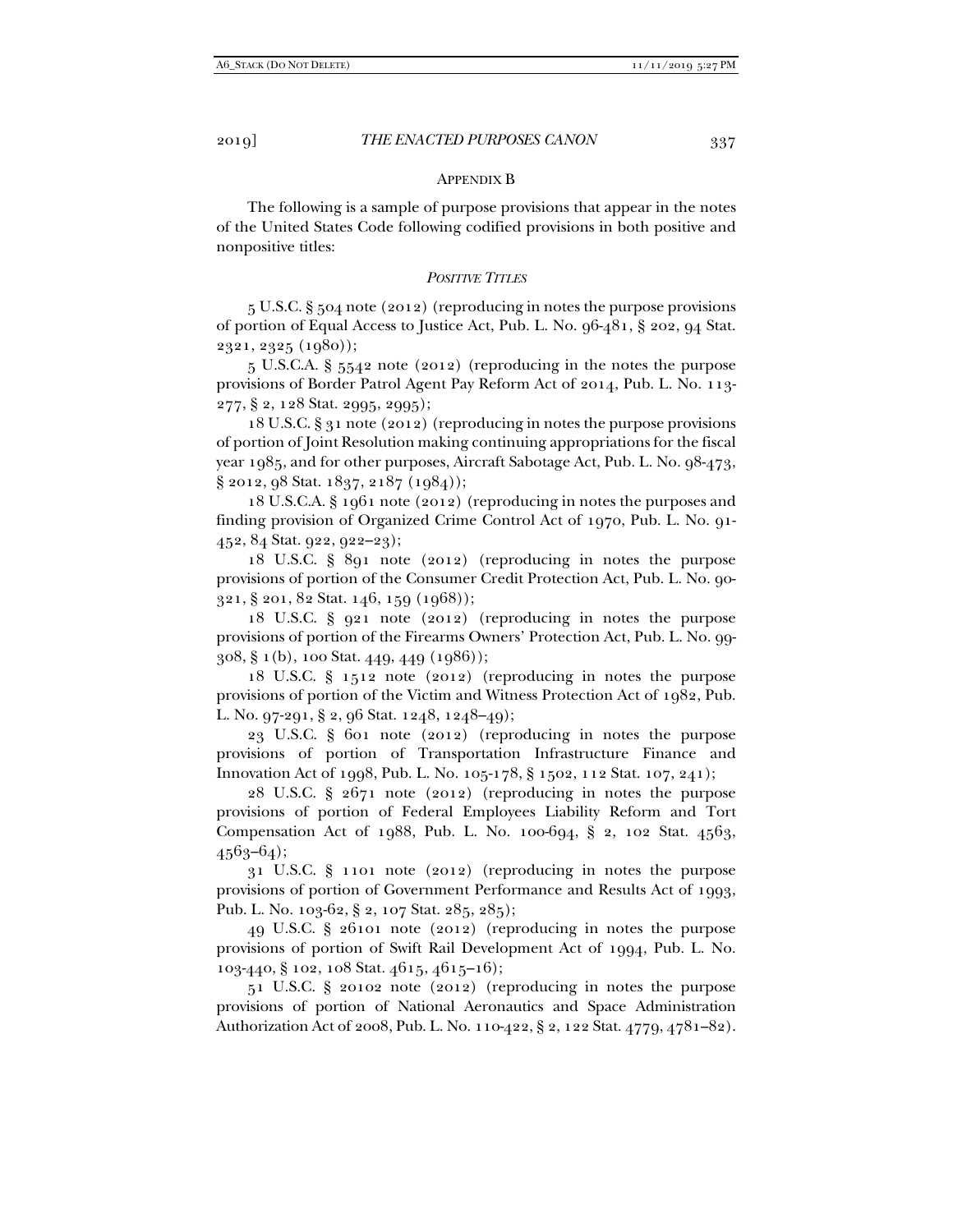# *NONPOSITIVE TITLES*

7 U.S.C. § 1 note (2012) (reproducing in notes the purpose provisions of 2000 amendments to Commodity Futures Modernization Act of 2000, Pub. L. No. 106-554, § 1(a)(5), 114 Stat. 2763, 2763A-366);

10 U.S.C. § 441 note (2012) (reproducing in notes the purpose provisions of portion of National Imagery and Mapping Agency Act of 1996, Pub. L. No. 104-201, § 1102, 110 Stat. 2422, 2676);

7 U.S.C. § 2131 note (2012) (reproducing in notes the purpose provisions of portion of Food Security Act of 1985, Pub. L. No. 99-198, §§ 1751–1759, 99 Stat. 1354, 1645–50);

12 U.S.C. 1819 note (2012) (printing on notes the purposes provisions of Financial Institutions Reform, Recovery and Enforcement Act of 1989, Pub. L. No. 101-73, §101, 103 Stat. 183, 187);

12 U.S.C. § 3904a note (2012) (reproducing in notes the purpose provisions of portion of Foreign Debt Reserving Act of 1989, Pub. L. No. 101-240, § 402(a), 103 Stat. 2492, 2501);

15 USC § 16 note (2012) (reproducing in notes the purpose provisions of portion of Standards Development Organization Advancement Act of 2004, Pub. L. No. 108-237, § 221(a), 118 Stat. 661, 668);

15 U.S.C. § 45 note (2012) (reproducing in notes the purpose provisions of portion of Federal Trade Commission Act, Pub. L. No. 93-153, § 408(a), (b), 87 Stat. 576, 591 (1973));

15 U.S.C. § 654 note (2012) (reproducing in notes the purpose provision of portion of Drug-Free Workplace Act of 1998, Pub. L. No. 105- 277, § 902, 112 Stat. 2681, 2707–08);

15 U.S.C. § 3701 note (2012) (reproducing in notes the purpose provisions of portion of the National Technology Transfer and Advancement Act of 1995, Pub. L. No. 104-113, § 2, 110 Stat. 775, 775);

15 U.S.C. § 6301 note (2012) (reproducing in notes the purpose provisions of portion of the Muhammad Ali Boxing Reform Act, Pub. L. No. 106-210, § 2, 114 Stat. 321, 321–22 (2000));

21 U.S.C. § 353 1512 note (2012) (reproducing in notes the purpose provisions of portion of the Prescription Drug Marketing Act of 1987, Pub. L. No. 100-293, § 2, 102 Stat. 95, 95–96);

19 U.S.C. § 2102 note (2012) (reproducing in notes the purposes provision of the International Trade and Investment Act, Pub. L. No. 98-573, § 302, 98 Stat. 2948, 3000–01 (1984));

22 U.S.C. § 2377 note (2012) (reproducing in notes the purpose provisions of portion of Antiterrorism and Effective Death Penalty Act of 1996, Pub. L. No. 104-132, § 324, 110 Stat. 1214, 1255);

22 U.S.C. § 7101 note (2012) (reproducing in notes the purpose provisions of portion of Trafficking Victims Protection Reauthorization Act of 2005, Pub. L. No. 109-164, § 2, 119 Stat. 3558, 3558–59);